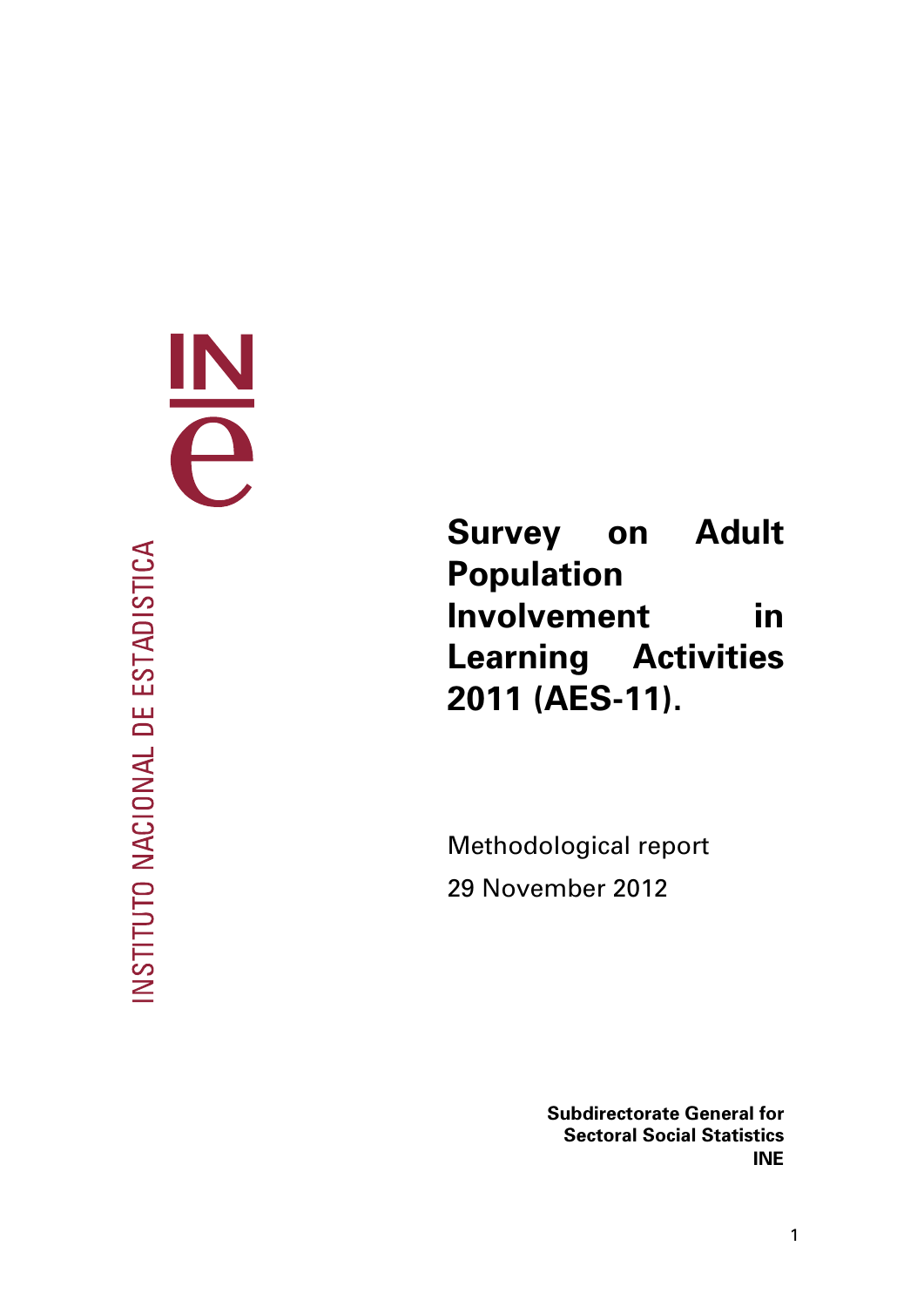**[1. Introduction](#page-3-0)** 

**[2. Objectives of AES-11](#page-4-0)**

**[3. Concepts and definitions](#page-5-0)**

**[3.1. Criteria used to distinguish between formal, non](#page-7-0)[formal and informal education](#page-7-0)**

> **[3.1.1. Formal Education versus Non-Formal](#page-7-0)  [Education](#page-7-0)**

> **[3.1.2. Informal Education versus Formal and](#page-8-0)  [Non-Formal Education](#page-8-0)**.

**[4. Survey scope](#page-10-0)**

**[4.1. Population scope](#page-10-0)**

**[4.2. Geographical scope](#page-10-0)**

**[4.3. Time scope](#page-10-0)**

**[5. Sample Design](#page-10-0)**

**[5.1. Type of sampling](#page-10-0)**

**[5.2. Sample size. Allocation](#page-11-0)**

**[5.3. Sample selection](#page-12-0)**

**[5.4. Estimators](#page-12-0)**

**[5.5. Sampling errors](#page-14-0)**

**[6. Information collection](#page-15-0)**

**[6.1. Collection method](#page-15-0)**

**[6.2. The basic documentation collected: the](#page-15-0)  [questionnaire](#page-15-0)**

**[6.2.1. Cognitive pretests](#page-15-0)**

**[6.2.2. The questionnaire](#page-18-0)**

**[7. Tables published](#page-20-0)**

**[7.1. Description](#page-20-0)**

**[7.2. Derived variables.](#page-21-0)**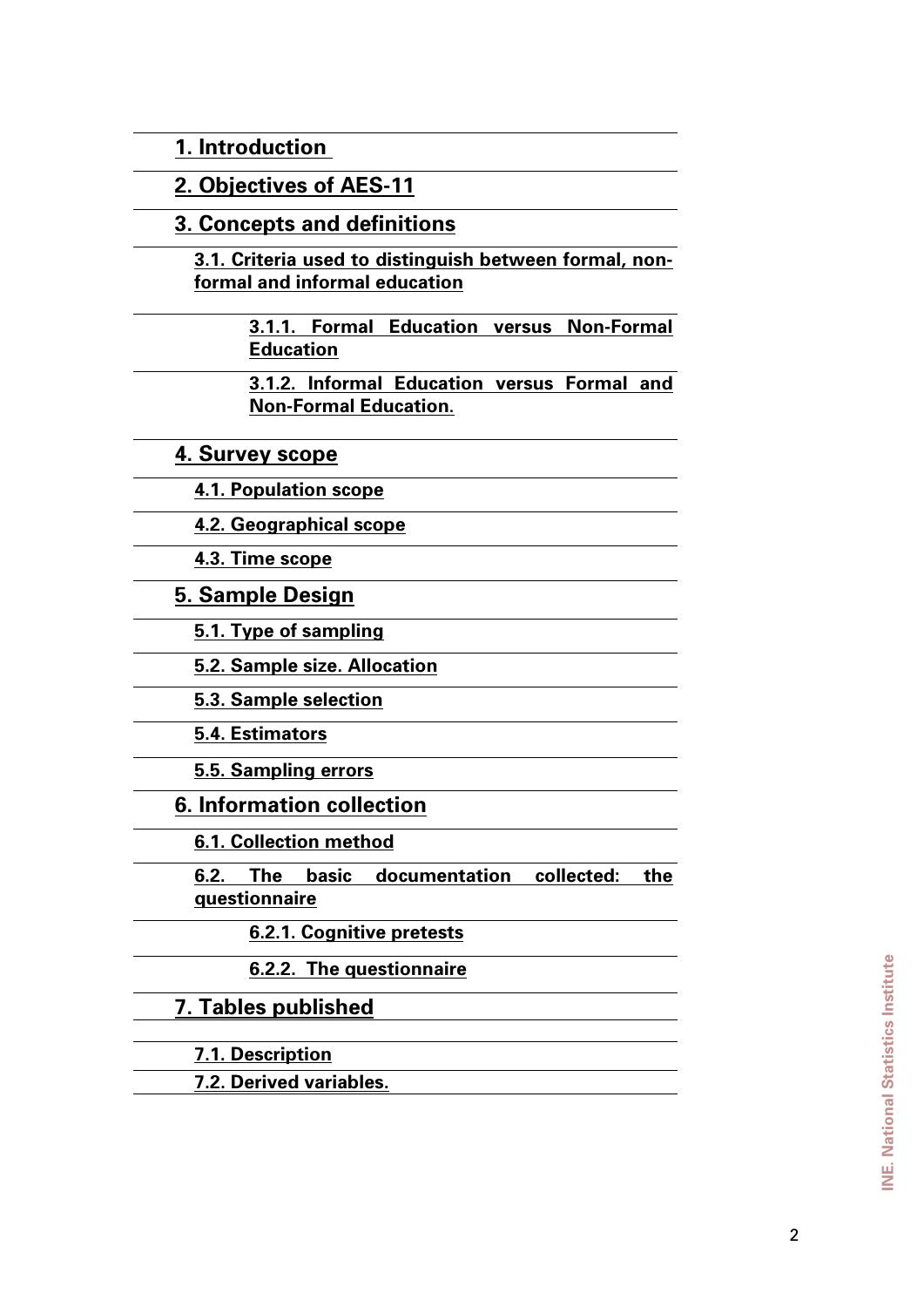# **[ANNEXES](#page-0-0)**

**[Annex 0. Classification of fields or sectors for](#page-25-0)  [Informal education and learning](#page-25-0)**

**Annex 1. Countries (list of ISO 3166 codes)**

**[Annex 2. Statistical classification of economic](#page-35-0)  [activities to 2 and 3 digits \(NACE Rev.2\)](#page-35-0)**

**[Annex 3. Uniform international classification of](#page-39-0)  [occupations to 2 digits \(ISCO-88\)](#page-39-0)**

**[Annex 4. Educational levels](#page-43-0)**

**[Annex 5. Languages](#page-45-0)**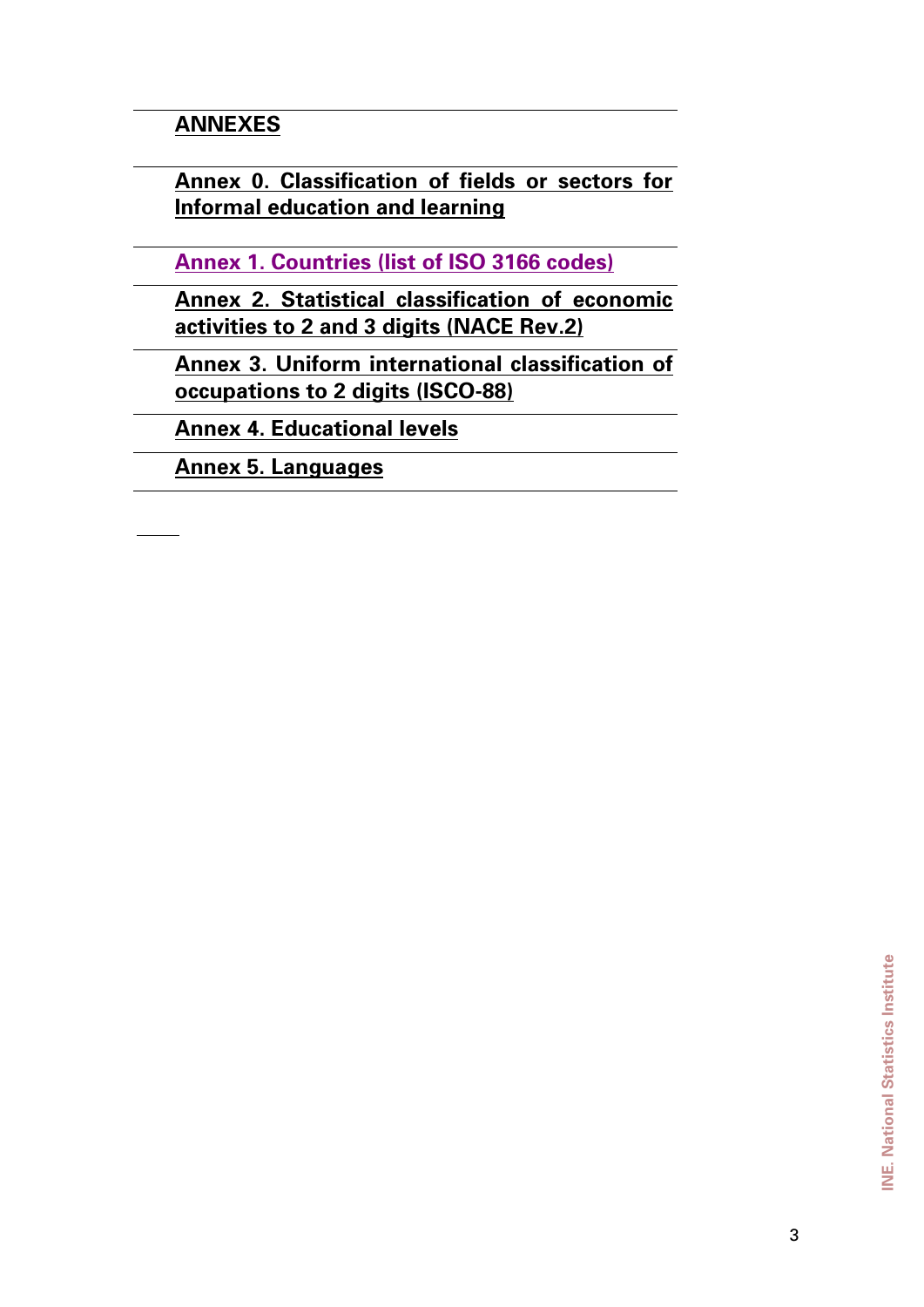# <span id="page-3-0"></span>**1. Introduction**

Lifelong learning<sup>[1](#page-3-1)</sup> this is the focus of the European political debate, since the European Union declared the year 1996 to be the "European year on lifelong learning," in such a way that, since then, it has become a horizontal objective of European employment strategy.

The European Council of Lisbon, of March 2000, entailed an inflection point. Lifelong learning was included in the conclusions of the said Council, as one of the key elements for reaching the strategic objective of making the European Union a more competitive and dynamic economic based on knowledge.

As a result, Eurostat proposed creating a European system of statistical information regarding the education of the adult population, based on three main sources:

- A use of administrative data regarding the regular education and training systems, including a joint UOE (UNESCO-OECD-EUROSTAT) questionnaire, which is currently extensively carried out.
- A survey targeting companies specialised in providing vocational training in companies [*Continuing Vocational Training Survey (CVTS*)].
- A household survey regarding adult involvement in learning, education and training activities: *Adult Education Survey* (AES).

The AES is the European component of the production system of statistics regarding adult education, and the national version is the Survey on Adult Population Involvement in Learning Activities (AES).

The other two components of the production system of statistics regarding adult education are the Economically Active Population Survey (EAPS) and the Ongoing Vocational Training Survey (EFPC). The EAPS provides information on the annual performance of a limited set of indicators, whilst the EFPC provides data regarding the business activities for developing the abilities of employees.

<span id="page-3-1"></span> $\overline{\phantom{a}}$ The English term *Lifelong Learning* is normally translated as *permanent learning* or *learning throughout the lifetime*. This project opts for the latter translation, though at times the other form is also mentioned. On the other hand, throughout the document, sometimes the terms *education* and *learning* are used interchangeably. According to the Royal Academy of Language, *education* is defined as the action or effect of educating, and also as instruction through a teaching action. Educate is a transitive verb (one educates someone). *Learning* is defined as the action and the effect of learning, defined as acquiring knowledge of something through study or experience. Though the two concepts are quite similar, they are not synonyms, and therefore, it is preferable to use the learning term in this case, as it more precisely defines the target set of activities of study in this research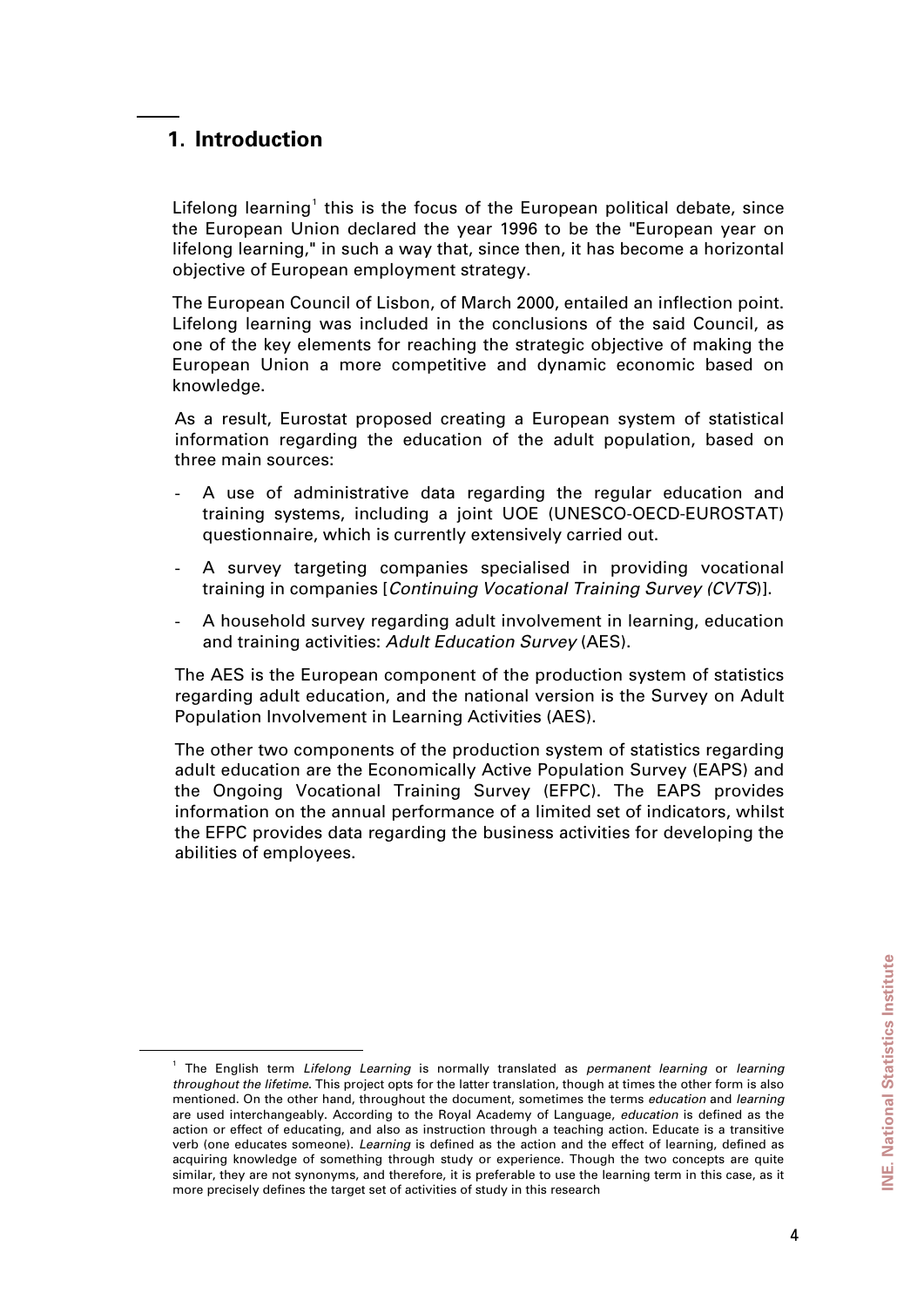# <span id="page-4-0"></span>**2. Objectives of AES-11.**

A goal of AES-11 is to obtain information regarding the learning activities carried out by the adult population during the 12 months prior to the interview, in approaching the lifelong learning phenomenon.

Therefore, the main objective of the survey is the measure the involvement of the adult population (aged 18 to 65 years old) in activities carried out with the intention of learning or acquiring some knowledge or ability. It intends to respond to the following questions:

- Who are the persons who learn?
- How are these persons involved in formal and non-formal education and in informal learning activities?
- How much time do they spend learning?
- Which are the characteristics of the educational and learning activities in which they have been involved?
- Which are the difficulties that these persons find for not being involved in educational and learning activities?
- Who pays for the learning activities?
- What part of the educational and learning activities is provided by the employers?

In short, trying to meet the political and social needs for information within the area of lifelong learning.

Knowledge regarding the involvement of adult persons in learning activities requires not only quantifying and classifying these activities, but also relating them with other aspects that enable a more efficient analysis, such as learning difficulties, accessibility of the information regarding learning opportunities, or even regarding involvement in cultural activities.

Moreover, it is important to ascertain the characteristics and educational career of the population under study, in order to be able to use such information as a base on which to draw conclusions with regard to involvement in educational and learning activities.

In addition, this must mention the study that the survey proposes regarding linguistic knowledge being a single source for obtaining this information.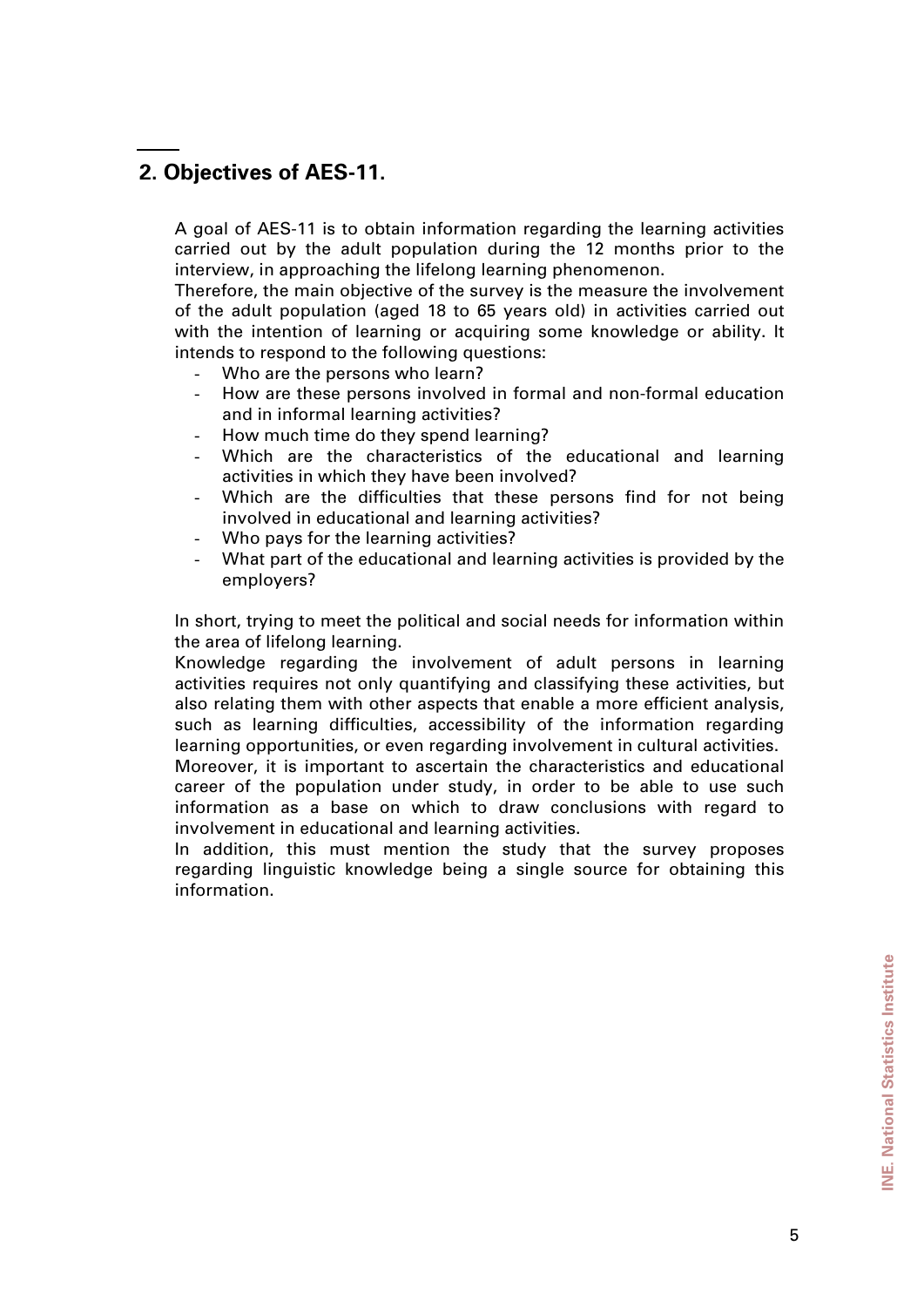# <span id="page-5-0"></span>**3. Concepts and definitions**

*Lifelong learning* is defined as "any learning activity undertaken throughout life, for the purpose of improving or extending knowledge, abilities and skills, from a personal, civic, social and/or employment-related perspective."

*Learning activities* are defined as "those activities of an individual, organised with the intention of improving or extending her or his knowledge, abilities and skills". The two fundamental criteria for distinguishing learning activities from those that are not, for appropriate statistical processing, require verifying the following: a) the action must be *deliberate*, that is, the action must have the pre-established purpose of learning, and b) the action must be *organised* in order to reach said purpose in some way, including the possibility of being selforganised.

**Deliberate learning** is defined as a "deliberate search for knowledge, abilities, skills or attitudes with permanent value." The crucial criterion is therefore the intention of learning, formulated prior to the student or other individual beginning the activity.

**Organised learning** is "that which is planned, according to a pattern or sequence with explicit or implicit objectives." This requires a providing agent (person or persons or body) that establishes the learning environment and a teaching method through which the communication is organised.

Learning activities may be classified in the four following categories: formal education, non-formal education, informal learning and complementary/chance learning.

If bearing in mind the definition of learning activities adopted herein, chance learning must be excluded from the statistical observation and from the scope of the classification of learning activities and from the Survey, since it is not deliberate. Therefore, the research scope is reduced to the first three categories.

- o FORMAL EDUCATION
- o NON-FORMAL EDUCATION
- o INFORMAL LEARNING

The definitions currently used for these large categories are the following:

*Formal education* is defined as "that education provided in the system of primary schools, secondary schools, universities and other formal education institutions that normally comprise an ongoing ladder of full-time education for children and young persons, which generally begins at 5-7 years of age and continues until the person reaches 20-25 years of age. In some countries, the highest parts of this ladder are organised as programmes that include part-time work and part-time involvement in the regulated school and university system: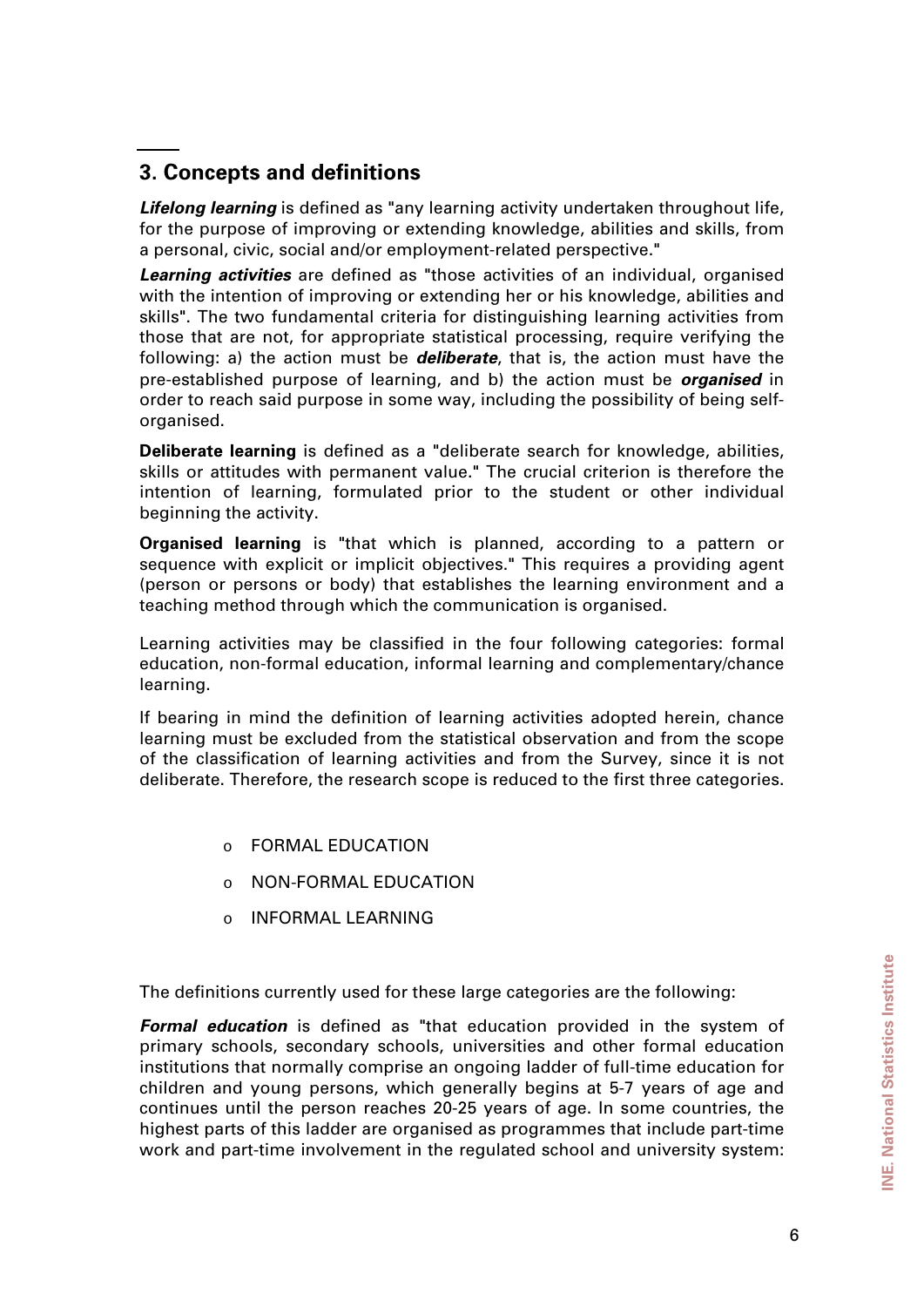such programmes are usually known as the "dual system" or in equivalent terms in such countries."

*Non-formal education. T*his is defined as "those organised and sustained educational activities that do not correspond exactly with the aforementioned definition of formal learning. Non-formal learning may therefore take place both inside and outside of the educational institutions, and serve persons of all ages. This may cover educational programmes for adult literacy, basic extracurricular education, tools for daily living, work tools and general culture. Non-formal learning programmes need not necessarily follow the educational system ladder, and may have a different duration." Non-formal educational activities may be classified as follows:

• Private classes or courses (classroom instruction, conferences or theoretical and practical courses): A course is defines as "a planned series of individual learning activities relating to a specific subject and provided by a same entity." The courses are taught by one or more persons specialised in the field(s) of education and training.

These may take place in one or more environments:

- through classroom teaching (including conferences): This includes organised classroom learning for a group of persons, and is based on the transfer of knowledge from a teacher/tutor with the intention of educating.
- Combination of theoretical/practical (workshops) courses, that is, including all those courses that combine classroom teaching (theoretical) with practical teaching in real or simulated situations.
- Courses undertaken through open and distance education (defined below)
- Private classes: a planned series of learning experiences offered by experts or other persons acting as such, selected in order to pursue greater depth of knowledge or abilities, so as to learn with greater intensity, and generally carried out by only one or very few students. In this case, the tutor (individual) is typically the "provider" and has education as her/his main activity.
- Courses through open and distance education: This includes those courses that are similar to classroom courses, that is, they may have elements such as registration, tutorials and exams, but they take place by correspondence or electronic means, and which link instructors and students, who are not together in a classroom. This type of course implies interaction between the instructor and the student, though not simultaneously, and with a certain delay
- Sessions that combine theoretical teaching with practical training provided during a conference or congress
- Aimed at preparation for a job post: This type of learning is characterised by expected periods of training, instruction or practical experience, using normal working tools, whether in the immediate workplace or in a simulated working situation in the presence of a tutor. In general, organised by the businessperson in order to enable the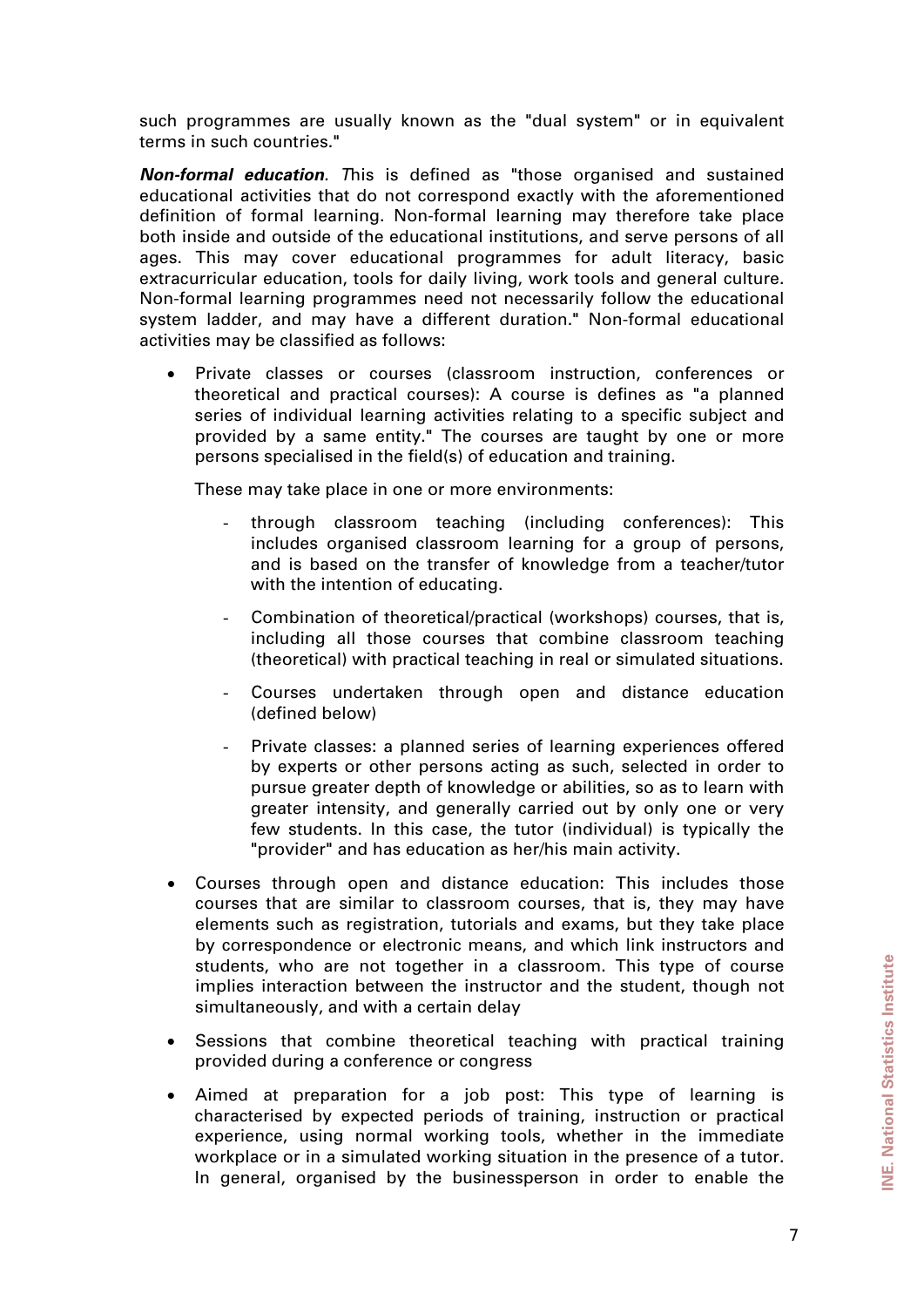<span id="page-7-0"></span>adaptation of the personnel, even in situations involving transfer, recontract and seasonal situations in their current or new job posts. This may include general training regarding the company (organisation, operational procedures, etc.), as well as specific work instructions (safety and hygiene, work practices).

#### *Remarks:*

In the case of private classes, if the intention of the teacher or tutor is to help the student within the framework of a social or family relationship, this must be considered information learning. Private classes may even be "formal education" in the case that the national education system recognises home schooling, then as the student participates in the institutional learning that leads to a qualification within the National Qualification Framework (MNC), this may be classified as Formal Education.

*Informal learning* is defined as "... deliberate, but less organised and less structured, and may include learning events (activities) taking place in the family, in the workplace, and in the daily life of every person."

### **Classification:**

- Learning from a relative, friend or work colleague, that is, the lessons provided by members of the household or other persons, such as relatives, acquaintances or neighbours.
- The use of printed materials (books, professional magazines, etc.), that is, studying a subject with books, magazines, etc.
- The use of computers (online or without an Internet connection), for example, using online learning material
- Through television/radio/video, for example, watching a documentary on television or listening to a foreign language on the radio in the car

### **3.1 Criteria used to distinguish between formal, non-formal and informal education**

There is a series of operative criteria used to distinguish between the large categories of learning activities, in accordance with their conceptual definitions. These are described below:

# **3.1.1 Formal Education versus Non-Formal Education**

Formal and Non-formal learning are both included in the education framework. The essential criterion that distinguishes Formal education from Non-Formal education is as follows: if the learning activity leads to attaining a qualification included in the *National Qualification Framework*, it is considered to be a formal activity, and if it does not lead to such qualification, it is considered non-formal.

*The National Qualification Framework (MNC)* is defined as "the sole national and internationally accepted register through which all of the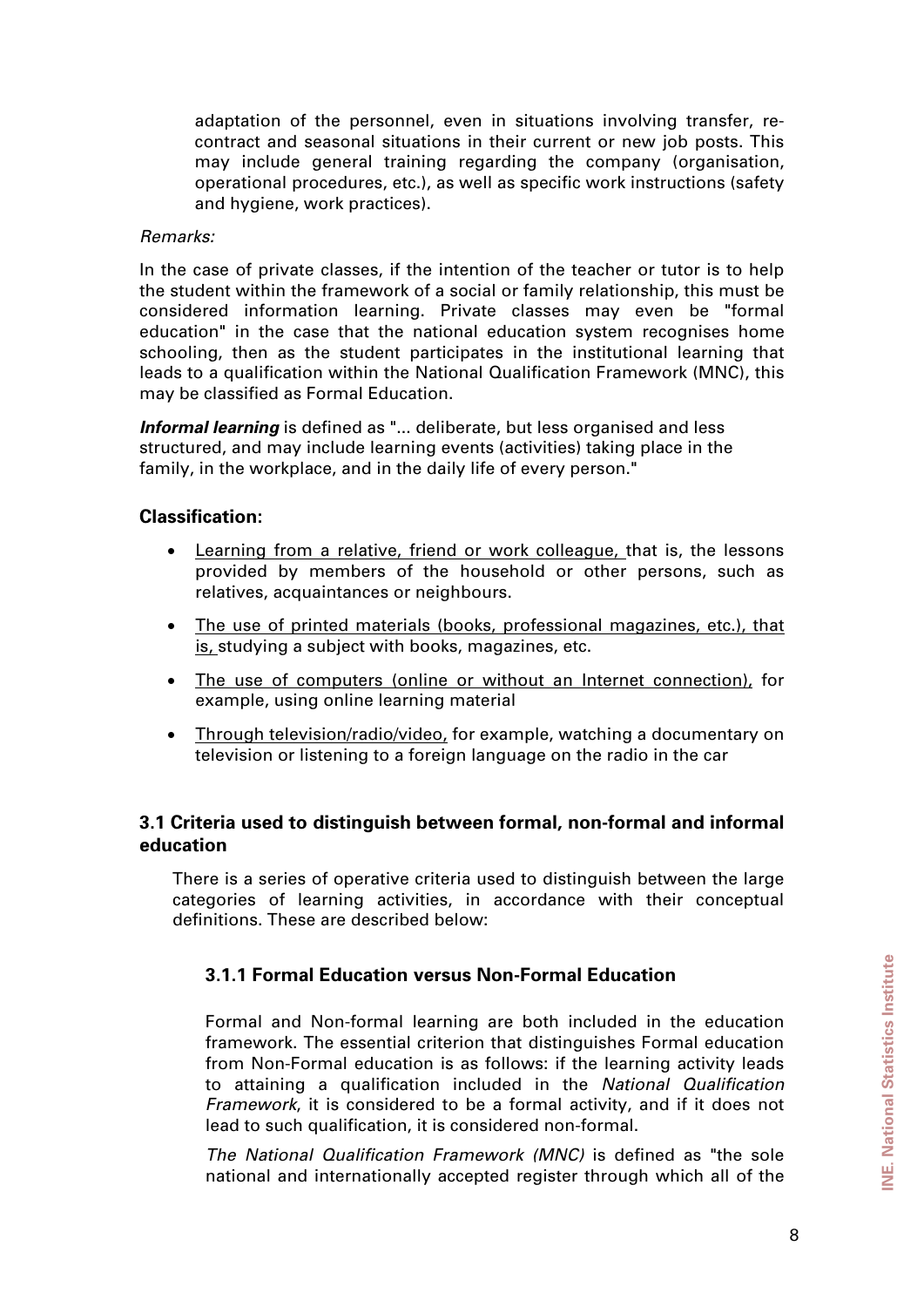<span id="page-8-0"></span>learning achievements may be measured and related coherently, and which defines the relationship between all of the education and training qualifications and accrediting diplomas." Customarily, the MNC takes the form of a regulatory provision that stipulates the qualifications in a hierarchical manner, as well as the bodies that grant or recognise the qualifications.

In practice, as in the case of Spain, it is agreed to adopt the listing of qualifications stated by Mapping-UOE (UNESCO/OECD/EUROSTAT) as the MNC, both if the said qualifications are issued by Spanish authorities and if they are foreign qualifications validated by the national authorities, understanding this to be the best approximation.

Within the MNC concept, we can bear in mind several criteria for distinguishing between Formal Education and Non-Formal Education activities:

- "Level hierarchy" criterion: This is based on the definition in the International Standard Classification of Education (ISCE), according to which a formal learning activity may be viewed as a "ladder" of the education requiring the successful completion of a degree level prior to passing to the following level.
- Admission Requirements: These generally refer to the age and previous educational level for admission to a Formal Education activity, whereas those requirements may not exist for admission to a Non-Formal Education activity.
- Registration Requirements: a Formal Education activity usually entails registration, that is, it demands a set of requirements that must be registered formally for enrolment in the activity. On the other hand, there is no need for such requirement in Non-Formal Education

### **3.1.2 Informal Learning as compared with Formal and Non-Formal Education.**

A learning activity is considered to be informal when it is not institutionalised, that is, it is less structured and may take place almost anywhere: in the family, with friends, at work or even using services provided by education and training providers.

A learning activity is *institutionalised* when there is "an organisation that provides structured measures (which must include a teacher-student relationship) especially designed for education and learning."

Learning activities are institutionalised when the body/organisation that provides the activity is in charge of determining the following points, at least:

- the learning method (predetermined)
- the learning calendar
- the admission conditions
- the location of the learning installation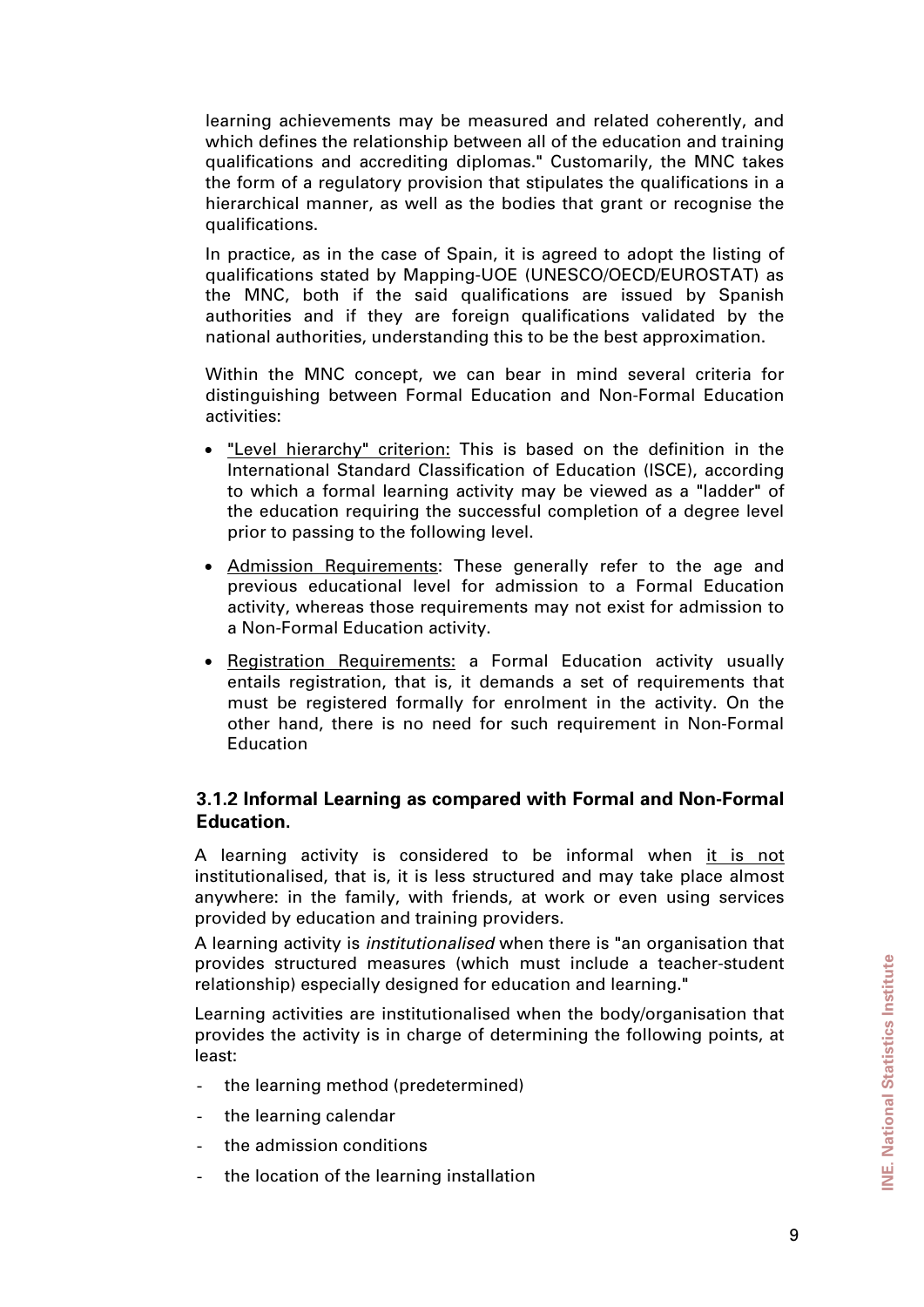One simple, clear and intelligible way of expressing the criteria that must be used when making a decision regarding the assignation of learning activities to the three large categories is presented in the following diagram.

**Activity YES YES Institutionalised Intention of learning NO NO NO YES Included in the Non-learning activity The Informal learning Theorem I learning Theorem I learning Theorem I learning** 

Figure 1: Assignation of education and learning activities, according to the 3 large categories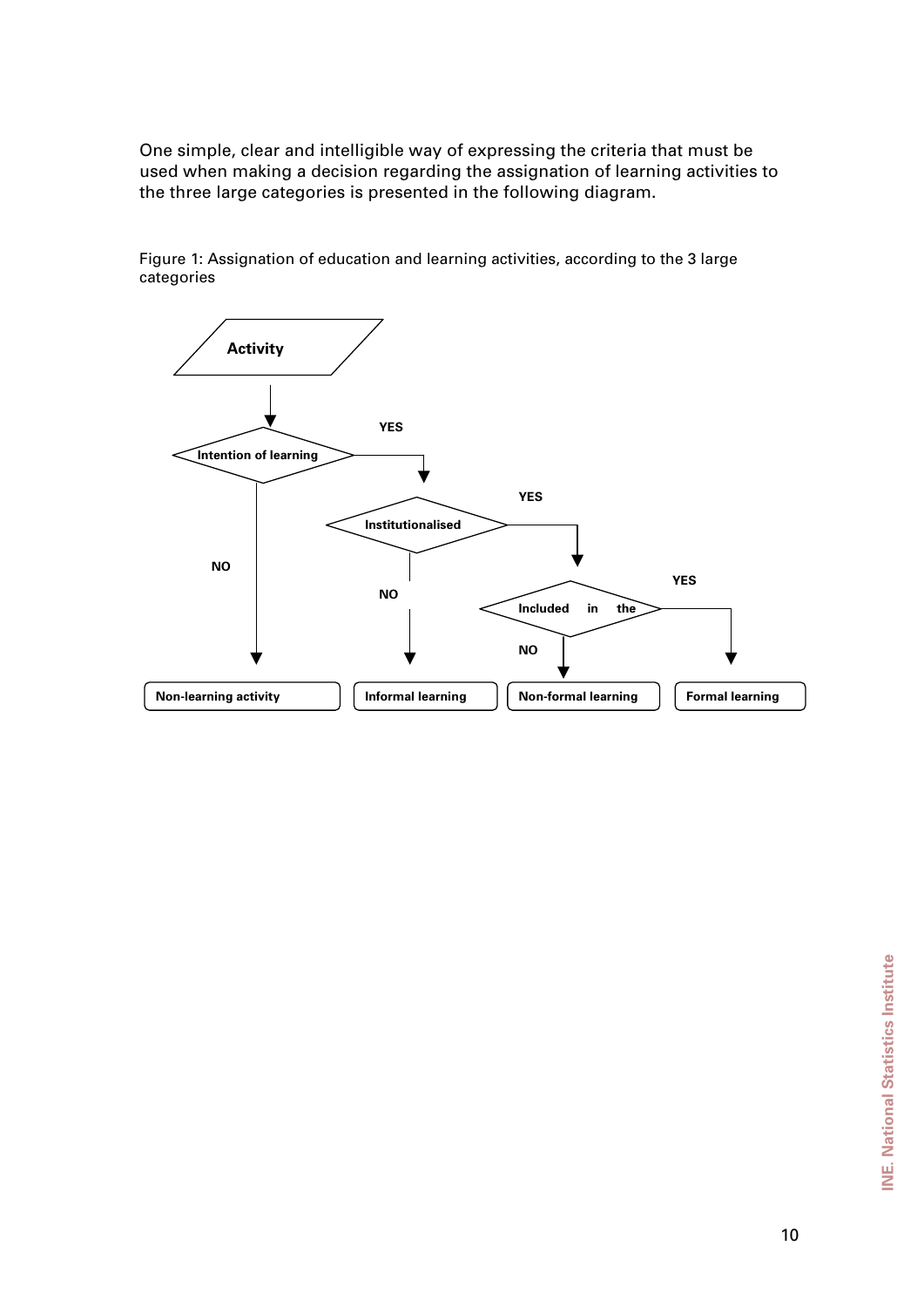# <span id="page-10-0"></span>**4. Survey scope**

#### **4.1 Population scope**

The *population scope* of the survey comprises those persons aged 18 to 65 years old, inclusive, living in family households. Those persons of said ages resident in institutions or group establishments are excluded.

### **4.2 Geographical scope**

The *territorial scope* is the entire Spanish territory.

### **4.3 Time scope**

The reference period or *time scope* for studying the involvement in training activities considered to be the most convenient has been one year, considering the twelve months prior to the interview.

The expected collection period is the last four months of 2011.

# **5. Sample Design**

### **5.1 Type of sampling**

The type of sampling used is a stratified two-stage sampling. The first-stage units are the census sections. The second-stage units are those persons aged 18 to 64 years old, inclusive, with their regular residence in the main dwellings in the section.

The framework for the sample selection is a framework of areas comprising the listing of existing census sections with reference to 1 February 2011. For the second-stage units, this uses the listing of persons in each one of the sections selected for the sample.

The stratification criterion used is the size of the municipality to which the section belongs, as well as the main socio-demographic characteristics thereof.

The strata considered are the following:

Stratum 0: Municipalities with more than 500,000 inhabitants Stratum 1: Remaining capitals Stratum 2: Non-capital municipalities with more than 100,000 inhabitants Stratum 3: Municipalities with 50,000 to 100,000 inhabitants Stratum 4: Municipalities with 20,000 to 50,000 inhabitants Stratum 5: Municipalities with 10,000 to 20,000 inhabitants Strata 6: Municipalities with fewer than 10,000 inhabitants

For each Autonomous Community, an independent sample is designed representing it, due to the fact that providing data at this breakdown level is one of the objectives of the survey.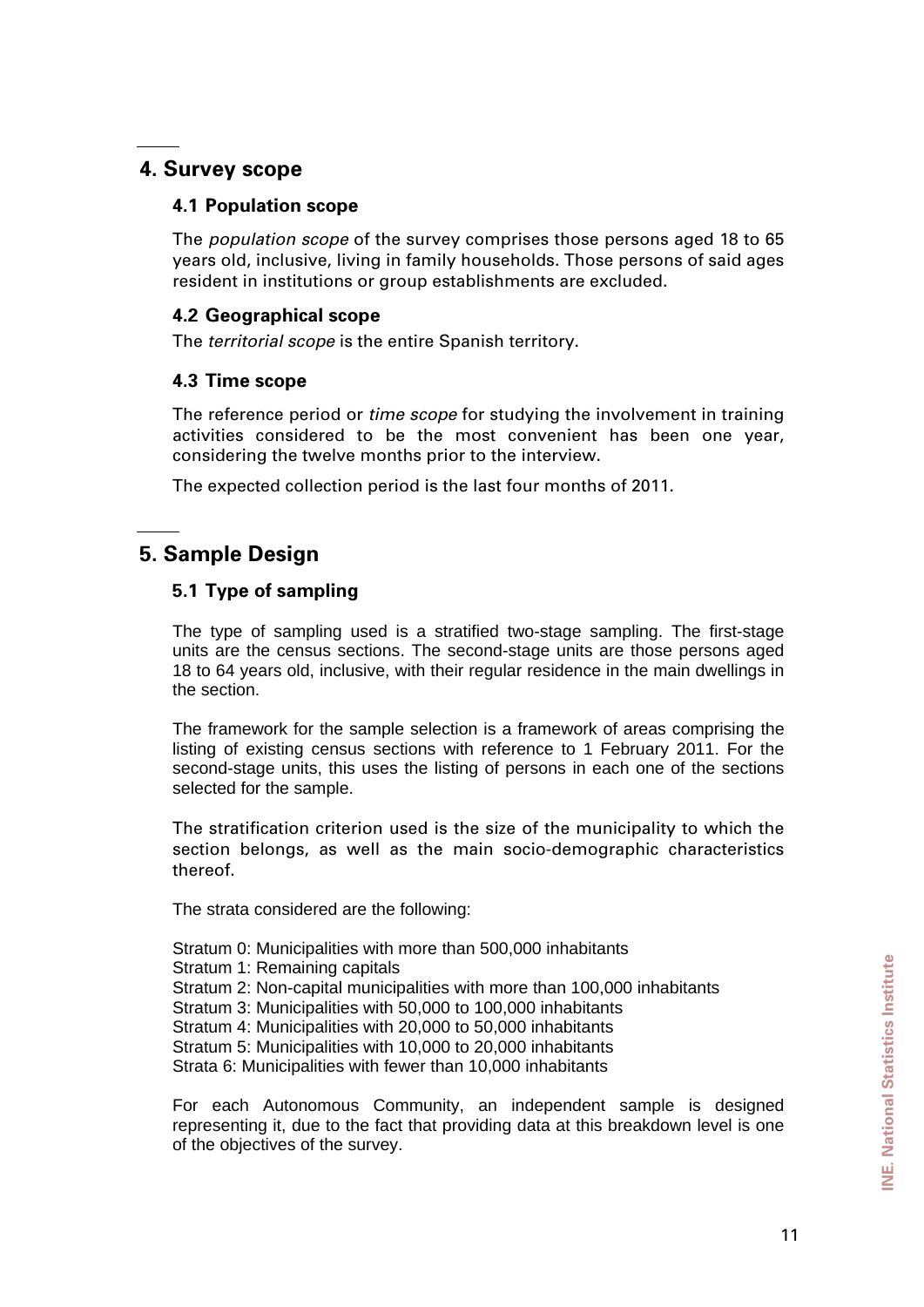### <span id="page-11-0"></span>**5.2Sample size. Allocation**

In order to cover the survey objectives of being able to provide estimates with a certain degree of reliability on a national level and by Autonomous Community, a sample of 32,000 persons distributed throughout 2,000 census sections has been selected. There are 16 persons selected in each census section (in Ceuta and Melilla, due to the small number of sections available from the framework, half of the sections have been selected, and twice as many persons, 32, have been selected per section, in order to maintain the sample size of persons).

The size of the theoretical sample was established at approximately **20,000 persons.** 

For this survey, in accordance with international recommendations, it was decided not to carry out replacements in the incumbent units selected, and therefore, in order to reach the theoretical size, this has considered the results of the fieldwork obtained in the 2007 survey, and due to which the objective theoretical sample of the survey has increased 60 percent. This has lead to the final size reaching **32,000 [1](#page-11-1) persons**.

The sample is distributed among Autonomous Communities, assigned one uniform part and another part proportional to the size of the Autonomous Community, obtaining the distribution shown in the following table.

|                                  | <b>Strata</b> |       |                |       |       |       |       |              |
|----------------------------------|---------------|-------|----------------|-------|-------|-------|-------|--------------|
|                                  | 0             |       | $\overline{2}$ | 3     | 4     | 5     | 6     | <b>Total</b> |
| <b>Total</b>                     | 4,208         | 6,704 | 2,848          | 2,928 | 4,896 | 3,536 | 6,880 | 32,000       |
| <b>Autonomous</b>                |               |       |                |       |       |       |       |              |
| <b>Community</b>                 |               |       |                |       |       |       |       |              |
| <b>ANDALUCIA</b>                 | 640           | 560   | 304            | 624   | 704   | 496   | 800   | 4,128        |
| <b>ARAGON</b>                    | 656           | 80    |                |       |       | 160   | 368   | 1,264        |
| <b>ASTURIAS,</b>                 |               | 256   | 304            | 144   | 112   | 192   | 144   | 1,152        |
| <b>PRINCIPADO DE</b>             |               |       |                |       |       |       |       |              |
| <b>BALEARS, ILLES</b>            |               | 432   |                | 64    | 368   | 144   | 176   | 1,184        |
| <b>CANARIAS</b>                  |               | 464   | 192            | 208   | 416   | 176   | 160   | 1,616        |
| <b>CANTABRIA</b>                 |               | 288   |                | 96    | 144   | 128   | 304   | 960          |
| <b>CASTILLA Y LEON</b>           |               | 736   |                |       | 160   | 96    | 720   | 1,712        |
|                                  |               |       |                |       |       |       |       |              |
| <b>CASTILLA-LA MANCHA</b>        |               | 352   |                | 112   | 176   | 240   | 672   | 1,552        |
|                                  |               |       |                |       |       |       |       |              |
| <b>CATALUÑA</b>                  | 800           | 192   | 640            | 416   | 624   | 416   | 688   | 3,776        |
| <b>COMUNITAT</b>                 | 432           | 288   | 176            | 368   | 752   | 288   | 480   | 2,784        |
| <b>VALENCIANA</b>                |               |       |                |       |       |       |       |              |
| <b>EXTREMADURA</b>               |               | 272   |                | 64    | 144   | 112   | 544   | 1,136        |
| <b>GALICIA</b>                   |               | 352   | 208            | 112   | 288   | 336   | 512   | 1,808        |
| <b>MADRID, COMUNIDAD</b>         | 1,680         |       | 832            | 400   | 208   | 128   | 192   | 3,440        |
| <b>DE</b>                        |               |       |                |       |       |       |       |              |
| <b>MURCIA, REGION DE</b>         |               | 400   | 192            | 144   | 336   | 176   | 64    | 1,312        |
| NAVARRA.                         |               | 288   |                |       | 96    | 144   | 432   | 960          |
| <b>COMUNIDAD</b><br><b>FORAL</b> |               |       |                |       |       |       |       |              |
| <b>DE</b>                        |               |       |                |       |       |       |       |              |
| <b>PAIS VASCO</b>                |               | 576   |                | 176   | 288   | 240   | 320   | 1,600        |
| <b>LA RIOJA</b>                  |               | 400   |                |       | 80    | 64    | 304   | 848          |
| <b>CEUTA</b>                     |               | 448   |                |       |       |       |       | 448          |
| <b>MELILLA</b>                   |               | 320   |                |       |       |       |       | 320          |

#### **Distribution of the incumbent sample, by Autonomous Community and stratum**

<span id="page-11-1"></span> $\overline{\phantom{0}}$  $1$ Due to problems occurring in the fieldwork, it was necessary to increase the theoretical sample, with the final size standing at 33,216 persons.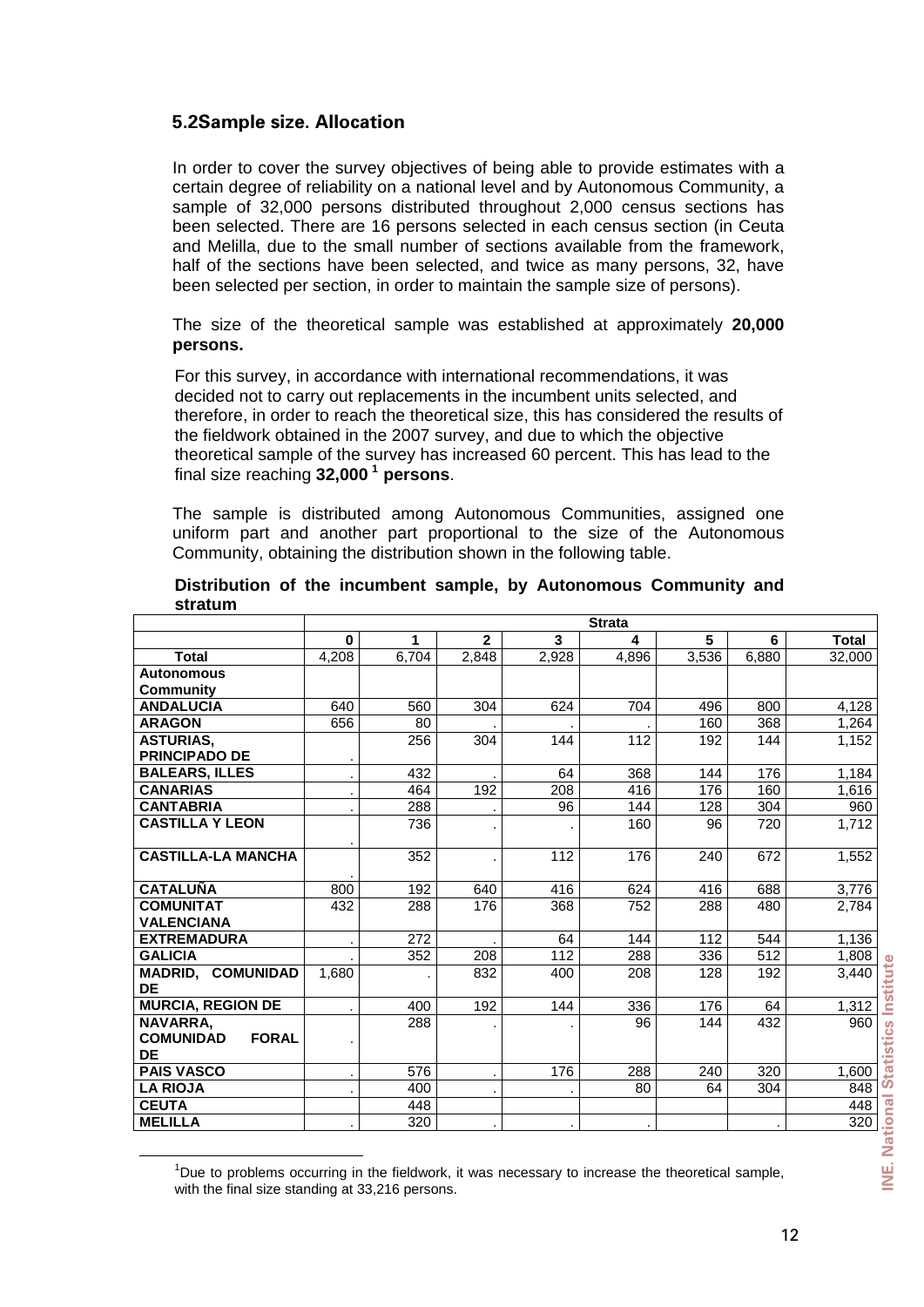#### <span id="page-12-0"></span>5.3 Sample selection

The sections are selected within each stratum, with a probability that is proportional to their size, understanding this to be the number of persons aged 18 to 64 years old. In each section, the persons are selected with the same probability, through systematic random-start sampling. This procedure leads to self-weighted samples in each stratum.

### 5.4 Estimators

In order to estimate all of the characteristics in the sample, ratio estimators have been used, and to which calibration techniques have been applied, taking auxiliary variables of the age groups and sex of the population of the Autonomous Community and nationality (Spanish and foreign).

To this end, the following steps have been followed:

#### 1.- Obtaining of the **estimator based on the design**.

$$
\hat{Y}_{d} = \sum_{h} \sum_{i,j \in h} \frac{1}{K_{h} \cdot \frac{16}{P_{h}^{(11)}}} \cdot y_{hij} = \sum_{h} \sum_{i,j \in h} \frac{P_{h}^{(11)}}{p_{h}^{t}} \cdot y_{hij}
$$

where:

h: Stratum i: Section j: Person **Kh** : Number of sample sections in stratum h

 $P_h^{(11)}$ : Number of persons from stratum h according to the 2011 framework Y: Target variable

h  $p_h^t = 16 \cdot K_h$ Theoretical population sampling from stratum h. In Ceuta and Melilla this is multiplied by 32 and not by 16.

2.- **Correction of non-response**. This aspect is corrected by multiplying the aforementioned raising factor  $\frac{r}{n}$ h  $(11)$ h p  $P_h^{(11)}$ by the opposite of the probability of response in the stratum, that is to say: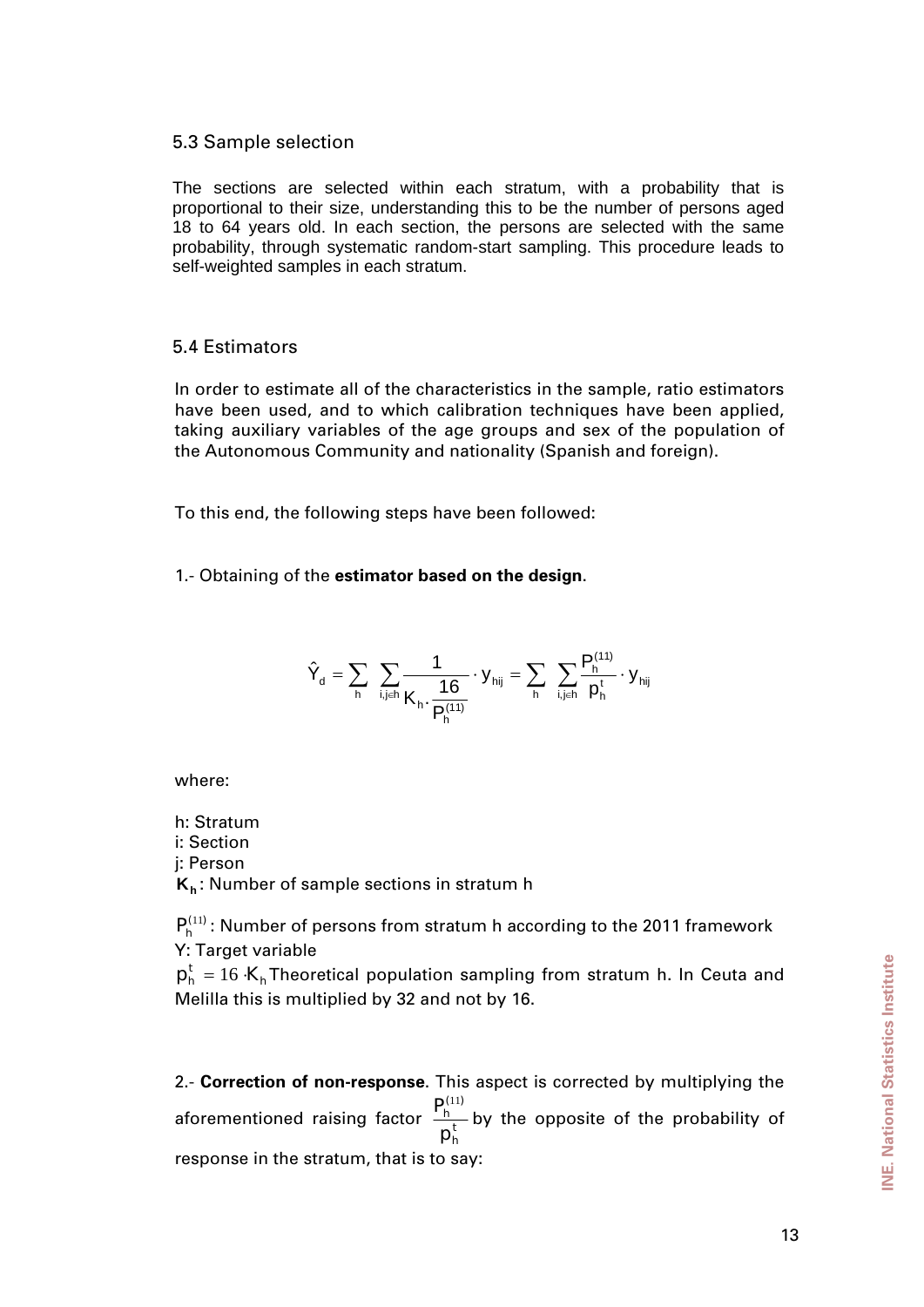$$
\hat{Y}_{2}\,=\,\sum_{h}\,\;\sum_{i,\,j\in h}\frac{P^{(11)}_{h}}{p^{t}_{h}}\cdot\frac{p^{t}_{h}}{p^{e}_{h}}\,y_{hij}\,=\,\sum_{h}\,\;\sum_{i,\,j\in h}\frac{P^{(11)}_{h}}{p^{e}_{h}}\cdot\,y_{hij}\,=\,\sum_{h}\sum_{i,\,j\in h}w^{(2)}_{hij}\,\cdot\,y_{hij}
$$

where  $p_h^e$  is the actual sample of persons in stratum h.

3.- **Ratio estimator**, using the projection of the population at the time of the survey as the auxiliary variable. Its fundamental aim is to improve the estimator obtained via the previous steps, updating the population employed when selecting the sample to the moment when the survey is conducted. It is expressed as:

$$
\hat{Y}_{_3} = \sum_{h} \quad \frac{\displaystyle\sum_{i,j \in h} \frac{P^{(11)}_h}{p^{_e}_h} \cdot y_{hij}}{\displaystyle\sum_{i,j \in h} \frac{P^{(11)}_h}{p^{_h}_h} \cdot p_{hij}} \cdot P_{_h} = \sum_{h} \ \sum_{i,j \in h} \frac{P_{_h}}{p^{_e}_h} \cdot y_{hij} = \sum_{h} \sum_{i,j \in h} w^{(3)}_{hij} \cdot y_{hij}
$$

where  $P_h$  is the population projection at the halfway point of the period of conducting the survey (November 2011) for stratum h.

4.- Lastly, this **calibrates** the previous factor in order to adjust the estimated distribution to the population distribution of persons, by Autonomous Community, age group and sex provided by the Demographic Projection Unit, to the population total (18 to 64 years old), by province and to the foreign population total (18 to 64 years old), by Autonomous Community. This calibration has been carried out by means of the CALMAR framework of the French National Statistics and Economic Studies Institute (INSEE). The following twenty groups have been considered: Men and Women aged 25 to 29, 30 to 34, 35 to 39, 40 to 44, 45 to 49, 50 to 54, 55 to 59, 60 to 64, 65 to 69 and 70 to 74 years old. In Ceuta and Melilla, due to the small sampling size, this is adjusted to the following ten groups: Men and Women aged 25 to 34, 35 to 44, 45 to 54, 55 to 64 and 65 to 74 years old.

After implementing the previous steps, a final elevation factor is obtained  $w_{\text{hij}}^{(4)} = F_i$  for each one of the persons from the actual sample.

Thus, the estimator for the total  $\hat{Y}$  of a characteristic Y takes the following form:

$$
\hat{Y} = \sum F_i \, y_i
$$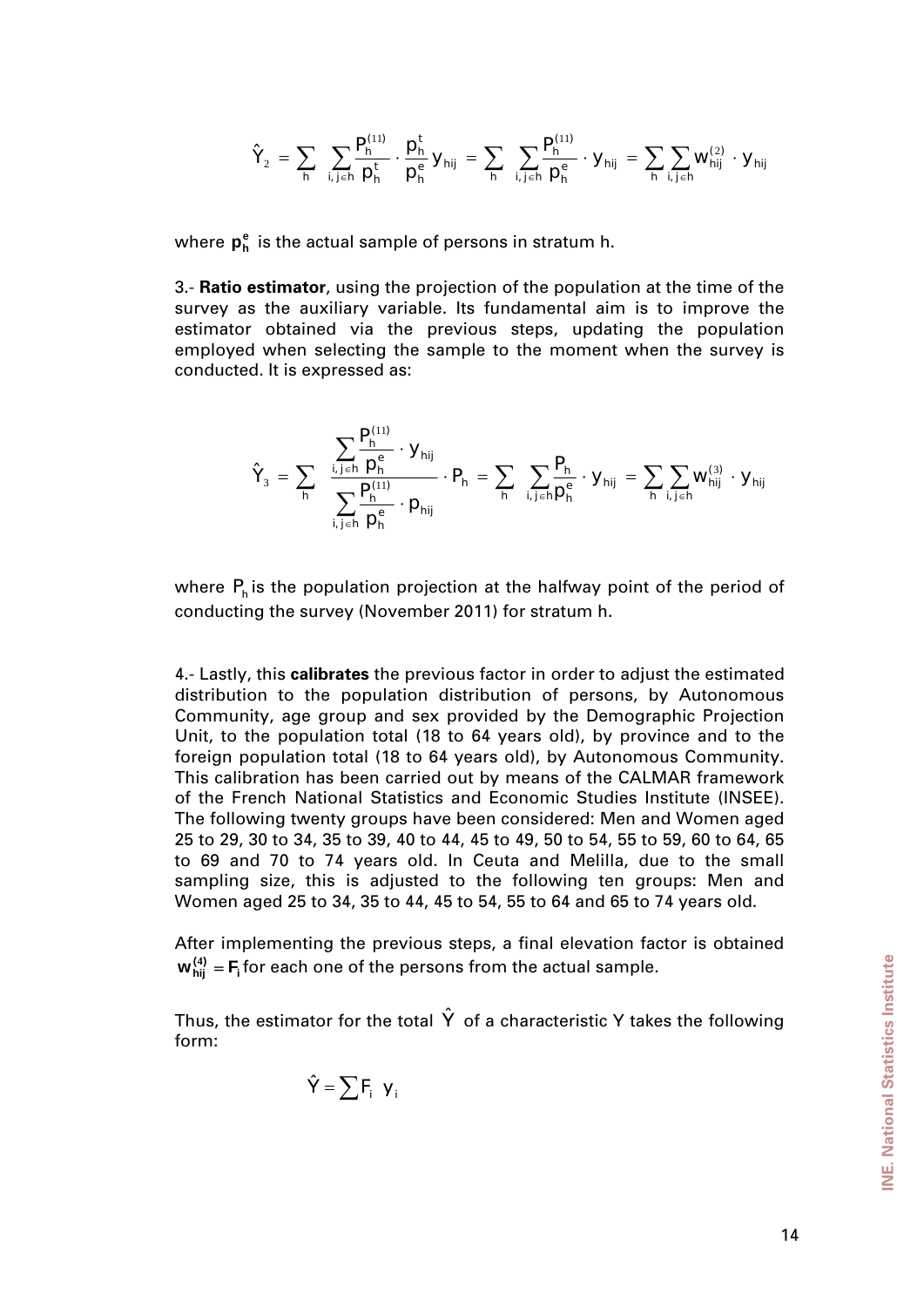<span id="page-14-0"></span>where the sum is extended to all of the persons in the sample,  $y_i$  is the value of characteristic Y observed in individual i, and  $F_i$  is the final elevation factor of said individual.

The estimators of proportions  $P = \frac{P}{Y}$  $P=\frac{X}{Y}$  are of the form Yˆ  $\hat{P} = \frac{\hat{X}}{\hat{N}}$  where estimates  $\hat{X}$  and  $\hat{Y}$  are obtained using the previous formula.

#### **5.5. Sampling errors**

For the calculation of the sampling errors, the Jack-knife Method has been applied, providing an estimation of the variation coefficient though the following expression:

$$
CV(\hat{Y}) = \frac{\sqrt{\sum\limits_{h} \frac{A_h-1}{A_h}(\sum\limits_{i \in h}(\hat{Y}_{(lh)} - \hat{Y})^2)}}{\hat{Y}}
$$

where  $\hat{\mathsf{Y}}_\text{\tiny (Ih)}$  is the estimator obtained by removing the group of sections l from stratum h.

In order to obtain the estimator  $\hat{\mathsf{Y}}_\text{\tiny (\mathsf{In)} }$ , and seeking simplicity, rather than recalculating the elevation factors, this multiplies the factors of the stratum where the sections have been removed, by factor:  $n_h - \# (lh)$ n h  $\frac{n_h}{-H(\ln)}$ .

In accordance with the above:

$$
\hat{\boldsymbol{Y}}_{\text{(lh)}}\,=\,\sum_{i\neq h}F_{i}\boldsymbol{y}_{i}\,+\,\sum_{\underset{i\neq lh}{i\neq h}}F_{i}\frac{n_{h}}{n_{h}\textcolor{blue}{-\textcolor{blue}{\#}\,(\textcolor{blue}{\boldsymbol{lh}})}}\,\boldsymbol{y}_{i}
$$

where:

lh is the group of sections from stratum h  $n_h$  is the total sections from stratum h  $A_h$  are the groups of sections from stratum h #(l) is the number of sections from group l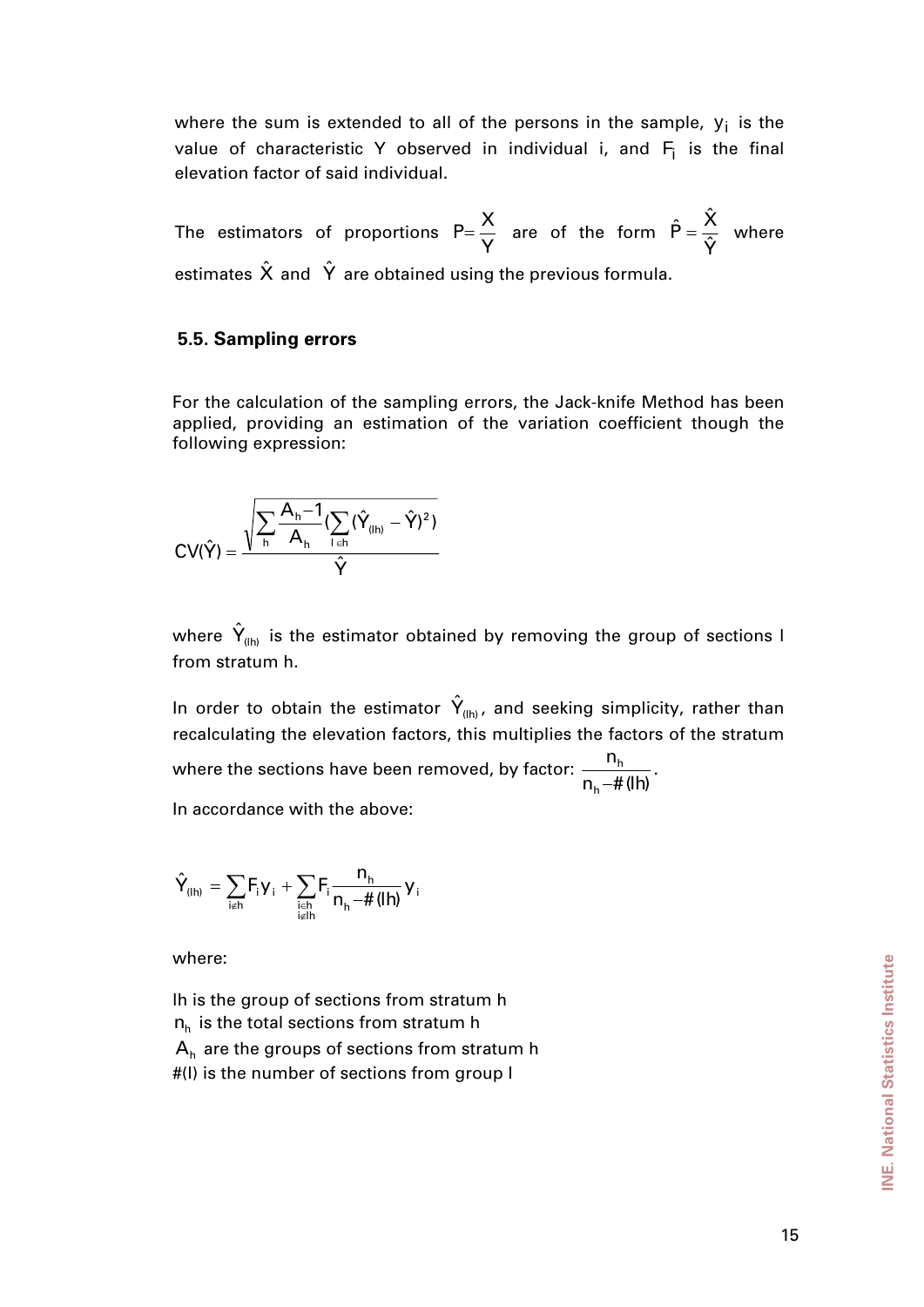# <span id="page-15-0"></span>**6. Information collection**

### **6.1 Collection method**

The collection method is mainly the computer-assisted personal interview (CAPI) of the selected person. The interviewer will visit the dwelling and ask for the information necessary for filling out the electronic questionnaire. The interview will be completed, if necessary, with telephone calls to complete omitted data or to correct erroneous data.

"Proxy" interviews (in which another person provides the data on the selected person) are not accepted, but it is accepted in the case of the incapacity of the selected person that another person may help her/him to give the information.

### **6.2 The basic documentation collected: the questionnaire**

For the preparation of the questions integrating the AES 2011 questionnaire, the experience and knowledge acquired with the pilot survey prepared in 2006 was used, and moreover, a study based on so-called certain cognitive pretest procedures was carried out, as described below.

### **6.2.1 Cognitive pretests**

The procedures grouped under the "cognitive pretest" name intend to provide evidence regarding the traditionally so-called "non-sampling errors", and within this category, mainly regarding the "measurement errors."

The "cognitive pretest" label groups a whole set of specific procedures. The following lists, in a very simplified way, the main types of evidence that each one of them may provide more specifically:

- ⇒ **Cognitive interviews**: Direct evidence regarding the development of the different phases of the "question-and-answer" process implemented by the surveyed persons. This provides information regarding problems in comprehending key terms. errors in the recovery of the information, errors in the preparation of the answer and gap in the election of the answer option expected by the authors of the questionnaires.
- ⇒ **Behaviour encoding**: Identification of "problematic" questions for the interviewer and/or interviewee using the register of behavioural indicators during the "question-and-answer" process: for example, incomplete reading of the question by the interviewer, or interviewee request to repeat the question.
- ⇒ **Discussion groups with "surveyable persons"**: Perspective and contents of the "role" of survey participants; knowledge and comprehension of the most general concepts; attributes regarding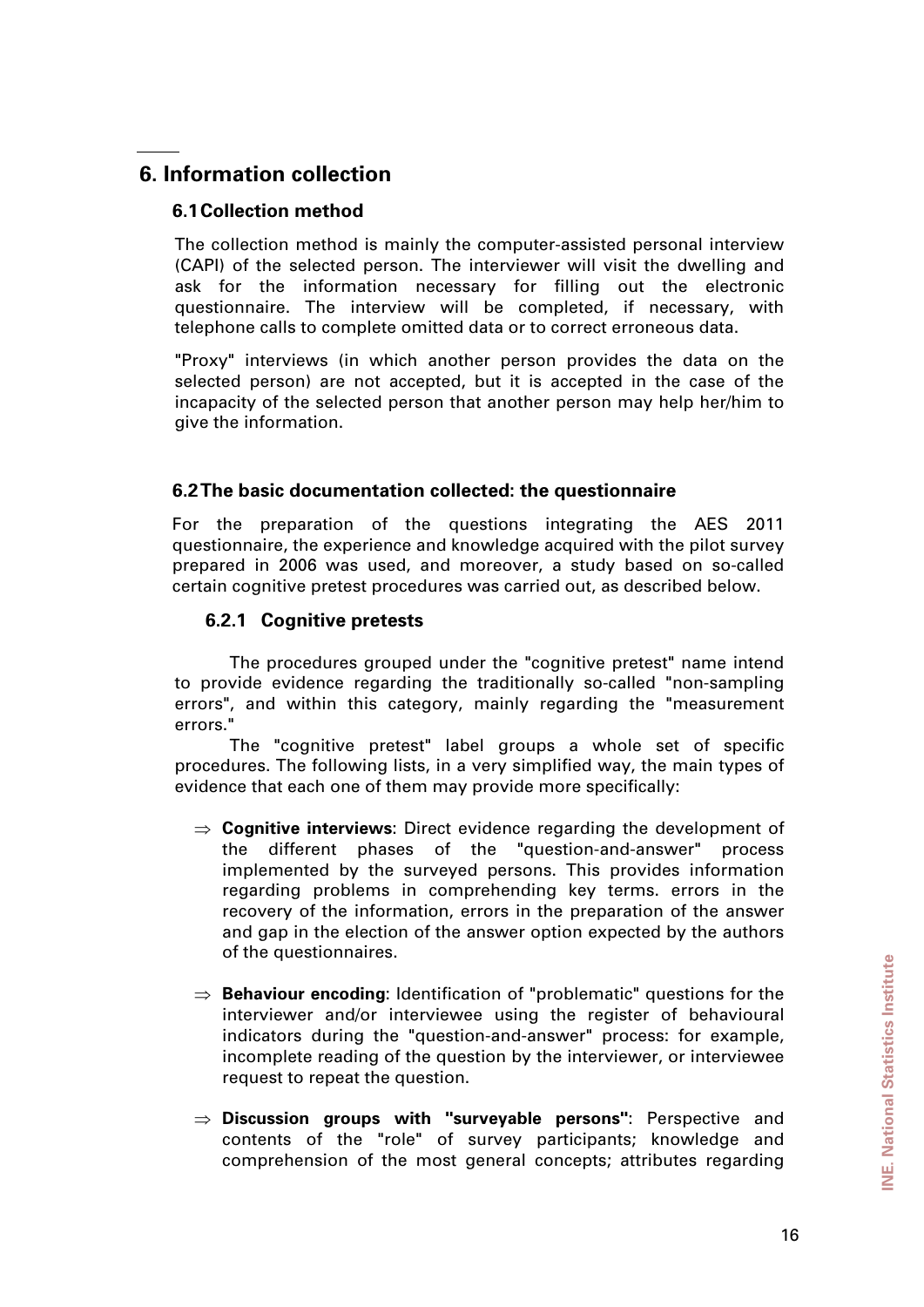the objective and purpose thereof; attitudes and degree of implication, etc.

The interaction between the potential sources of error necessitates the pretest design not only being covered considering the "target" questions (for example, the target questions of analysis In the cognitive interviews, but also considering the interview method, the design of the interview process and the specific characteristics of the interviewees.

Bearing in mind the possible sources of potential error, the "target" questions that have been the target of the cognitive pretest were identified.

Table 1 presents some "target" questions from the AES 2011 questionnaire

**Table 1. Some "target" questions of the AES 2011 questionnaire and associated potential sources of error.** 

|            |                                                                                                                                                                                                                                                                        | <b>QUESTIONNAIRE</b>                                                                                                                                                                                       |
|------------|------------------------------------------------------------------------------------------------------------------------------------------------------------------------------------------------------------------------------------------------------------------------|------------------------------------------------------------------------------------------------------------------------------------------------------------------------------------------------------------|
|            | <b>QUESTION</b>                                                                                                                                                                                                                                                        | <b>SOURCE OF ERROR</b>                                                                                                                                                                                     |
| P03        | Which is the highest<br>educational level that you<br>have completed?                                                                                                                                                                                                  | Gap with the official classification<br>п<br>Interpretation of the "educational<br>level<br>٠<br>completed" concept                                                                                        |
| <b>P04</b> | which<br>of<br>the<br>For<br>following<br>studies<br>did<br>the<br>last<br>you<br>pass<br>academic<br>or<br>year<br>which<br>was<br>your<br>situation?                                                                                                                 | П<br>Difficulties in comprehending the terms that<br>appear in the answer alternatives<br>Gaps in matching their situation to the answer<br>alternatives                                                   |
| P09        | Which<br>the<br>highest<br>is<br>educational level that your<br>father or guardian had<br>completed when you were<br>a teenager?                                                                                                                                       | п<br>Problems in recovering the information<br>the<br>interpretation<br>Diversity<br>in<br>п<br>0f<br>the<br>"teenager" time reference<br>Gaps in matching their answer to the answer<br>п<br>alternatives |
| P11        | During the last 12 months,<br>have you studied or have<br>you taken part in any<br>educational activity leading<br>to an official qualification?                                                                                                                       | Ξ<br>Forgotten time reference<br>Problems classifying educational activity<br>П<br>Interpretation<br>of<br>the<br>"official<br>term<br>qualification"                                                      |
| P15        | In the last 12 months, have<br>undertaken<br>you<br>or<br>continued to<br>undertake<br>combining<br>course<br>any<br>theory<br>and<br>practice<br>(including workshops and<br>seminars),<br>a theoretical<br>course, even not leading to<br>an official qualification? | Forgotten time reference<br>п<br>Interpretation<br>of the<br>key<br>"course<br>٠<br>term<br>combining theory and practice"<br>Interpretation of the key<br>"official<br>п<br>term<br>qualification"        |
| P16        | In the last 12 months, have<br>undertaken<br>you<br>or<br>continued<br>undertake<br>to                                                                                                                                                                                 | Forgotten time reference<br>Interpretation of the key terms "theoretical<br>course," "chat" or "conference"                                                                                                |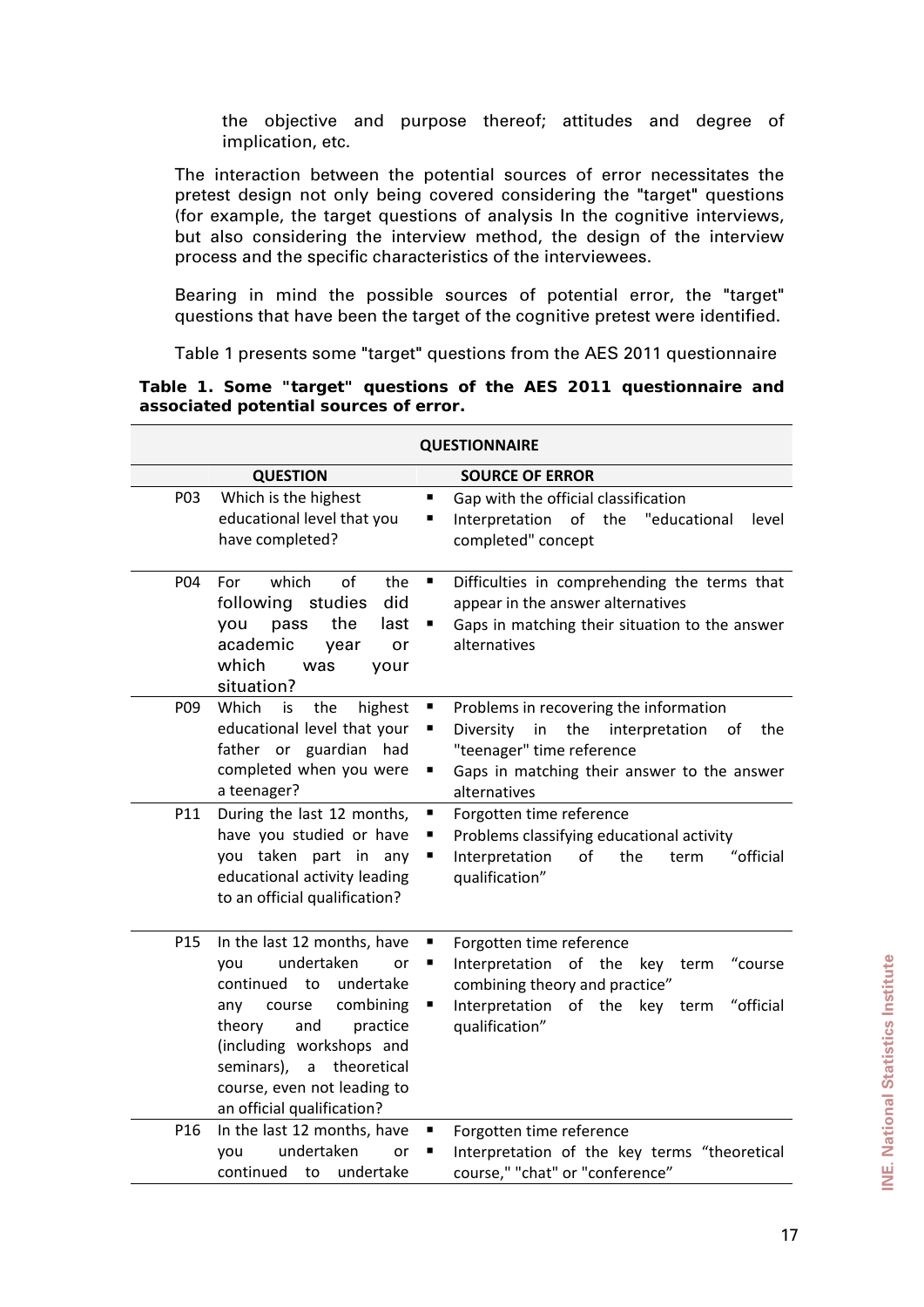|     |                                                                                                                                                                                                                                                                                      | <b>QUESTIONNAIRE</b>                                                                                                                                                                                  |
|-----|--------------------------------------------------------------------------------------------------------------------------------------------------------------------------------------------------------------------------------------------------------------------------------------|-------------------------------------------------------------------------------------------------------------------------------------------------------------------------------------------------------|
|     | <b>QUESTION</b>                                                                                                                                                                                                                                                                      | <b>SOURCE OF ERROR</b>                                                                                                                                                                                |
|     | combining<br>any<br>course<br>theory and practice, or<br>attended any<br>have you<br>talk or conference?                                                                                                                                                                             |                                                                                                                                                                                                       |
| P17 | In the last 12 months, have<br>you been involved or been<br>involved in any practical<br>activity aimed at preparing<br>for a job post (both in your<br>current job and for a new<br>job)?                                                                                           | Forgotten time reference<br>Interpretation of key term "practical activity<br>п<br>aimed at preparing for a job post"<br>Recovery in memory by the use of two<br>references (current job vs. new job) |
| P18 | In the last 12 months, have<br>you attended or are you<br>attending private classes<br>taught by a specialised<br>teacher or in an academy?                                                                                                                                          | Forgotten time reference<br>Interpretation of the "private classes" and<br>"specialised teacher" key terms                                                                                            |
| P23 | In addition to the previous<br>activities, in the last 12<br>months, have you carried<br>out other activities with<br>which<br>you<br>have<br>deliberately intended to<br>learn something on your<br>own, with the help of a<br>relative or friend, at work<br>or in your free time? | of<br>"activities"<br>Interpretation<br>the<br>п<br><b>or</b><br>"deliberately learn" key terms<br>Forgotten time reference in the process of<br>preparing the answer.                                |

After carrying out this work, the main evidence obtained through the cognitive interview procedure and the discussion groups was presented.

Thus, for the preparation of the AES 2011 questionnaire, this considered the main evidence provided by the cognitive procedures and the recommendations supported by the pretest evidence.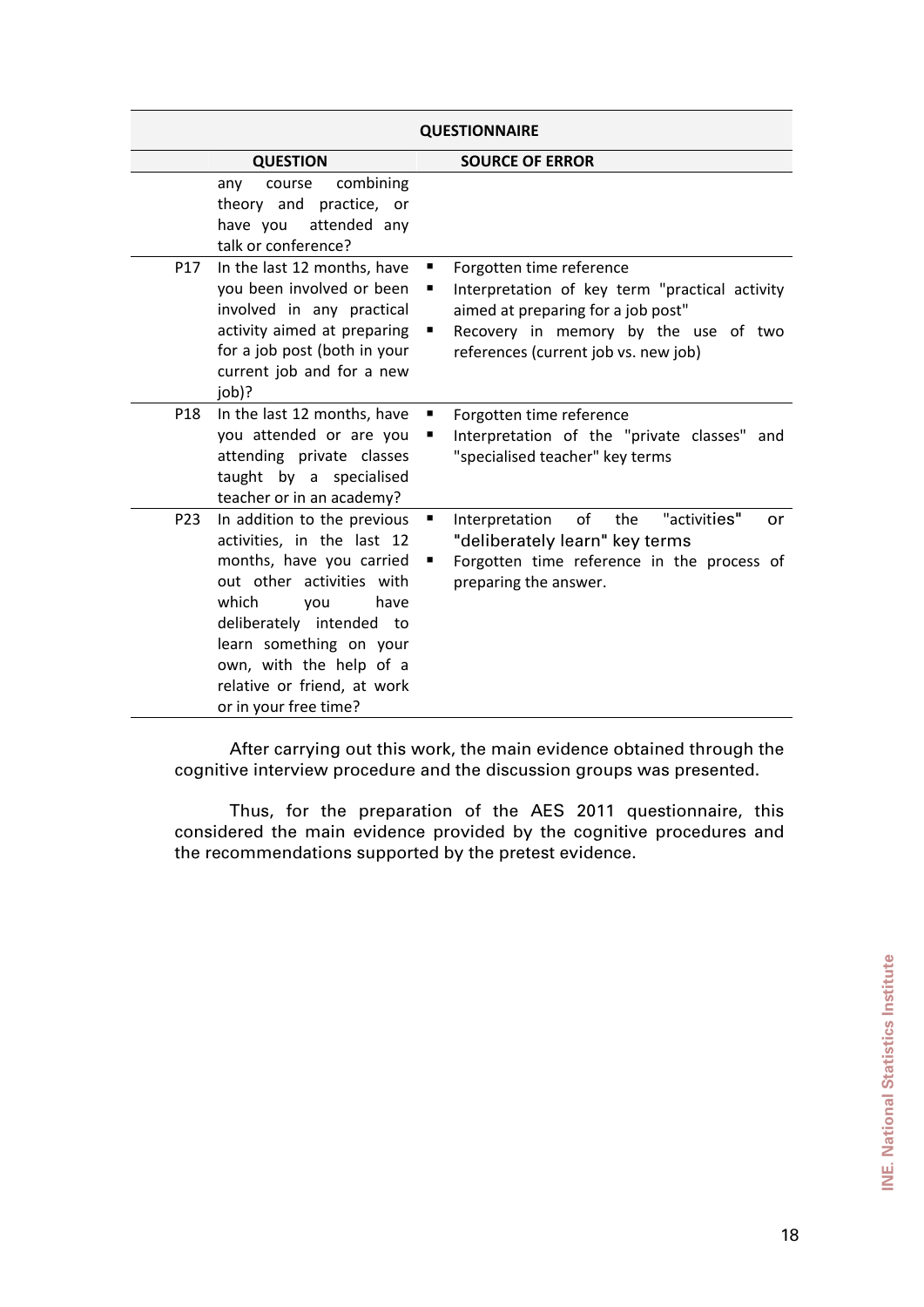### <span id="page-18-0"></span>**6.2.2 The questionnaire.**

The European AES questionnaire was initially prepared for the pilot AEs that was carried out during the 2005-2008 period. Its objective was to collect harmonised information regarding the involvement of persons in any type of learning activity (Formal, Non-Formal and Informal), as well as in activities related to work, time spent on education and training, social participation and cultural participation, the ICTs and the linguistic competence and variables relating to the main characteristics of the surveyed persons.

Based on the experience from the pilot AES, the questionnaire model was developed further to include all of the basic social variables<sup>[1](#page-18-1)</sup>, some questions regarding the measurement of competence and the results on education and training, whereas other questions were improved or considered for being excluded.

Countries are advised to adapt their questionnaire to the European questionnaire model, with the lower possible number of deviations, for the purpose of compiling comparable statistics on an EU level.

The European questionnaire has been adapted to the Spanish case, yielding the AES 2011 questionnaire, including some variables regarding the educational trajectory of persons, and excluding other parts that have already been included in other national studies.

The questionnaire model for AES 2011 mainly consists of 12 sections:

- Information regarding the individual
- Educational data on the person to be interviewed
- Involvement in education and training (Formal and Non-Formal Education)
- Difficulties in involvement in education
- Informal Learning
- Access to information regarding learning possibilities

Moreover, it covers questions on:

- Use of ICTs and linguistic competence
- Cultural Participation
- Information regarding the household in which the interviewed person resides

The following diagram illustrates the design structure of the AES 2011 questionnaire

<span id="page-18-1"></span> $\overline{\phantom{a}}$ <sup>1</sup> According to the latest report on nuclear social variables.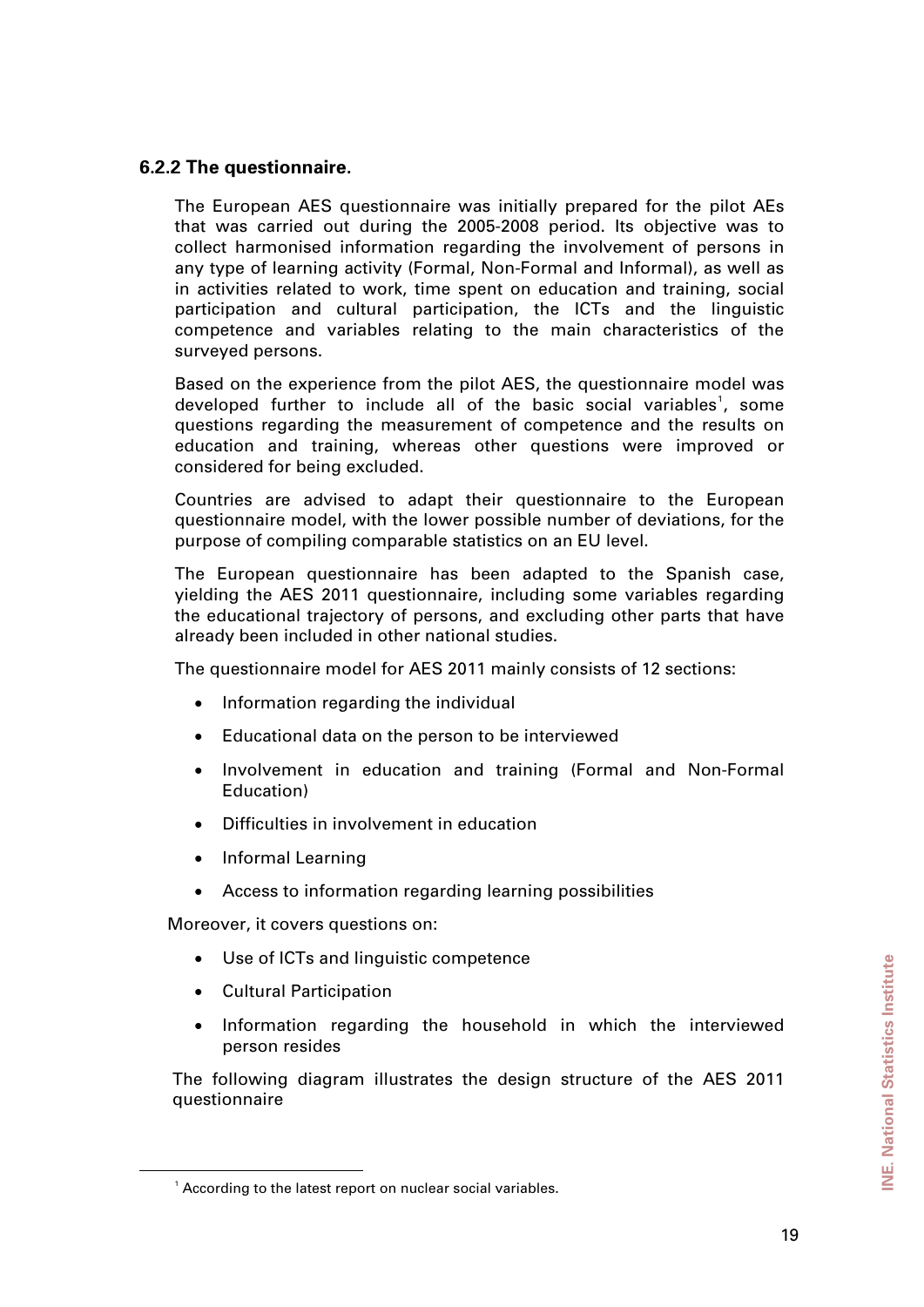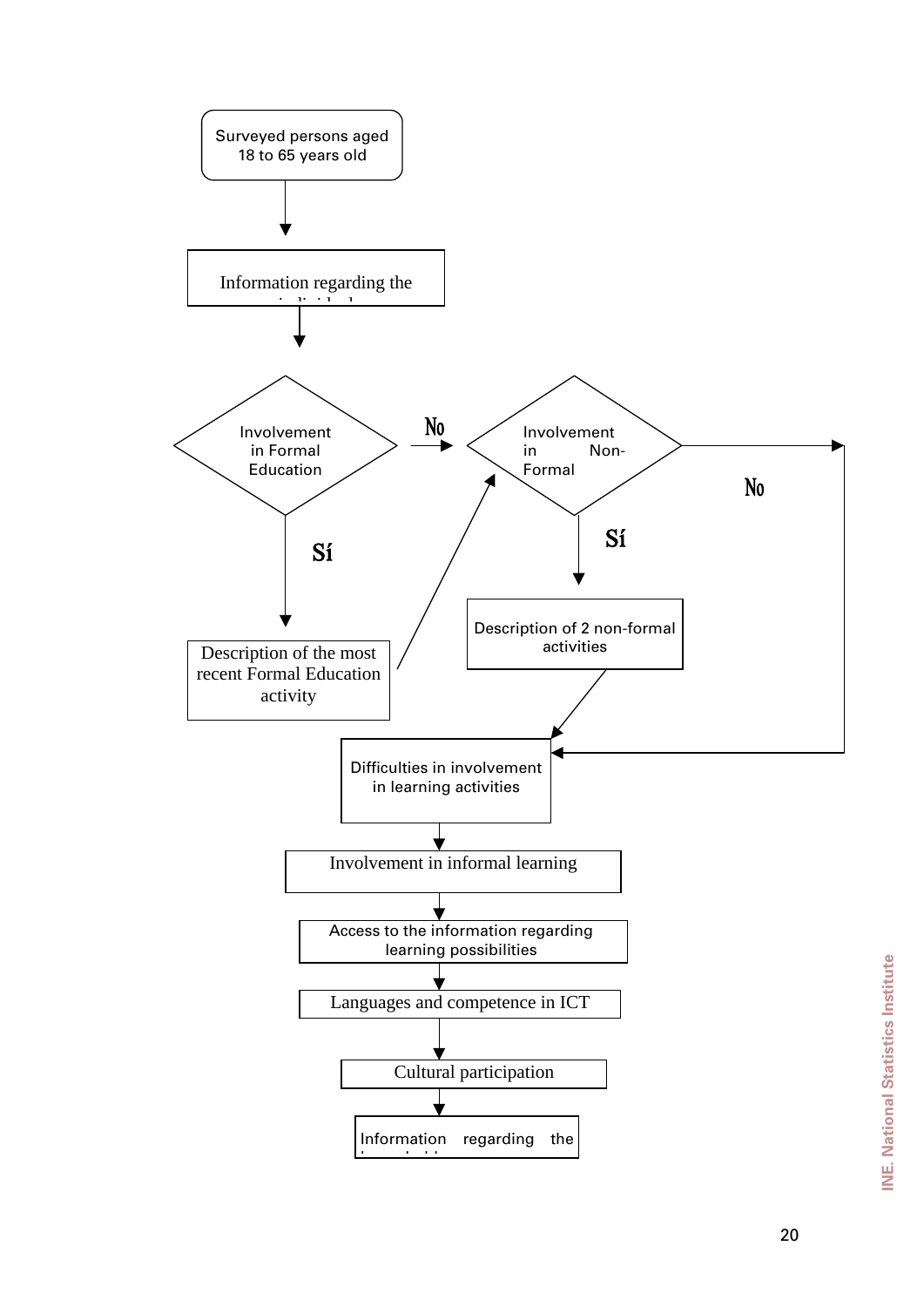# <span id="page-20-0"></span>**7. TABLES PUBLISHED.**

# **7.1 Description**

The tables included in the publication are structured as follows:

1. On the one hand, tables have been calculated with the information collected regarding the educational characteristics of adult persons (aged 18 to 65 years old), broken down into

Educational characteristics:

- Educational level of persons aged 18 to 65 years old (according to the different social factors of the individual)
- Educational content of their highest level studies

Study path of adult persons, that is,

- Persons aged 18 to 65 years old who completed their studies in another educational field other than that of the highest educational level attained (according to the different social factors of the individual)
- Persons aged 18 to 65 years old(with an educational level of the first stage of secondary, primary education or without studies) who repeated an academic year during their school stage (according to the different social factors of the individual)
- Persons aged 18 to 65 years old, according tot eh intention of studying education higher than their maximum educational level (according to the different social factors of the individual)

Intergenerational educational mobility, understood as educational intergenerational mobility. Moreover, tables are published regarding educational involvement, linguistic knowledge and reading habits, as compared with the highest educational level of the parents or guardians.

Education in line with the job post, defined as the adaptation between the educational level of the worker and that required by her/his job post. This section also includes a table that describes the extent to which the educational field is in line with the occupation, that is, there is a gap in the educational field when a person, at the time of the interview, is performing a job or occupation that is not related to the content of her/his highest level studies.

2. On the other hand, this includes the characteristics of the educational activities, according to whether they are Formal Education, Non-Formal Education or Informal Learning activities.

Tables were included regarding involvement in educational and learning activities, and characteristics of these activities (duration, expenses, educational results, etc.)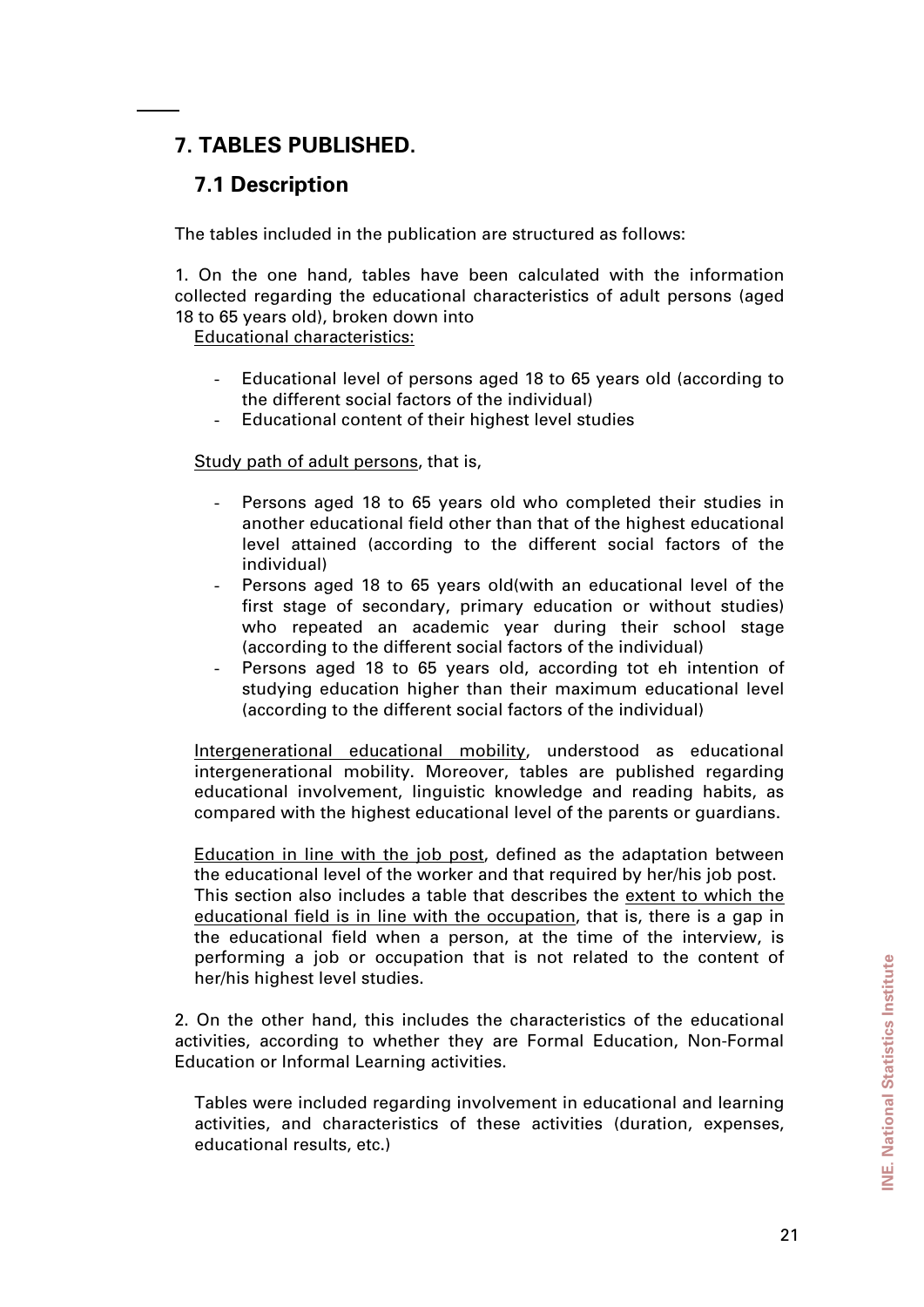<span id="page-21-0"></span>3. And lastly, the remaining characteristics included in the survey, that is, learning difficulties, ICT use, the search for information on learning possibilities, linguistic knowledge and involvement in cultural activities.

# **7.2. Derived variables that are used in compiling the tables:**

**AGE:** 

In order to calculate the age, and following Eurostat recommendations, the following formula is considered:

AGE= int(((REFYEAR \* 12 + REFMONTH) - (BIRTHYEAR \* 12 + BIRTHMONTH)) / 12), where int() represents the entire part.

#### **HIGHEST EDUCATIONAL LEVEL OF THEIR PARENTS:**

Variable derived from the HATFATHER and HATMOTHER variables which will bear in mind the higher educational level between the father and the mother of the interviewee.

That is, HIGHEST EDUCATIONAL LEVEL OF THEIR PARENTS =  $max$ (HATFATHER, HATMOTHER)

#### **CORRESPONDENCE BETWEEN THE EDUCATIONAL FIELD AND OCCUPATION:**

It is understood that there is gap in the educational field when a person is performing a job or occupation that is not related to the educational content of her/his highest level studies.

This is the correspondence of the international classification of occupation codes and the educational fields or sectors considered, according to the ISCED-97 classification.

| <b>OCCUPATION code to 2 digits,</b><br>according to ISCO-08 | <b>EDUCATIONAL SECTORS OR FIELDS,</b><br>according to ISCED-97                                       |
|-------------------------------------------------------------|------------------------------------------------------------------------------------------------------|
| 23,33                                                       | "General programmes and Education<br>programmes"                                                     |
| 24, 26, 34, 52, 95                                          | "Arts and humanities, and Foreign<br>languages"                                                      |
| 11, 12, 13, 14, 24, 34, 41, 42, 43, 44                      | "Social sciences, commercial training and<br>law"                                                    |
| 25,31,35                                                    | "Science, mathematics and computer<br>programming"                                                   |
| 21, 31, 71, 72, 73, 74, 75, 81, 82, 83, 93                  | "Mechanics, electronics and other technical<br>training; manufacturing industry and<br>construction" |
| 22,32,61,62,63,83,92,94                                     | "Agriculture and veterinary medicine"                                                                |
| 22, 24, 32, 33, 34, 51, 91                                  | "Health and social services"                                                                         |
| 42,51,52,53,54,83,95,94,96                                  | "Occupational services, safety and health"                                                           |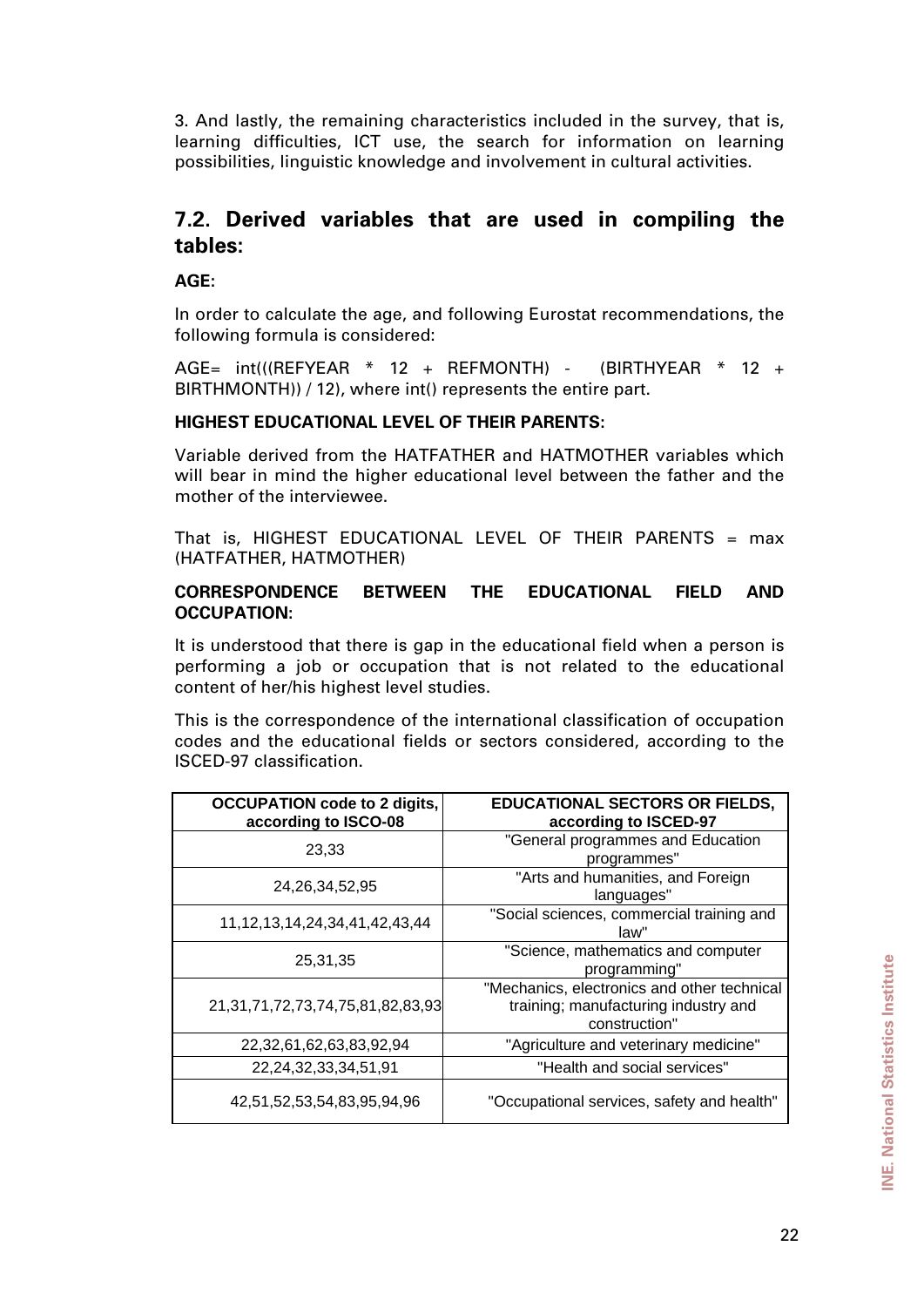#### **REASONS FOR INVOLVEMENT:**

The reasons for involvement in educational activities (Formal and Non-Formal) are as follows:

| <b>Variable</b> | <b>Values</b> | <b>Description</b>                                                                          |
|-----------------|---------------|---------------------------------------------------------------------------------------------|
| FEDREASON 01    | 1             | If they select the following option:                                                        |
|                 |               | To do my work better and/or<br>improve my professional<br>possibilities                     |
| FEDREASON 02    | 1             | If they select the following option:                                                        |
|                 |               | To decrease the possibility of losing<br>my job                                             |
| FEDREASON 03    |               | If they select the following option:                                                        |
|                 |               | To increase my possibilities of<br>getting a job or changing to another<br>ob or profession |
| FEDREASON 04.   | 1             | To create my own business                                                                   |
| FEDREASON _05.  |               | I was obligated to participate                                                              |
| FEDREASON 06.   |               | To acquire knowledge or techniques<br>that are useful in everyday life                      |
| FEDREASON 07.   |               | To acquire knowledge or techniques<br>in a subject that I find interesting                  |
| FEDREASON 08.   |               | To attain a certificate                                                                     |
| FEDREASON 09.   |               | To meet new people / for fun                                                                |

This could consider the following focuses or perspectives:

If the Reason / reasons for the learning may be related to work or not (for example, in order to create their own business, to obtain anew job, a new work position, for family reasons, for integration in social life), or if it is **related to the Objectives and expected results** (for example, in order to attain a qualification, to improvise an acquire new abilities) or if **it has to do to the benefits of these studies** (for example, better wages, better working conditions, keeping the job, access to new job posts, self esteem).

#### **WORK REASONS:**

It will be necessary to select, from among the variables that include reasons for involvement in learning activities, those that are considered to be work-related reasons.

In this sense, work-related reasons are considered to be the following: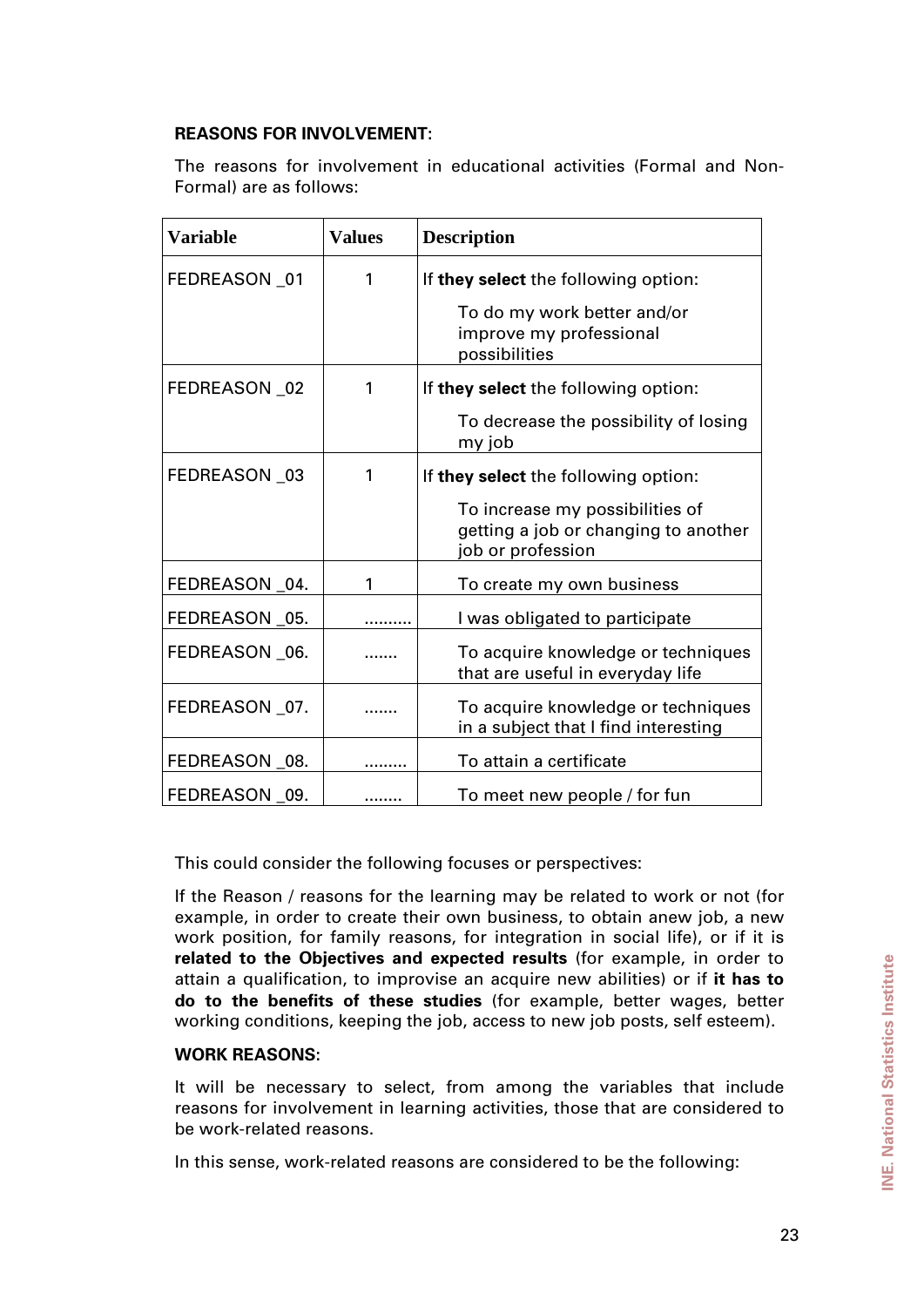| <b>Variable</b>                                | <b>Values</b> | <b>Description</b>                                                                                                                   |
|------------------------------------------------|---------------|--------------------------------------------------------------------------------------------------------------------------------------|
| <b>FEDREASON</b><br>-01                        | 1             | If they select the following option:<br>To do my work better and/or improve<br>my professional possibilities                         |
| <b>FEDREASON</b><br>02                         | 1             | If they select the following option:<br>To decrease the possibility of losing<br>my job                                              |
| <b>FEDREASON</b><br>$\overline{\phantom{0}}03$ |               | If they select the following option:<br>To increase my possibilities of getting<br>a job or changing to another job or<br>profession |
| <b>FEDREASON</b><br>04                         | 1             | If they select the following option:<br>To create my own business                                                                    |

#### **WORK-RELATED ACTIVITIES:**

An educational activity is considered to be work related if the interviewee selects one of the reasons considered to be work-related, or carries out the activity during working hours, or the activity is paid by her/her employer or future employer.

#### **TYPE OF FINANCING:**

This refers to the FEDPAIDBY, NFEPAIDBY1 and NFEPAIDBY2 variables, depending on the case. The Type of financing is defined as those persons or institutions that pay the expenses entailed by the educational activities.

### **FREQUENCY AND ABILITY TO USE COMPUTERS:**

This variable determines, in a combined way, the frequency and ability to use computers and the Internet: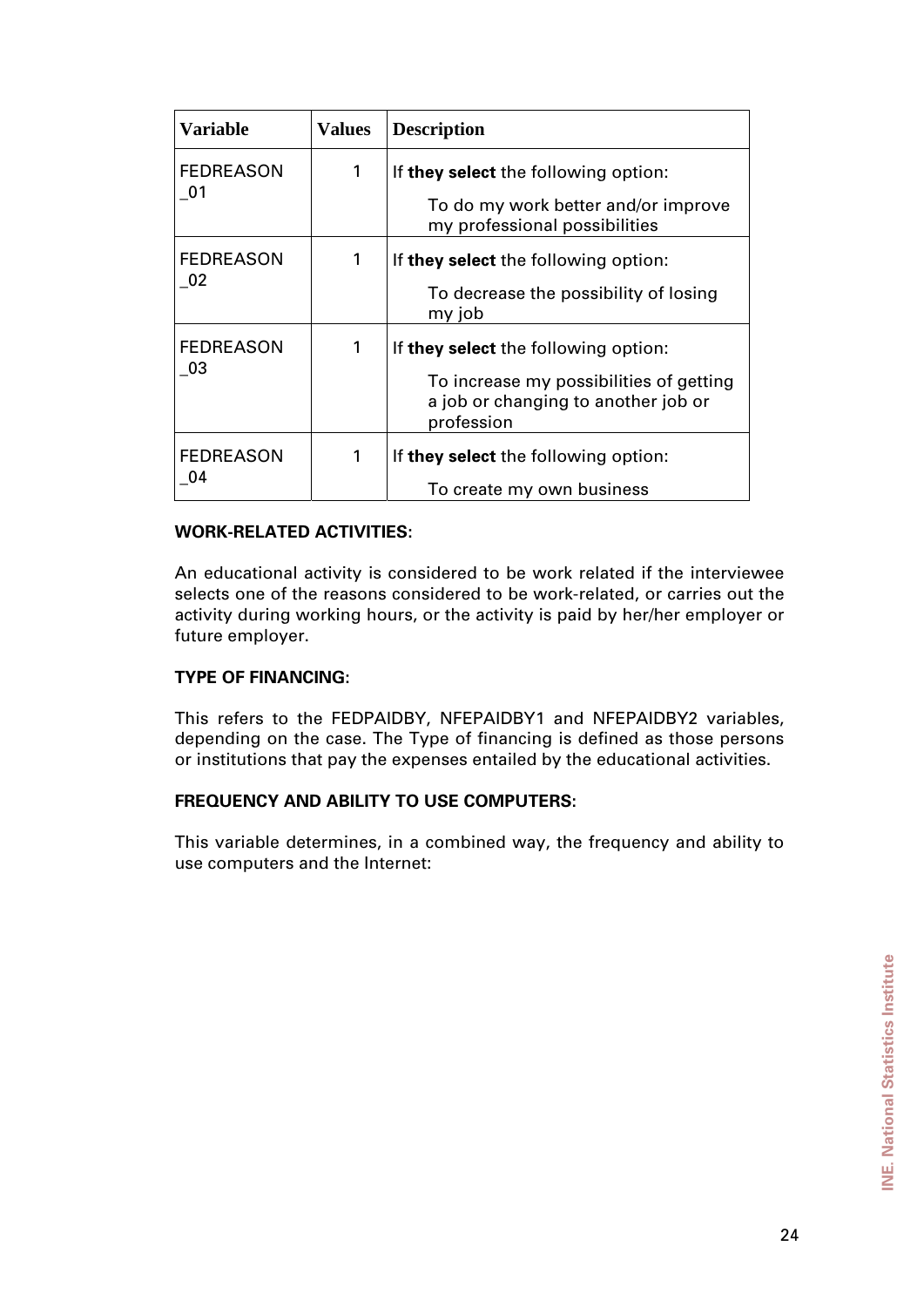| <b>ICTCOMPUTER</b>                                                                              | <b>ICTINTERNET</b>                                                                                    | <b>ABILITY TO USE</b>                           |
|-------------------------------------------------------------------------------------------------|-------------------------------------------------------------------------------------------------------|-------------------------------------------------|
| Never                                                                                           | Never                                                                                                 | They never use<br>computers or the<br>Internet. |
| <b>Never</b>                                                                                    | It is neither "Never" nor<br>"No/Does not know"                                                       | They only use the<br>Internet.                  |
| Never or No/Does not<br>know                                                                    | Never or No/Does not<br>know                                                                          | No/Does not know                                |
| if they mark fewer than 3<br>options on computer use<br>(ICTCOMPUTER_1 to 10)                   | or if they mark fewer than<br>3 options on Internet use (<br>ICTINTERNET_1 and _8)                    | Basic user                                      |
| if they mark at least 3 and<br>fewer than 7 options on<br>computer use<br>(ICTCOMPUTER_1 to 10) | or if they mark at least 3<br>and fewer than 7 options<br>on Internet use (<br>ICTINTERNET _1 and _8) | Advanced user                                   |
| if they mark more than 8<br>options on computer use<br>(ICTCOMPUTER 1 to 10)                    | or if they mark more than<br>8 options on Internet use<br>(ICTINTERNET _1 and _8)                     | Expert user                                     |

#### LANGUAGE KNOWLEDGE LEVELS CONSIDERED <sup>[1](#page-24-0)</sup>:

The following levels of language mastery are considered:

| <b>LANGUAGE</b><br><b>MASTERY LEVEL</b> | <b>DESCRIPTION</b>                                                                                                                     |
|-----------------------------------------|----------------------------------------------------------------------------------------------------------------------------------------|
| <b>Basic level</b>                      | I understand and use the most common expressions<br>(Use the language for familiar situations and things)                              |
| Intermediate level                      | I understand the common language essentials and<br>write simple texts. (I can describe experiences and<br>events)                      |
| <b>Advanced level</b>                   | I understand a wide variety of complicated texts and<br>use the language flexibly. (I have almost completely<br>mastered the language) |

<span id="page-24-0"></span> $\overline{1}$  $1$  Regarding language knowledge levels, the levels of knowledge does not exactly correspond with the previous publication (AES-07).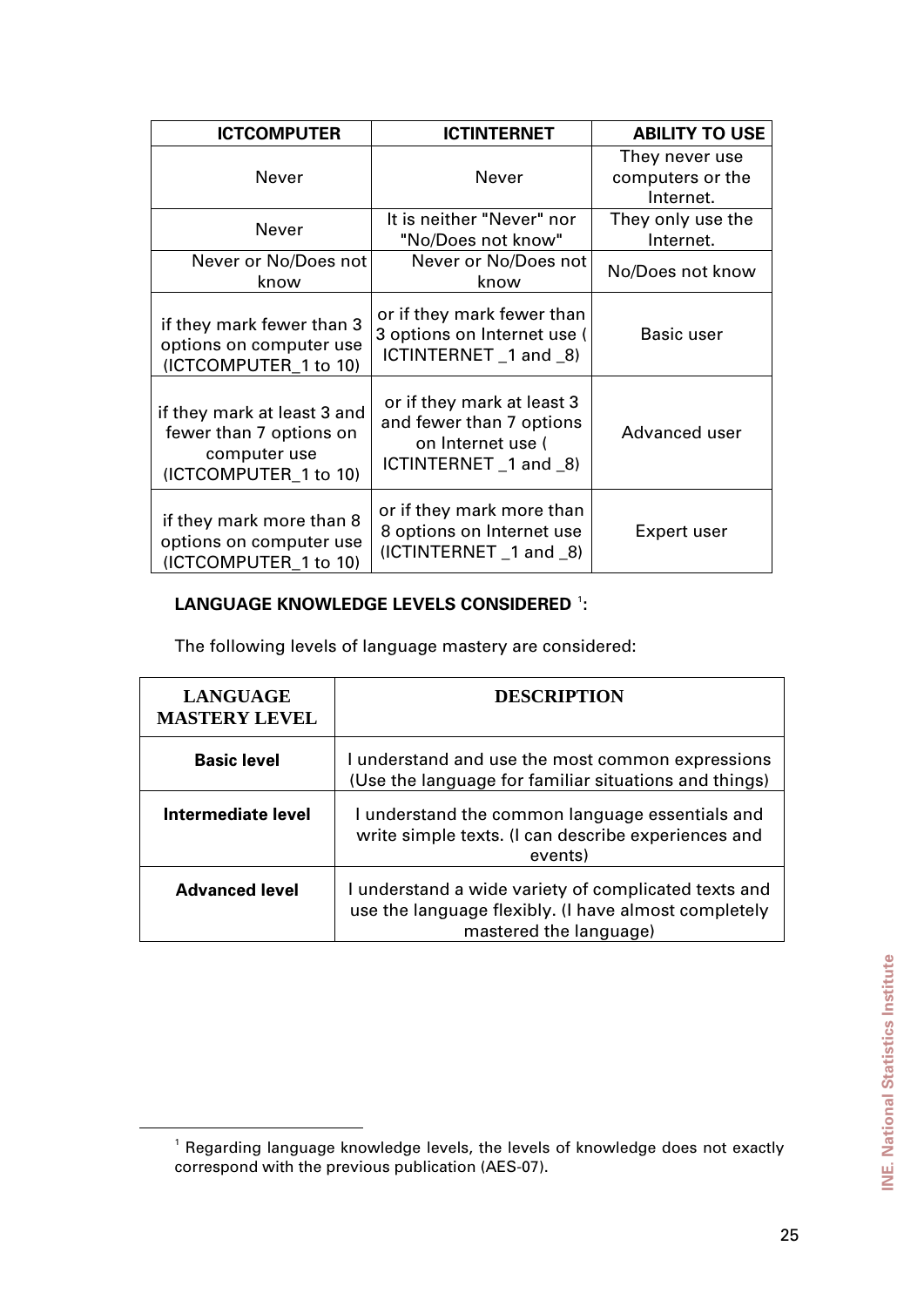# <span id="page-25-0"></span>**ANNEXES.**

### **ANNEX 0. Classification of fields or sectors for Education and Informal Learning**.

#### **001 General programmes (with no possible distinction)**

#### **Basic training programmes**

**010** *Basic programmes in infants', elementary, primary, secondary education, etc.* 

#### **Literacy and arithmetic programmes**

**080** *Simple and functional literacy; basic arithmetic* 

#### **Personal development**

**090** *Development of personal skills, for example, behavioural ability, intellectual aptitudes, organisational ability, orientation programmes.* 

#### **100 Education (with no possible distinction).**

#### **Training of teaching personnel and education sciences**

**141** *Training of teaching personnel. (143+144+145+146)* 

**142** *Education sciences: preparation of study programmes of nonprofessional and professional subjects. Assessment of knowledge, tests and measurements, research on education; other programmes relating to education sciences*.

**143** *Preschool education; kindergartens*.

**144** *Elementary schools; professional, practical and non-professional classes; adult education*.

**145** *Training of teachers of children with disabilities*.

**146** *General programmes and specialised training programmes for teaching staff*.

#### **200 Arts and humanities (with no possible distinction).**

#### **Arts**

**211** *Fine arts: drawing, painting and sculpture*.

**212** *Dramatic arts: music, drama, dance, circus*.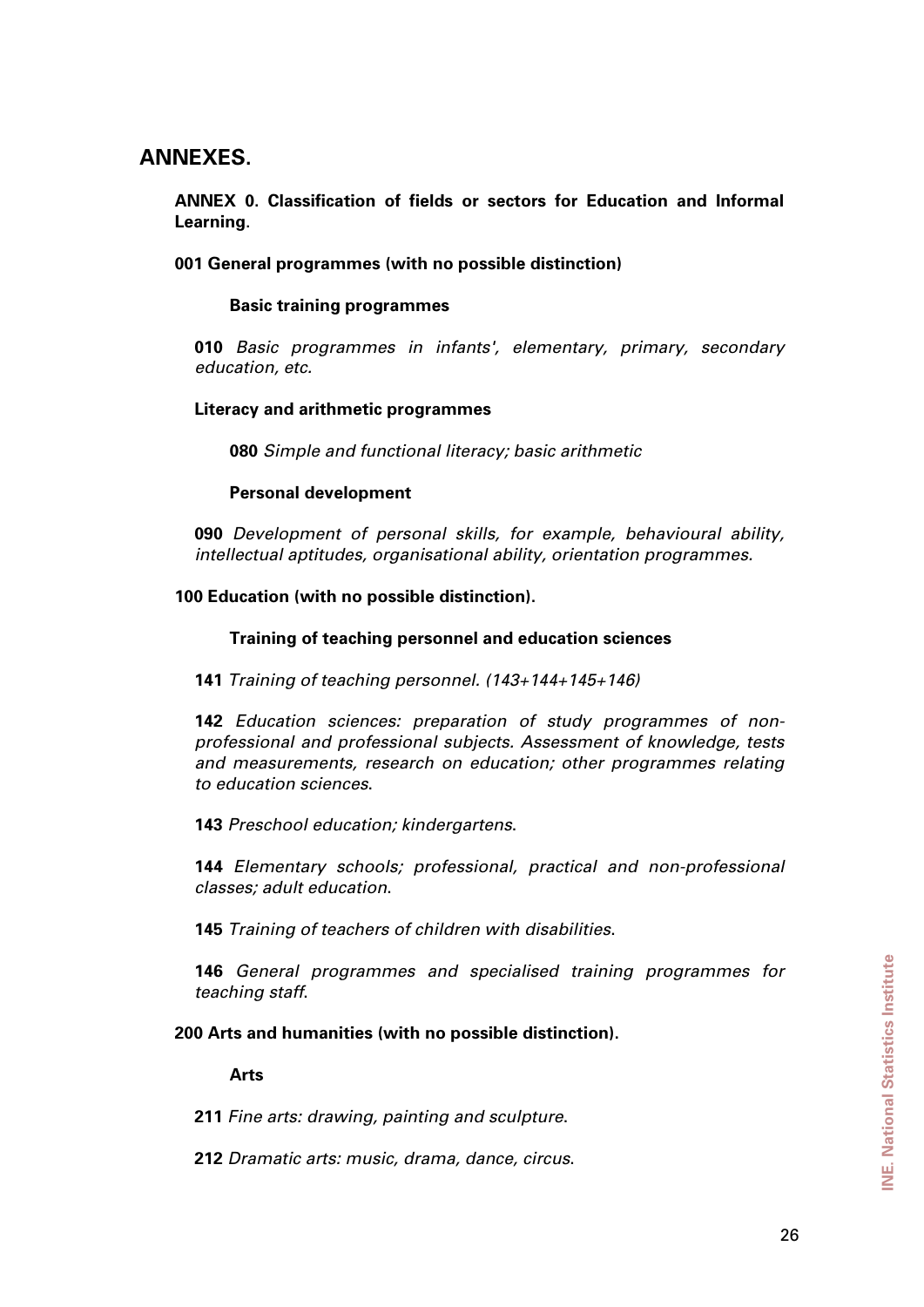**213** *Graphic and audiovisual arts: photography, cinematography, music production, radio and television production, printing and publication*.

**214** *Design*.

**215** *Craftwork*.

#### **Humanities (except Spanish and foreign languages)**

**221** *Religion and theology*.

**222** *Foreign languages and cultures: living and death languages and their respective literature, large fields of study*.

**223** *Native tongues: current languages or vernacular and their literature*.

**224** *History, philosophy and re*lated subjects*.225+226.* 

**225** *History and archaeology*.

**226** *Philosophy and ethics*.

**300 Social sciences, business education and law. (with no possible distinction)** 

#### **Social and behavioural sciences**

**311** *Psychology*.

**312** *Sociology, demographics, anthropology (except physical anthropology), ethnology, futurology, geography (except physical geography).* 

**313** *Political science, peace and conflict studies, human rights*.

**314** *Economics, history of economics*.

#### **Journalism and information**

**321** *Journalism*.

**322** *Librarianship and library technical personnel. Museum technical personnel and that of similar establishments. Documentation techniques. Archival science*.

#### **Business and administration studies**

**341** *Retail trade, marketing, sales, public relations, property issues.*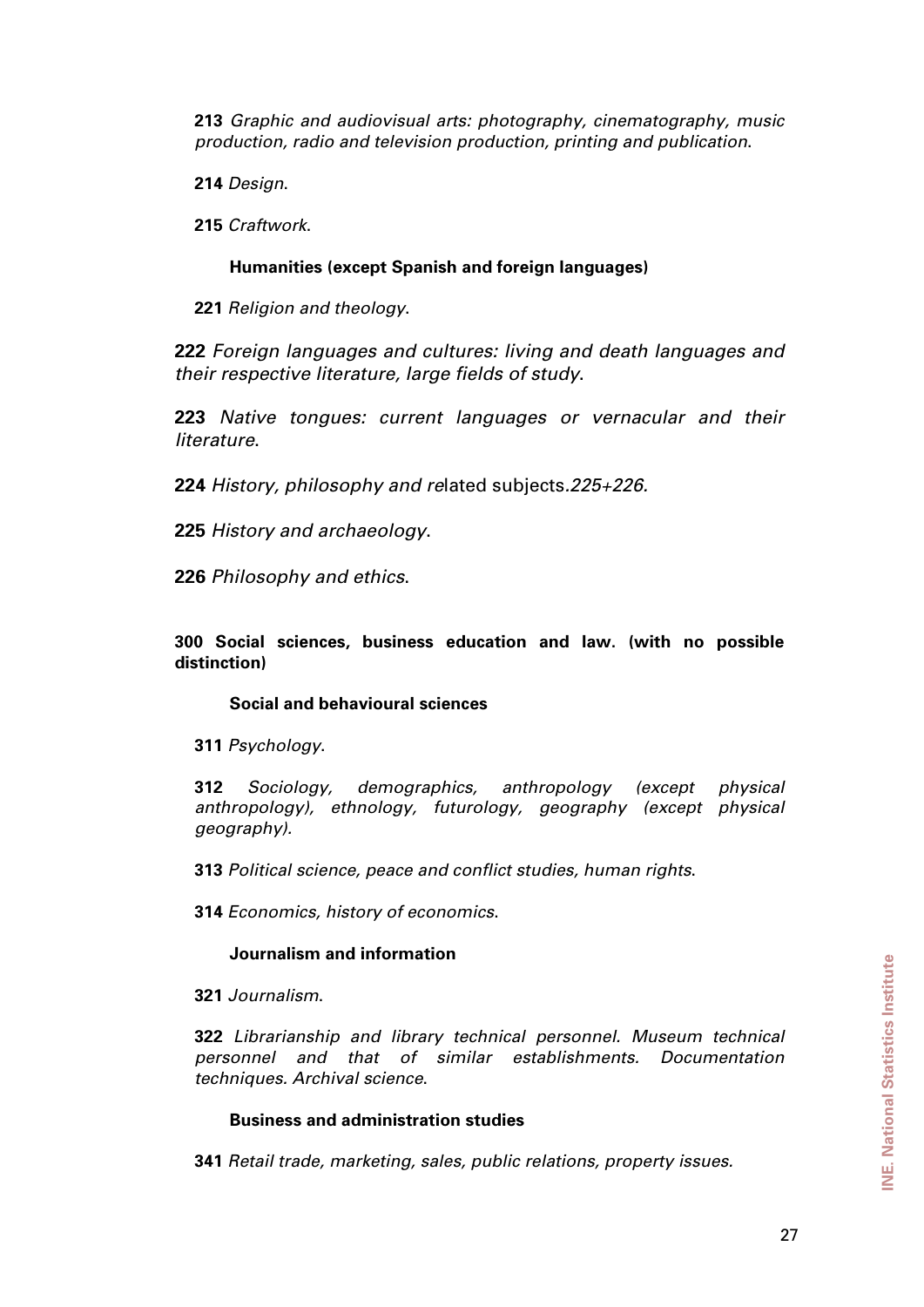**342** *Marketing and consultancy*.

**343** *Financial management, banking administration, insurance, investment analysis*.

**344** *Accounting, auditing, bookkeeping, surveying*.

**345** *Management, public administration, institutional administration, personnel administration*.

**346** *Secretarial and office work*.

**347** *Work history*.

**Law** 

**380** *Local judges, notaries, law (general, international, employment, maritime, etc.), case law, history of law*.

**400 Sciences, Mathematics and Information technology (without possible distinction)** 

#### **Life sciences**

- **421** *Biology and Biochemistry*.
- **422** *Sciences environmental*.

#### **Physics, chemistry, geology sciences.**

- **441** *Physics and similar subjects*.
- **442** *Chemistry and similar subjects*.

**443** *Astronomy and space sciences, geology, geophysics, mineralogy, physical anthropology, physical geography and other earth sciences, meteorology and other atmospheric sciences, comprising research into climate, marine sciences, vulcanology, palaeoecology*.

#### **Mathematics and statistics**

- **461** *Mathematics, operations research, numeric analysis*.
- **462** *Statistics and other similar sectors*.

#### **Information technology**

**481** *Computer science: Devising systems, IT programming, data processing, networks, operating systems - creation solely of IT programs (the material and equipment must in the engineering sector).*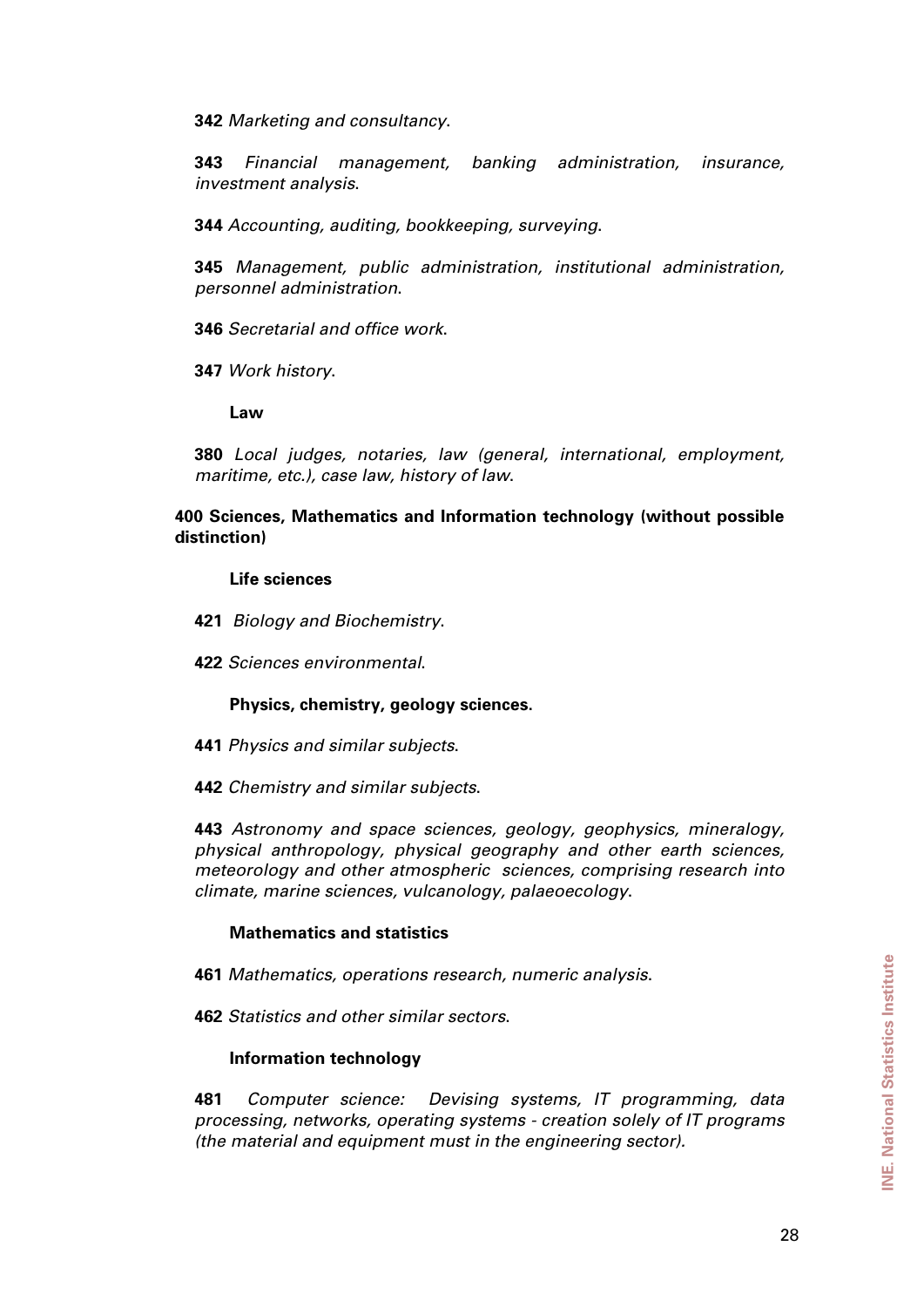**482** *Computer and Internet use. Training in the operating of spreadsheet software, for data processing, for word processing, and for putting together publications*.

**500 Mechanics, electronics and other technical training; manufacturing and construction.(without possible distinction)** 

#### **Mechanics, Electronics and Another Technical Approach**

- **521** *Mechanics and metalworking*.
- **522** *Electricity, energy engineering*.
- **523** *Electronics, telecommunications*.
- **524** *Chemistry, processes*.
- **525** *Vehicle, ships and aircraft maintenance*.

#### **Manufacturing industry and production**

- **541** *Food and beverages*.
- **542** *Textiles, tailoring, footwear, leather*.
- **543** *Materials (wood, paper, plastic, glass, etc.)*.
- **544** *Mining and quarrying*.

#### **Architecture and construction**

**581** *Architecture and town planning: structural architecture, landscape architecture, community planning, cartography*.

**582** *Non-residential construction, construction and civil engineering*.

**600 Agriculture and veterinary medicine (without possible distinction).** 

### **Agriculture, livestock and fishing**

- **621** *Agriculture, agricultural production, agronomy, livestock*.
- **622** *Horticulture and gardening*.
- **623** *Forestry and forestry techniques, nature parks, flora and fauna*.
- **624** *Fishing, science and fishing technology*.

### **Veterinary medicine**

**641** *Veterinary Medicine, veterinary assistant*.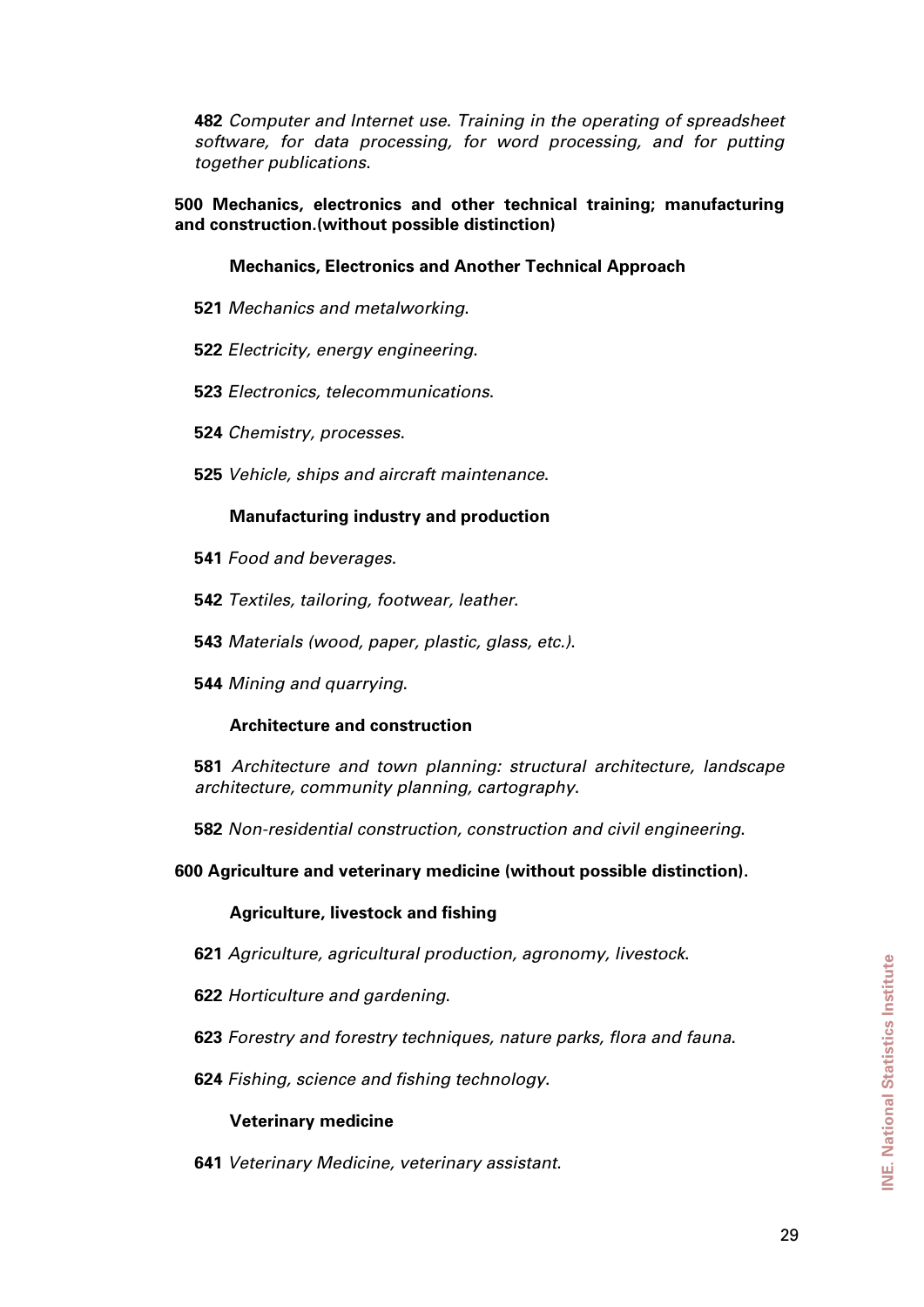**700 Health and social services (without possible distinction) .** 

#### **Health**

**721.** *Health: anatomy, epidemiology, cytology, physiology, immunology and immunohaematology, pathology, anaesthesiology, paediatrics, obstetrics and gynaecology, internal medicine, surgery, neurology, psychiatry, radiology, ophthalmology*.

**722** *Medical services: public health services, hygiene, pharmacy, pharmacology, therapy, rehabilitation, prostheses, optometry, nutrition.(725+726+727)*

**723** *Nursing: Nursing basic*.

**724** *dental services: odontology assistant, dental hygienist, dental laboratory technician, odontology*.

- **725** *Public health and hygiene services*.
- **726** *Therapy, rehabilitation, prostheses, optometry, nutrition*.
- **727** *Pharmacy and pharmacology*.

#### **Social services**

**761** *Social work: assisting disabled persons, childhood assistance, services for young persons, gerontology services*.

**762** *Social work: orientation, social work*.

#### **800 Services (without possible distinction).**

#### **Personal services**

- **811** *Restaurants, cafes and hotels*.
- **812** *Travel, tourism and free time*.
- **813** *Sports and recreational activities*.
- **814** *Cosmetics services, sciences of the household.*.

**815** *Hairdressing, beauty treatments and other personal services: laundry and dry cleaning*.

#### **Transport services**

**840** *Sailors, naval officers, navigation, airline crews, air traffic control, rail transport, road transport, postal services*.

#### **Environmental protection**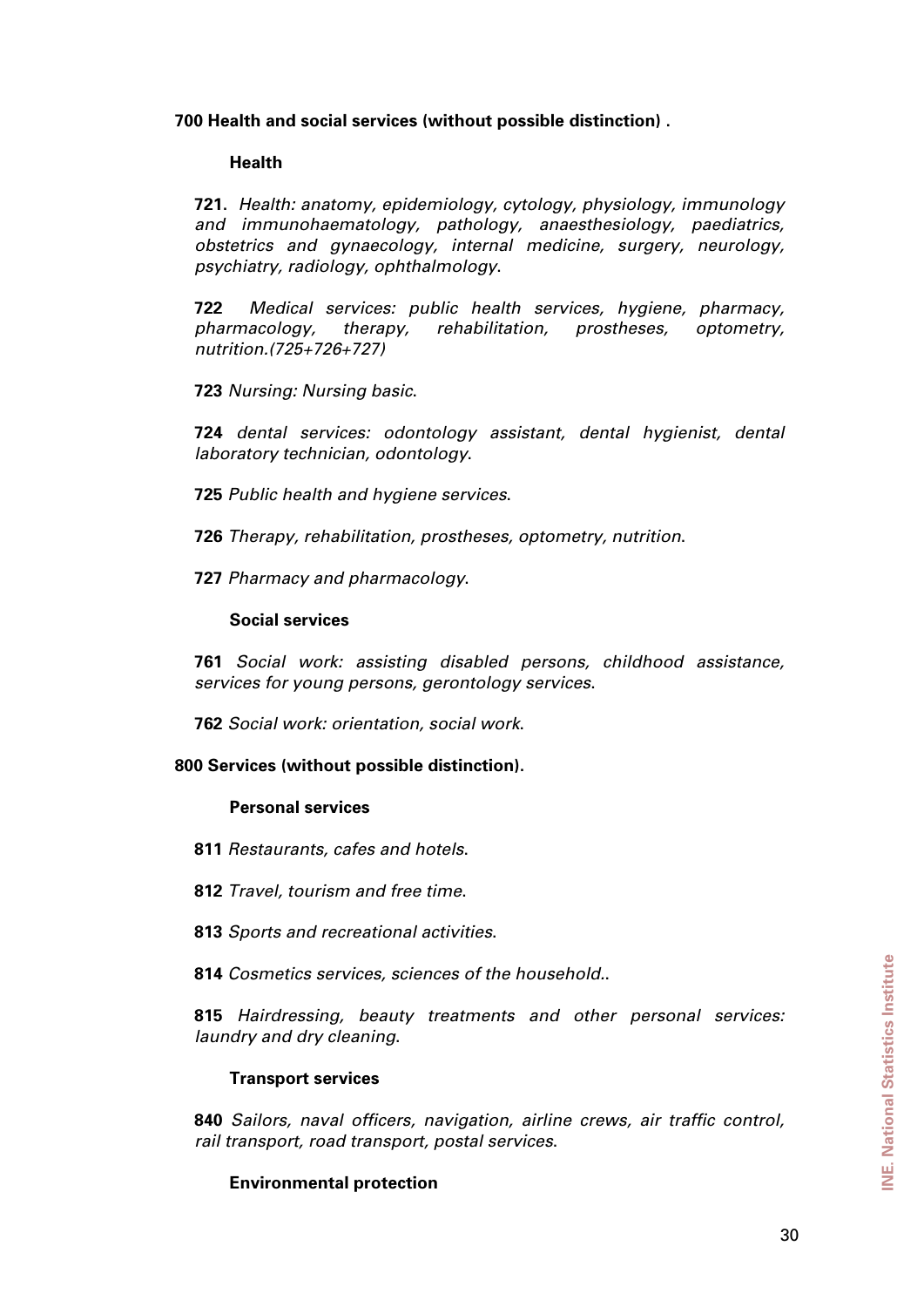**851** *Conservation, supervision and protection of the environment, monitoring of air and water pollution*.

**852** *Natural environment and fauna*.

**853** *Health services*.

#### **Security services**

**861** *Protection of persons and goods police and public order services, criminology, fire prevention and fire fighting, civil security*.

**862** *Occupational safety and health. Prevention of occupational risks*.

**863** *Military training*.

#### **900 Unknown or unspecified sectors**

*(This category does not form part of the classification itself, but when compiling data it is needed for the "the unknown and unspecified education sectors").*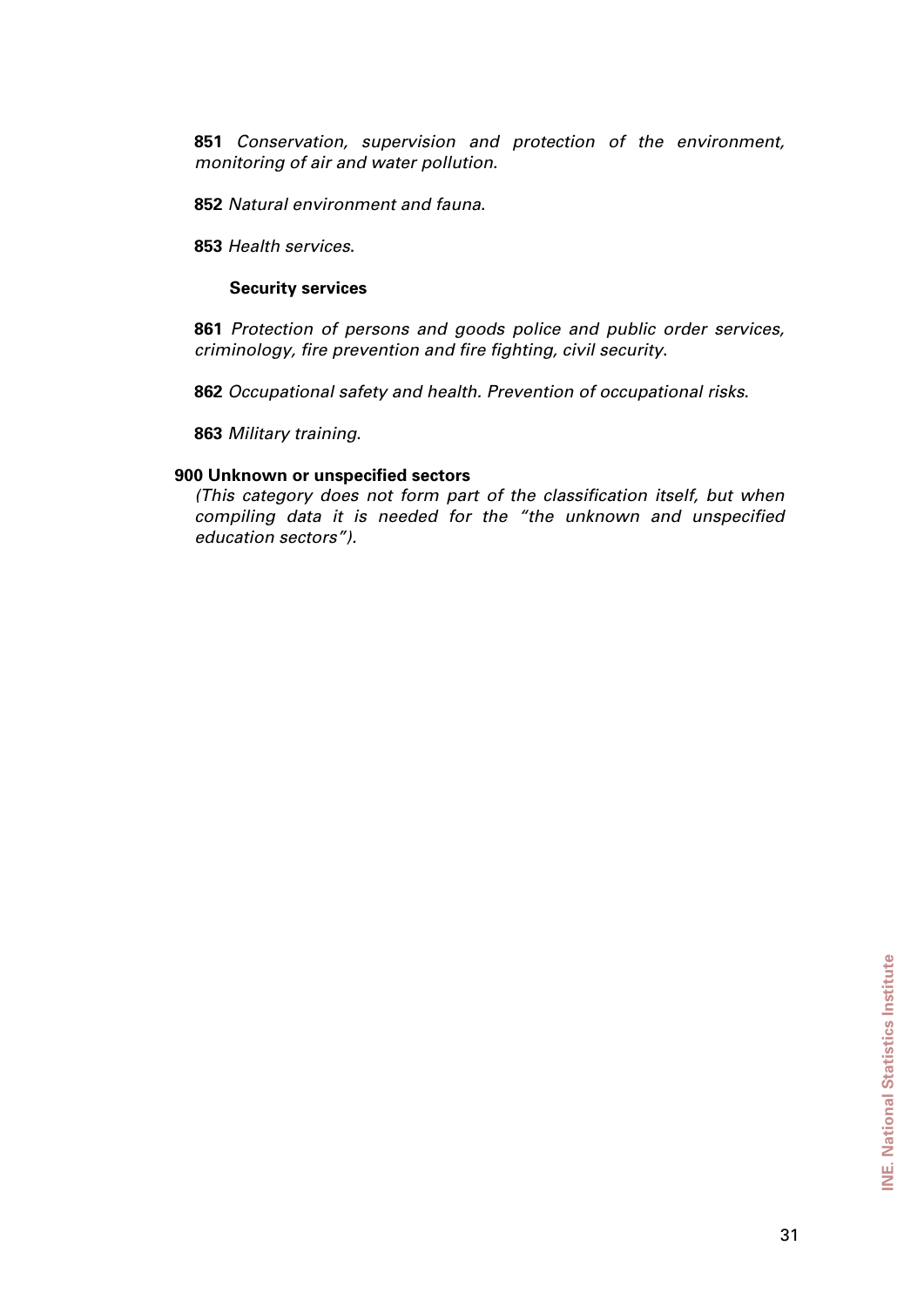# **ANNEX 1. COUNTRIES (LIST OF REGISTER CODES)**

|                  |                      | <b>Countries maintaining diplomatic relations with Spain</b> |
|------------------|----------------------|--------------------------------------------------------------|
| <b>Continent</b> | <b>Country Codee</b> | <b>Country Name (in dictionary)</b>                          |
| <b>EUROPE</b>    | 101                  | <b>ALBANIA</b>                                               |
|                  | 102                  | <b>AUSTRIA</b>                                               |
|                  | 103                  | <b>BELGIUM</b>                                               |
|                  | 104                  | <b>BULGARIA</b>                                              |
|                  | 106                  | <b>CYPRUS</b>                                                |
|                  | 107                  | <b>DENMARK</b>                                               |
|                  | 108                  | <b>SPAIN</b>                                                 |
|                  | 109                  | <b>FINLAND</b>                                               |
|                  | 110                  | <b>FRANCE</b>                                                |
|                  | 111                  | <b>GREECE</b>                                                |
|                  | 112                  | <b>HUNGARY</b>                                               |
|                  | 113                  | <b>IRELAND</b>                                               |
|                  | 114                  | <b>ICELAND</b>                                               |
|                  | 115                  | <b>ITALY</b>                                                 |
|                  | 116                  | <b>LIECHTENSTEIN</b>                                         |
|                  | 117                  | <b>LUXEMBOURG</b>                                            |
|                  | 118                  | <b>MALTA</b>                                                 |
|                  | 119                  | <b>MONACO</b>                                                |
|                  | 120                  | <b>NORWAY</b>                                                |
|                  | 121                  | <b>NETHERLANDS</b>                                           |
|                  | 122                  | <b>POLAND</b>                                                |
|                  | 123                  | <b>PORTUGAL</b>                                              |
|                  | 124                  | <b>ANDORRA</b>                                               |
|                  | 125                  | THE UNITED KINGDOM                                           |
|                  | 126                  | <b>GERMANY</b>                                               |
|                  | 128                  | <b>RUMANIA</b>                                               |
|                  | 129                  | <b>SAN MARINO</b>                                            |
|                  | 130                  | <b>HOLY SEE</b>                                              |
|                  | 131                  | <b>SWEDEN</b>                                                |
|                  | 132                  | <b>SWITZERLAND</b>                                           |
|                  | 135                  | <b>UKRAINE</b>                                               |
|                  | 136                  | LATVIA                                                       |
|                  | 137                  | <b>MOLDOVA</b>                                               |
|                  | 138                  | <b>BELARUS</b>                                               |
|                  | 139                  | <b>GEORGIA</b>                                               |
|                  | 141                  | <b>ESTONIA</b>                                               |
|                  | 142                  | <b>LITHUANIA</b>                                             |
|                  | 143                  | THE CZECH REPUBLIC                                           |
|                  | 144                  | <b>SLOVAKIA</b>                                              |
|                  | 145                  | BOSNIA AND HERZEGOVINA                                       |
|                  | 146                  | <b>CROATIA</b>                                               |
|                  | 147                  | <b>SLOVENIA</b>                                              |
|                  | 148                  | <b>ARMENIA</b>                                               |
|                  | 154                  | <b>RUSSIA</b>                                                |
|                  | 156                  | MACEDONIA (EX-YUGOSLAVIAN REPUBLIC)                          |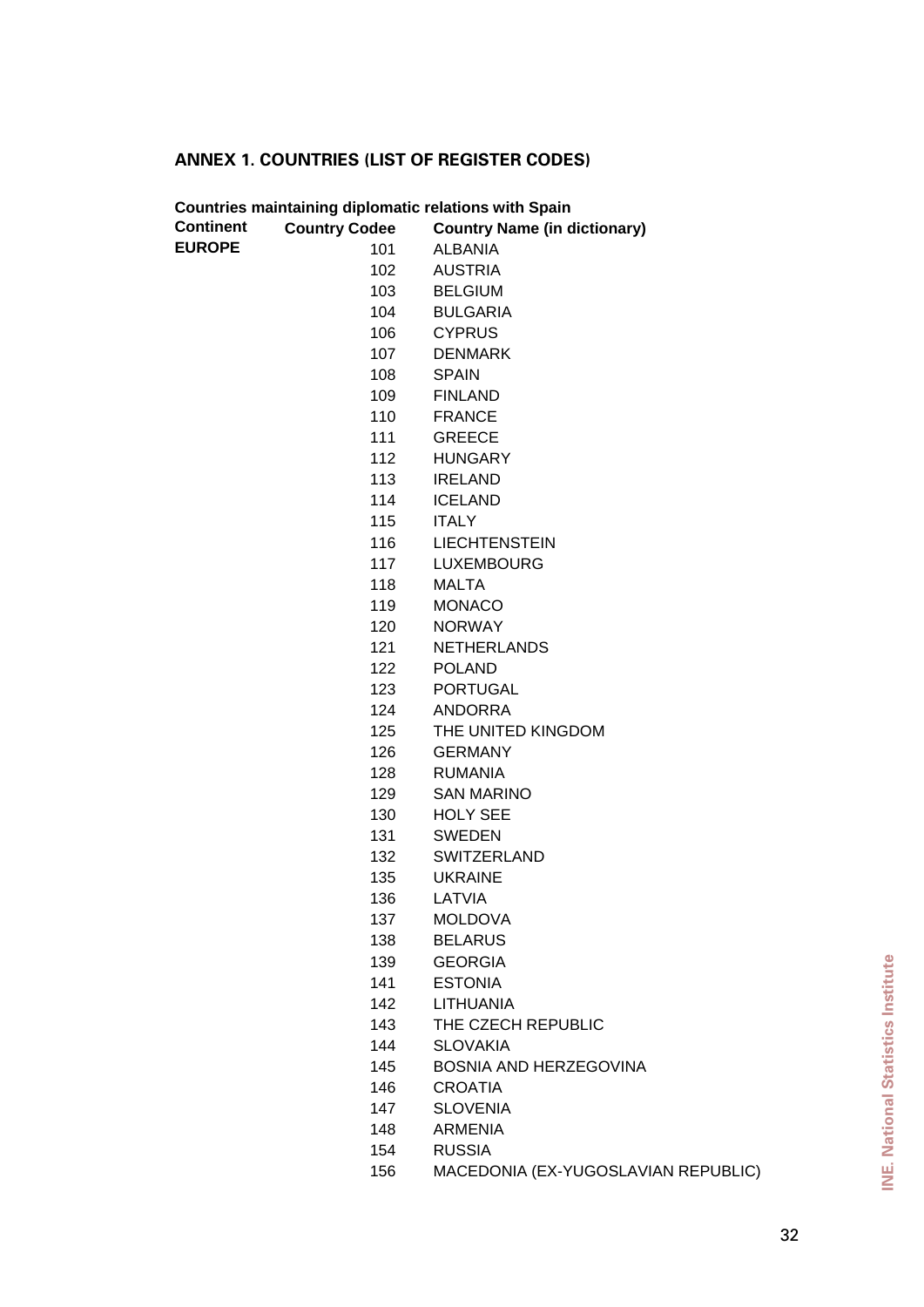**AFRICA**

| 157        | <b>SERBIA</b>                                     |
|------------|---------------------------------------------------|
| 158        | <b>MONTENEGRO</b>                                 |
| 201        | <b>BURKINA FASO</b>                               |
| 202        | ANGOLA                                            |
| 203        | <b>ALGERIA</b>                                    |
| 204        | <b>BENIN</b>                                      |
| 205        | <b>BOTSWANA</b>                                   |
| 206        | <b>BURUNDI</b>                                    |
| 207        | Cape Verde                                        |
| 208        | <b>CAMEROON</b>                                   |
| 209        | UNION OF THE COMOROS                              |
| 210        | REPUBLIC OF THE CONGO                             |
| 211        | Ivory coast                                       |
| 212        | <b>DJIBOUTI</b>                                   |
| 213        | <b>EGYPT</b>                                      |
| 214        | <b>ETHIOPIA</b>                                   |
| 215        | <b>GABON</b>                                      |
| 216        | THE GAMBIA                                        |
| 217        | <b>GHANA</b>                                      |
| 218        | <b>GUINEA</b>                                     |
| 219        | <b>GUINEA-BISSAU</b>                              |
| 220        | <b>Equatorial Guinea</b>                          |
| 221        | <b>KENYA</b>                                      |
| 222        | <b>LESOTHO</b>                                    |
| 223        | LIBERIA                                           |
| 224        | <b>LIBYA</b>                                      |
| 225        | <b>MADAGASCAR</b>                                 |
|            | <b>MALAWI</b>                                     |
| 226        | MALI                                              |
| 227        | <b>MOROCCO</b>                                    |
| 228        | <b>MAURITIUS</b>                                  |
| 229<br>230 | <b>MAURITANIA</b>                                 |
| 231        | <b>MOZAMBIQUE</b>                                 |
|            | NAMIBIA                                           |
| 232        | <b>NIGER</b>                                      |
| 233<br>234 |                                                   |
|            | <b>NIGERIA</b><br><b>CENTRAL AFRICAN REPUBLIC</b> |
| 235<br>236 |                                                   |
|            | <b>SOUTH AFRICA</b><br><b>RWANDA</b>              |
| 237        | <b>SAO TOME AND PRINCIPE</b>                      |
| 238        |                                                   |
| 239        | <b>SENEGAL</b>                                    |
| 240        | <b>SEYCHELLES</b>                                 |
| 241        | <b>SIERRA LEONE</b>                               |
| 242        | <b>SOMALIA</b>                                    |
| 243        | <b>SUDAN</b>                                      |
| 244        | <b>SWAZILAND</b>                                  |
| 245        | TANZANIA                                          |
| 246        | <b>CHAD</b>                                       |
| 247        | <b>TOGO</b>                                       |
| 248        | <b>TUNISIA</b>                                    |
| 249        | <b>UGANDA</b>                                     |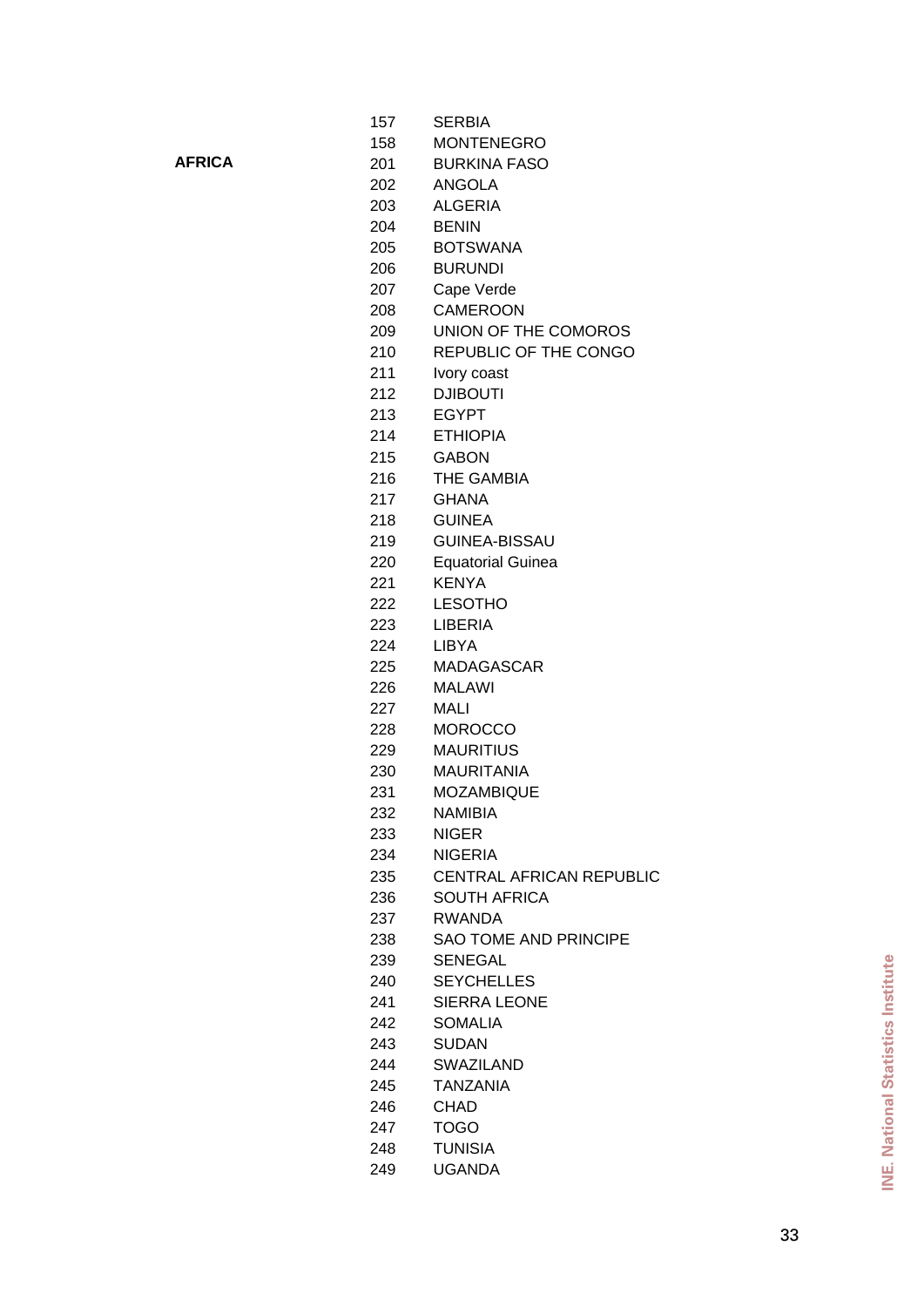| 250 | DEMOCRATIC REPUBLIC OF THE CONGO |
|-----|----------------------------------|
|-----|----------------------------------|

- ZAMBIA
- ZIMBABWE
- STATE OF ERITREA

**AMERICA**

**ASIA**

- THE UNITED STATES OF AMERICA
- MEXICO

CANADA

- ANTIGUA AND BARBUDA
- THE BAHAMAS
- BARBADOS
- BELIZE
- COSTA RICA
- CUBA
- DOMINIQUE
- EL SALVADOR
- GRENADA
- GUATEMALA
- HAITI
	- HONDURAS
- JAMAICA
- NICARAGUA
- PANAMA
- Saint Vincent and the Grenadines
- DOMINICAN REPUBLIC
- TRINIDAD AND TOBAGO
- SAINT LUCIA
- SAINT KITTS AND NEVIS
- ARGENTINA
- BOLIVIA
- BRAZIL
- COLOMBIA
- CHILE
- ECUADOR
- CO-OPERATIVE REPUBLIC OF GUYANA
- PARAGUAY
- PERU
- SURINAME
- URUGUAY
- VENEZUELA
- AFGHANISTAN
- SAUDI ARABIA
	- BAHRAIN
- BANGLADESH
- MYANMAR
- CHINA
- UNITED ARAB EMIRATES
- THE PHILIPPINES
- INDIA
- INDONESIA
- IRAQ
- IRAN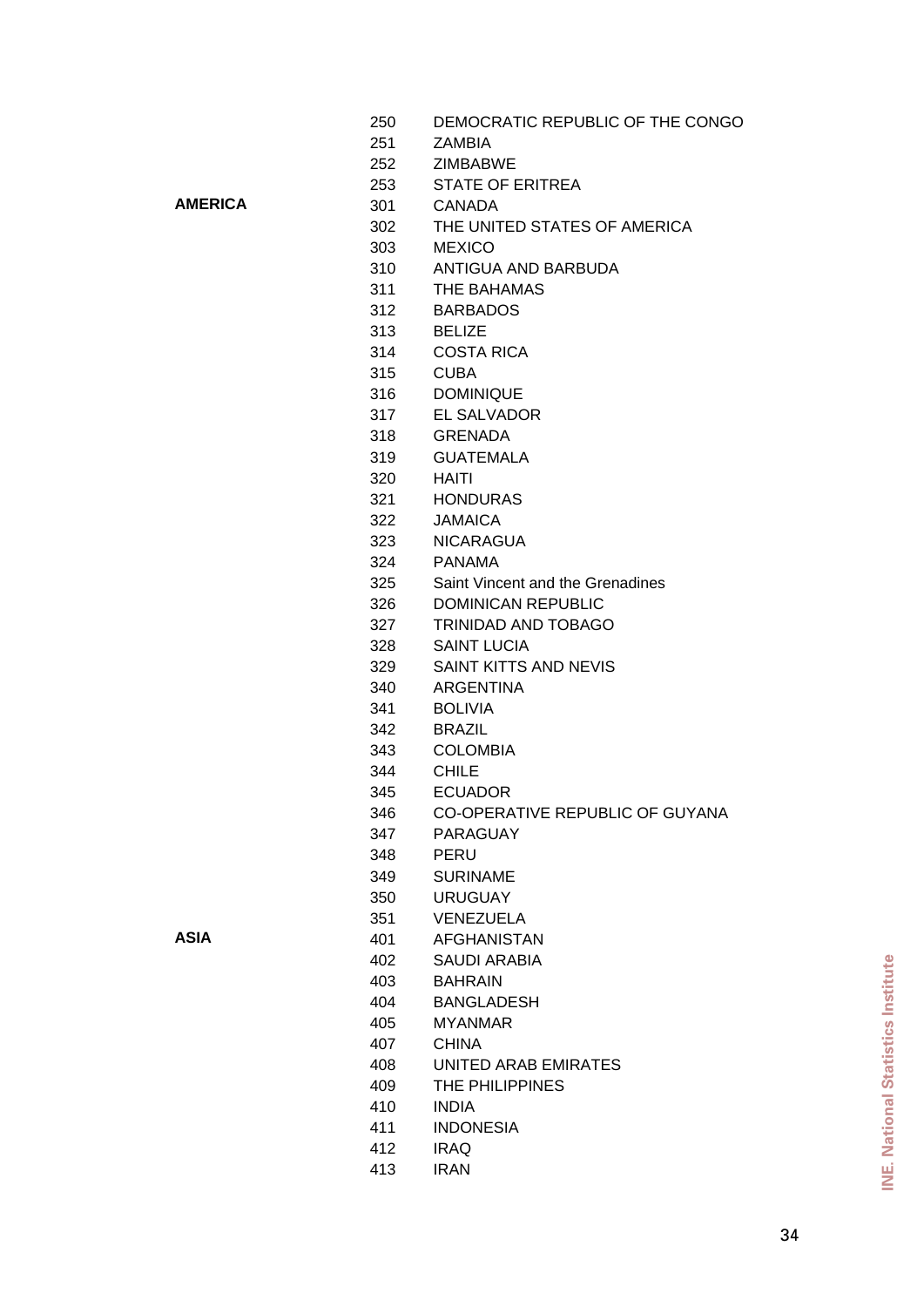| 414 | <b>ISRAEL</b>                              |
|-----|--------------------------------------------|
| 415 | <b>JAPAN</b>                               |
| 416 | <b>JORDAN</b>                              |
| 417 | <b>CAMBODIA</b>                            |
| 418 | <b>KUWAIT</b>                              |
| 419 | <b>LAOS</b>                                |
| 420 | <b>LEBANON</b>                             |
| 421 | <b>MALAYSIA</b>                            |
| 422 | <b>MALDIVES</b>                            |
| 423 | <b>MONGOLIA</b>                            |
| 424 | <b>NEPAL</b>                               |
| 425 | <b>OMAN</b>                                |
| 426 | <b>PAKISTAN</b>                            |
| 427 | QATAR                                      |
| 431 | NORTH KOREA (PEOPLE'S DEMOCRATIC REPUBLIC) |
| 430 | <b>KOREA</b>                               |
| 432 | <b>SINGAPORE</b>                           |
| 433 | <b>SYRIA</b>                               |
| 434 | <b>SRI LANKA</b>                           |
| 435 | <b>THAILAND</b>                            |
| 436 | <b>TURKEY</b>                              |
| 437 | <b>VIETNAM</b>                             |
| 439 | <b>BRUNEI</b>                              |
| 440 | Marshall Islands                           |
| 441 | <b>YEMEN</b>                               |
| 442 | AZERBAIJAN                                 |
| 443 | <b>KAZAKHSTAN</b>                          |
| 444 | <b>KYRGYZSTAN</b>                          |
| 445 | <b>TAJIKISTAN</b>                          |
| 446 | <b>TURKMENISTAN</b>                        |
| 447 | <b>UZBEKISTAN</b>                          |
| 501 | <b>AUSTRALIA</b>                           |
| 502 | <b>FIJI</b>                                |
| 504 | New Zealand                                |
| 505 | PAPUA NEW GUINEA                           |
| 506 | <b>SOLOMON ISLANDS</b>                     |
| 507 | <b>SAMOA</b>                               |
| 508 | <b>TONGA</b>                               |
| 509 | VANUATU                                    |
| 511 | <b>MICRONESIA</b>                          |
| 512 | <b>TUVALU</b>                              |

Cook Islands

EAST TIMOR

PALAU

REPUBLIC OF NAURU

**OCEANIA**

**INE. National Statistics Institute INE. National Statistics Institute**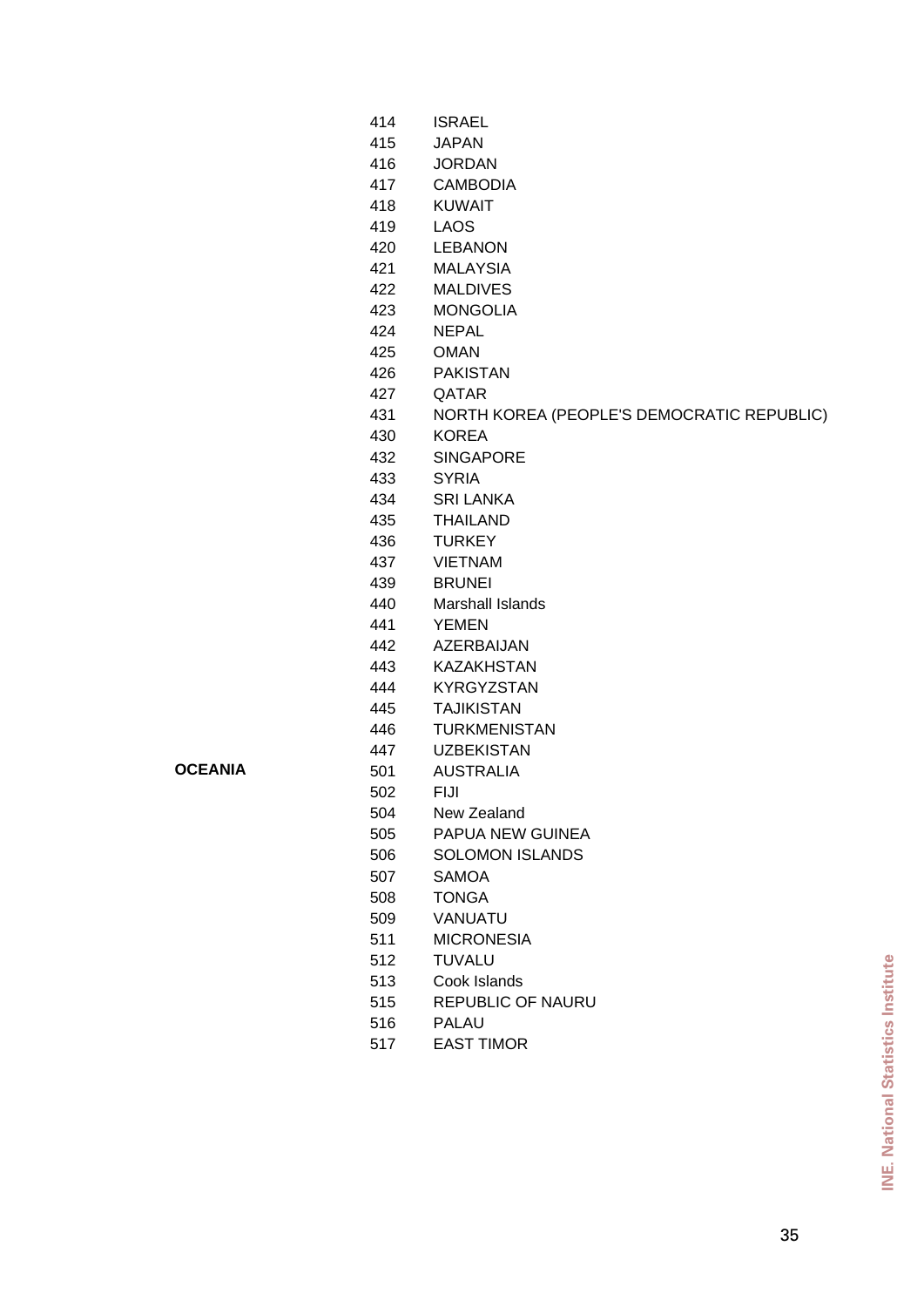# <span id="page-35-0"></span>*ANNEX 2 2-digit Statistical Classification of Economic Activities ( NACE Rev. 2)*

# *Agriculture, cattle breeding, forestry and fishing*

- Agriculture, livestock, hunting and related services
- Forestry and forestry activities
- Fishing and aquaculture

### *B Extractive industries*

- Extraction of anthracite, coal and lignite
- Extraction of crude petroleum and natural gas
- Mining of metal ores
- Other extraction industries
- Extraction industry support activities

### *C Manufacturing industry*

Food industry

- Manufacture of beverages
- Manufacture of tobacco products
- Manufacture of textiles
- Manufacture of garments
- Leather and footwear industry

Manufacture of wood and of products of wood and cork, except furniture; basket making and wickerwork

- Paper industry
- Graphic arts and reproduction of recorded media
- Manufacture of coke and refined petroleum products
- Chemical industry
- Manufacture of pharmaceutical products
- Manufacture of rubber and plastic products
- Manufacture of other non-metallic mineral
- Metallurgy; manufacture of iron, steel and ferro-alloy products
- Manufacture of metal products, except machinery and equipment
- Manufacture of computer, electronic and optical products
- Manufacture of electrical material and equipment
- Manufacture of machinery and equipment n.e.c. (not classified elsewhere)
- Manufacture of motor vehicles, trailers and semi-trailers
- Manufacture of other transport material
- Manufacture of furniture
- Other manufacturing industries
- Repair and installation of machinery and equipment

### *D Supply of electrical energy, gas, steam and air conditioning*

Supply of electrical energy, gas, steam and air conditioning

*E Water supply, waste management and decontamination activities*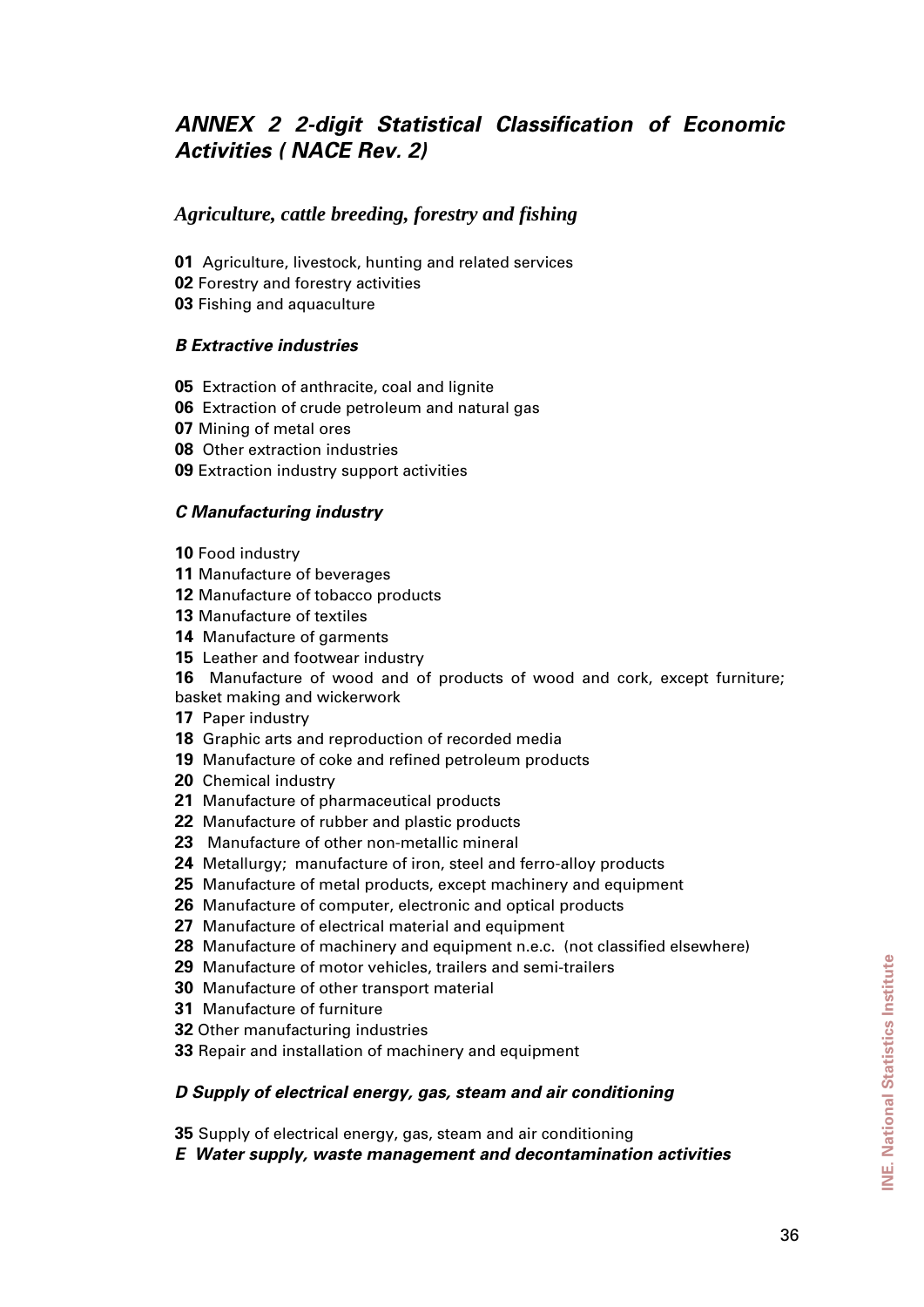- Collection, purification and distribution of water
- Collection and treatment of wastewater
- Collection, treatment and disposal of waste; valuation
- Decontamination activities and other waste management services

#### *F Construction*

- Building construction
- Civil engineering
- Specialised construction activities

#### *G Wholesale and retail trade; repair of motor vehicles and motorcycles*

- Sale and repair of motor vehicles and motorcycles
- Wholesale commerce and commerce intermediaries, except of motor vehicles and motorcycles
- Retail trade, except motor vehicles and motorcycles

#### *H Transport and storage*

- Land transport and transport via pipelines
- Sea transport and transport by domestic navigable routes
- Air transport
- Storage and activities connected to transport
- Post and courier activities

#### *I Accommodation*

- Accommodation services
- Food and beverage services

#### *J Information and communications*

Publishing

Motion picture, video and television programme activities, sound recording and music publishing

- Radio and television programming and broadcasting activities
- Telecommunications
- Programming, consultancy and other activities related to IT
- Information services

#### *K Financial and insurance activities*

- Financial services, except insurance and pension funds
- Insurance and pension funds, except compulsory Social Security
- Support activities for financial services and insurance

#### *L Real estate activities*

Real estate activities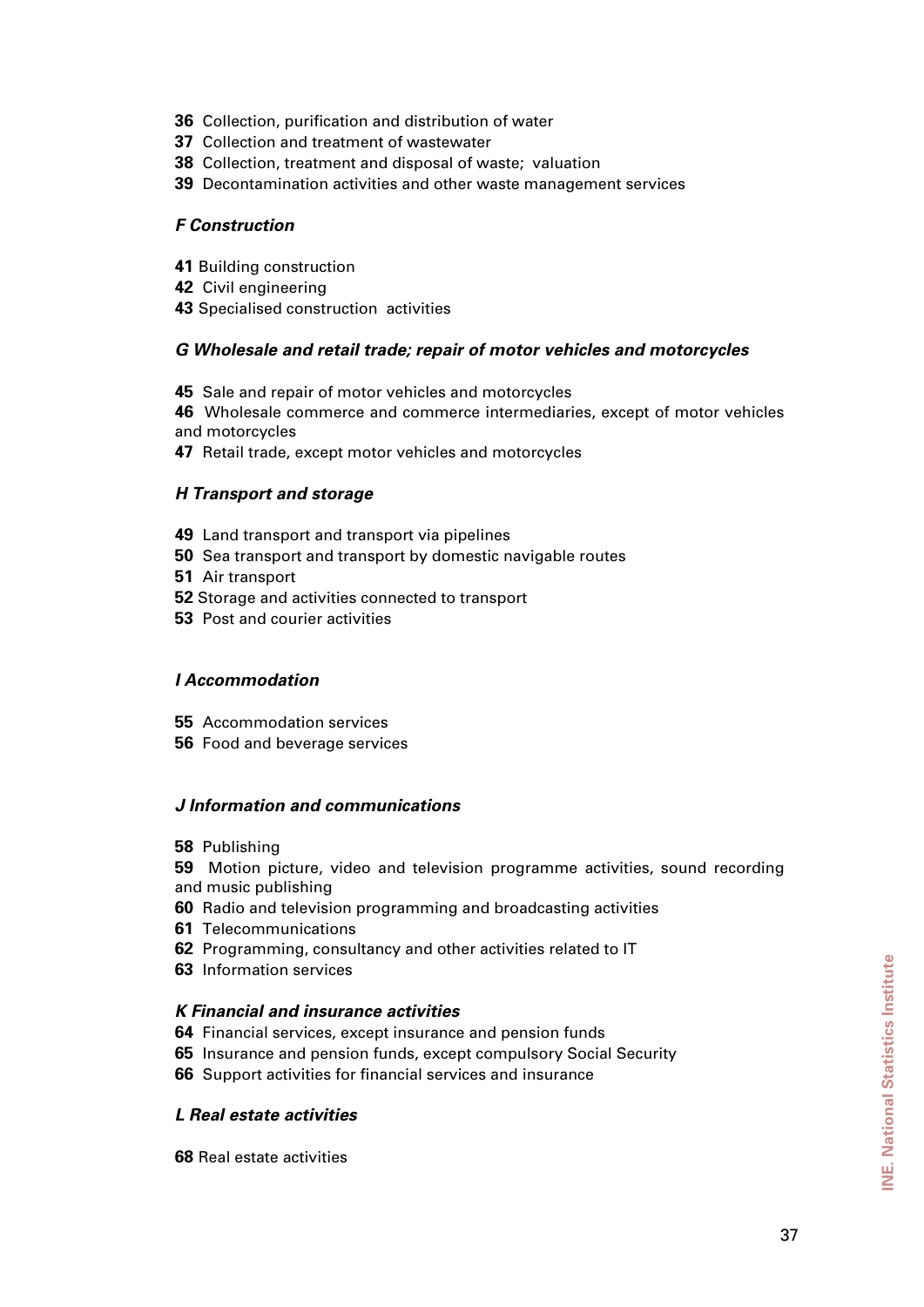#### *M Professional, scientific and technical activities*

Legal and accounting activities

Central headquarter activities; business and management consultancy activities

- Technical architecture and engineering services; technical trials and analysis
- Research and development
- Advertising and market studies
- Other professional, scientific and technical activities
- Veterinary activities

#### *N Administrative and support services activities*

- Rental activities
- Employment-related activities

Travel agency and tour operator activities, reservation services and related activities

Investigation and security activities

- Services in buildings and gardening activities
- Administrative office activities and other business support activities

#### *O Public Administration and Defence; Compulsory Social Security*

Public Administration and defence; Compulsory Social Security

#### *P Education*

Education

#### *Q Health and social services activities*

- Health activities
- Care in residential establishments
- Social services activities without accommodation

#### *R Arts, recreation and entertainment activities*

- Artistic and show business activities
- Activities of libraries, archives, museums and other cultural activities
- Gambling and betting activities
- Sports, recreation and entertainment activities

#### *S Other services*

- Associative activities
- Repair of computers and personal and household goods
- Other personal services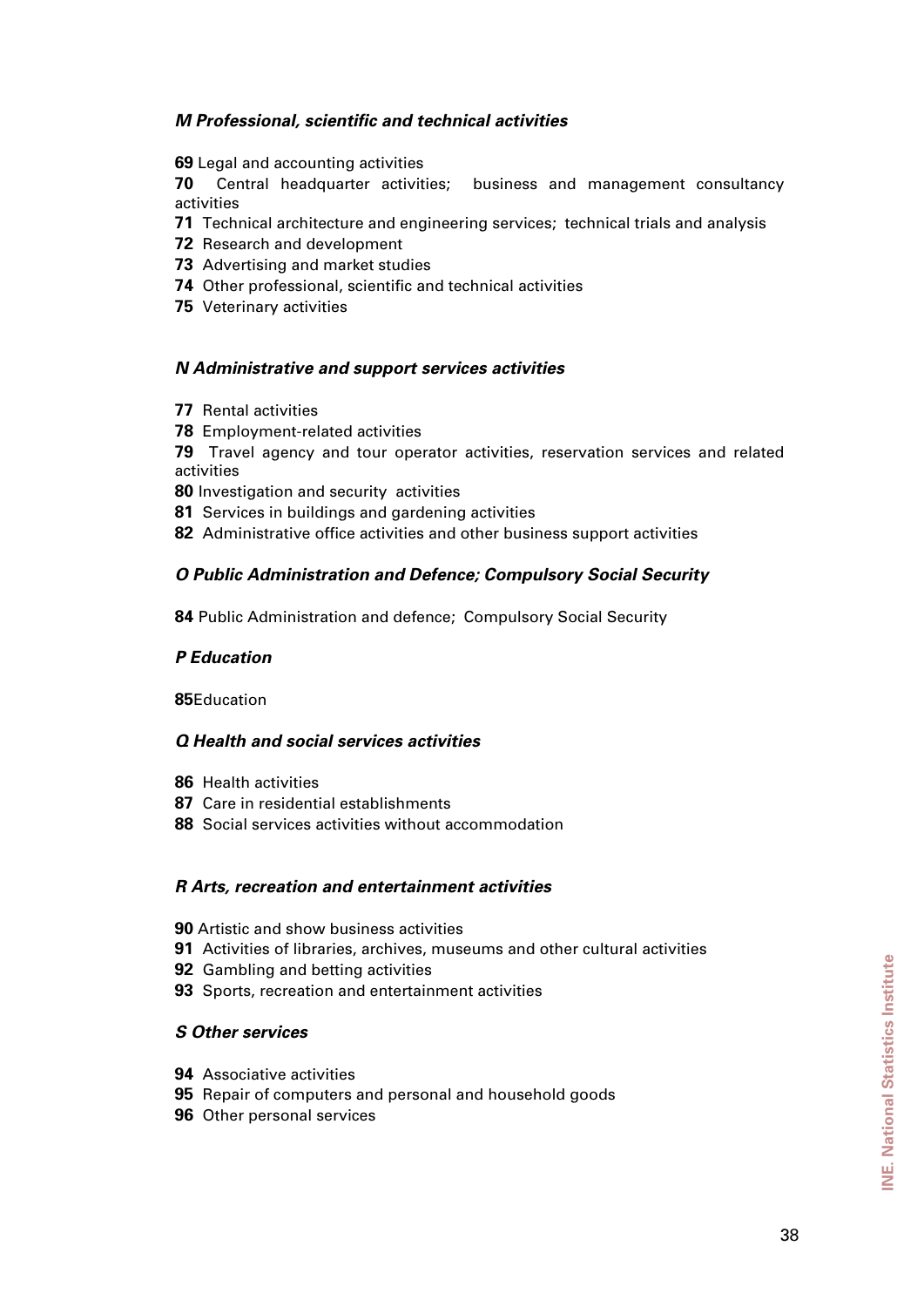### *T Private households with employed housekeeping staff; activities of households as producers of goods and services for their own use*

**97** Private households with employed persons

**98** Activities of households as producers of goods and services for their own use

### *U Activities of extraterritorial organisations and bodies*

**99** Activities of extraterritorial organisations and bodies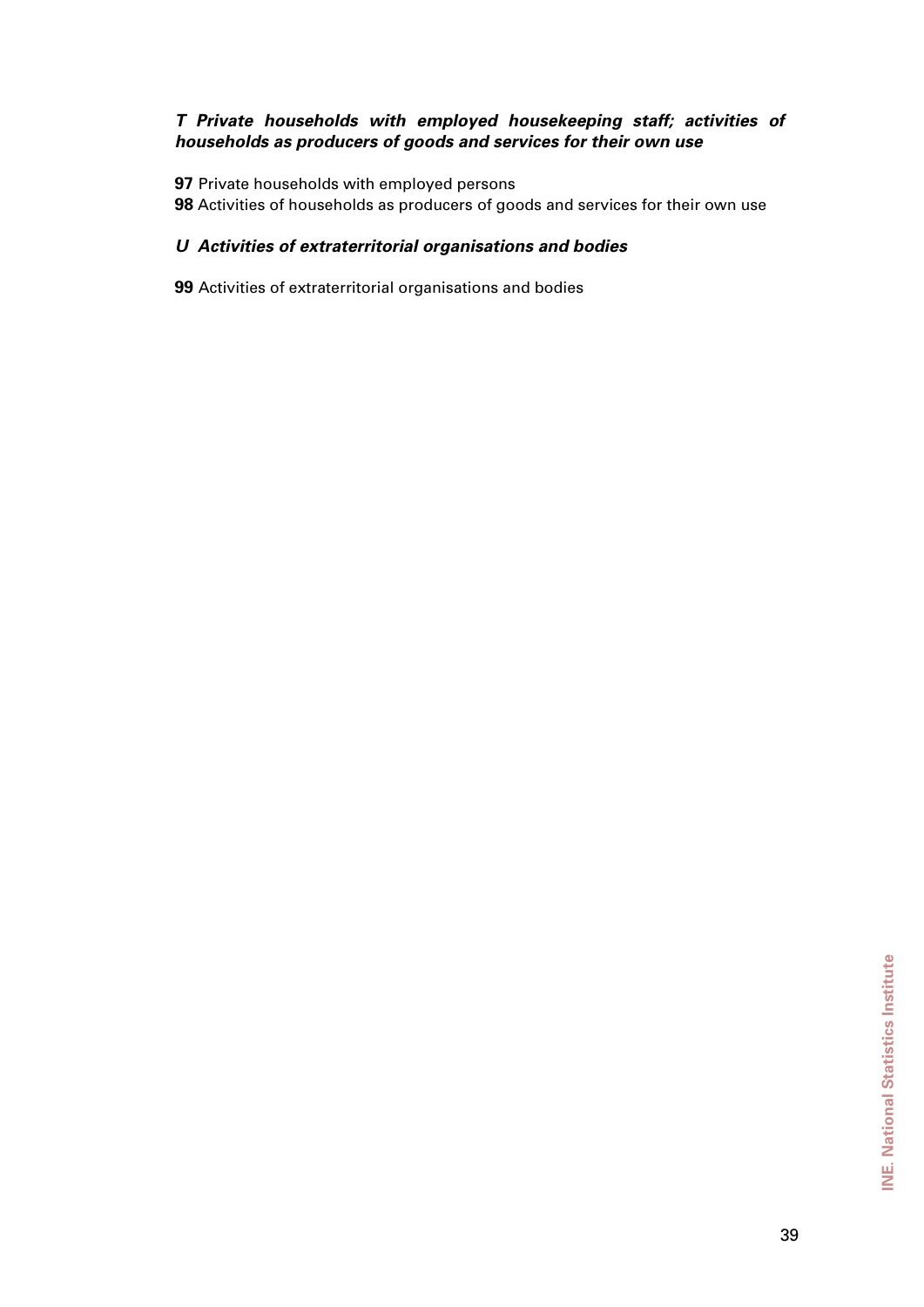<span id="page-39-0"></span>**ANNEX 3. 2-digit Uniform International Classification of Occupations structure, 2008 (ISCO-08)** 

#### **Large groups and main subgroups**

#### **1 Directors and managers**

- 11 Executive directors, management personnel of the public administration and members of the of the executive power and of legislative bodies
- 12 Executive and commercial directors
- 13 Directors and managers of production and operations
- 14 Managers of hotels, restaurants, businesses and services

#### **2 Scientific and intellectual professionals**

21 Professionals in science and engineering

Health professionals

Teaching professionals

- 24 Specialists in Public Administration and company organisation
- 25 Information and communications technology professionals
- 26 Professionals in law, in social sciences and cultural

#### **3 Intermediate-level technicians and professionals**

- 31 Intermediate level professionals in sciences and engineering
- 32 Intermediate level health professionals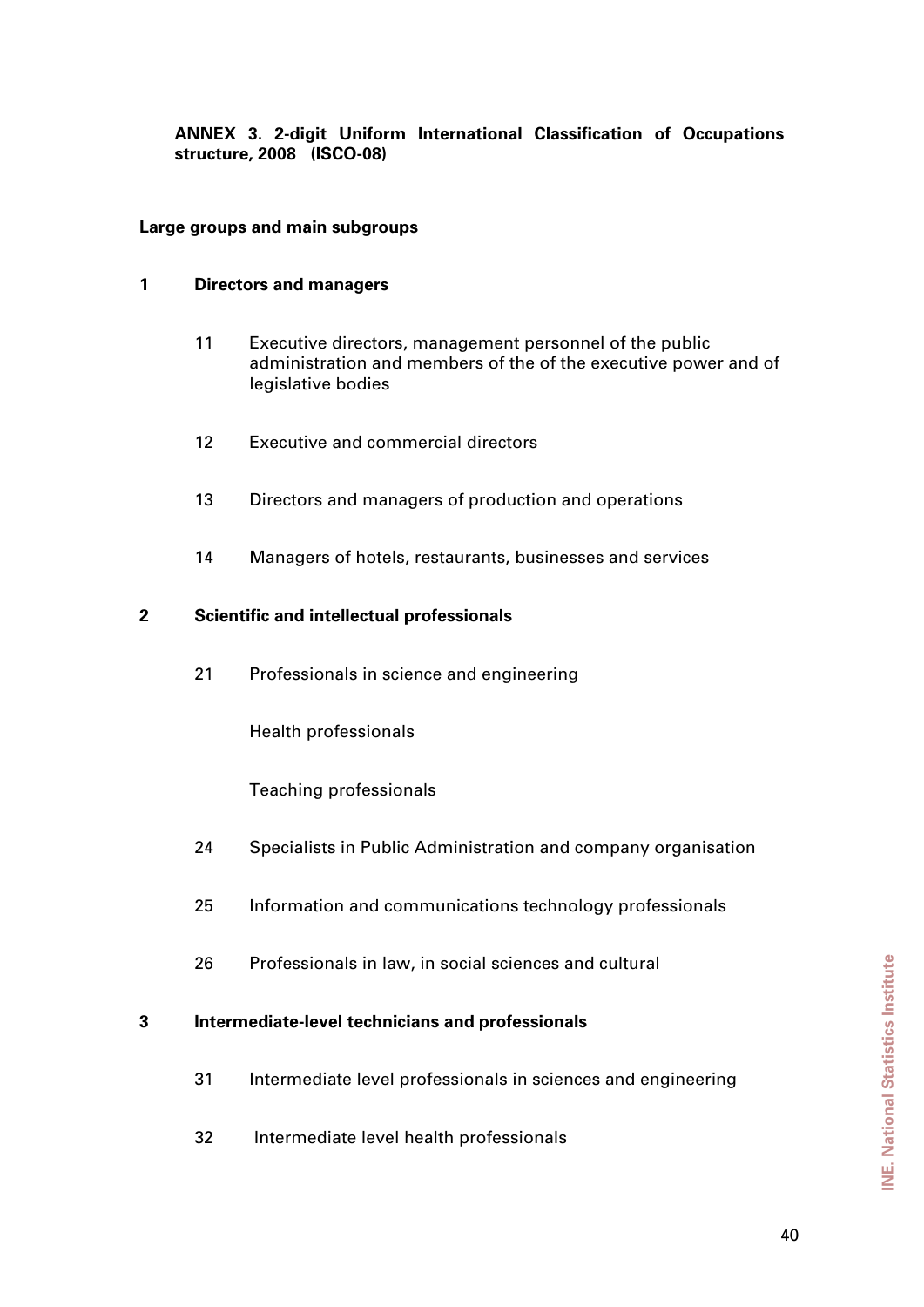- 33 Intermediate level professionals in financial and administrative operations
- 34 Intermediate level legal, social, cultural and associated service professionals
- 35 Information and communications technology technicians

#### **4 Administrative support personnel**

- 41 Office workers
- 42 Public-facing employees
- 43 Accounts employees and those in charge of materials records
- 44 Other administrative support personnel

#### **5 Workers in services and salespersons in shops and markets**

- 51 Personal services workers
- 52 Salespersons
- 53 Personal care workers
- 54 Protection service personnel

### **6 Farmers and qualified livestock, forestry and fishing workers**

- 61 Market farmers and qualified agriculture and livestock workers
- 62 Qualified forestry workers, fishermen and hunters
- 63 Farming and livestock workers, fishermen, subsistence hunters and gatherers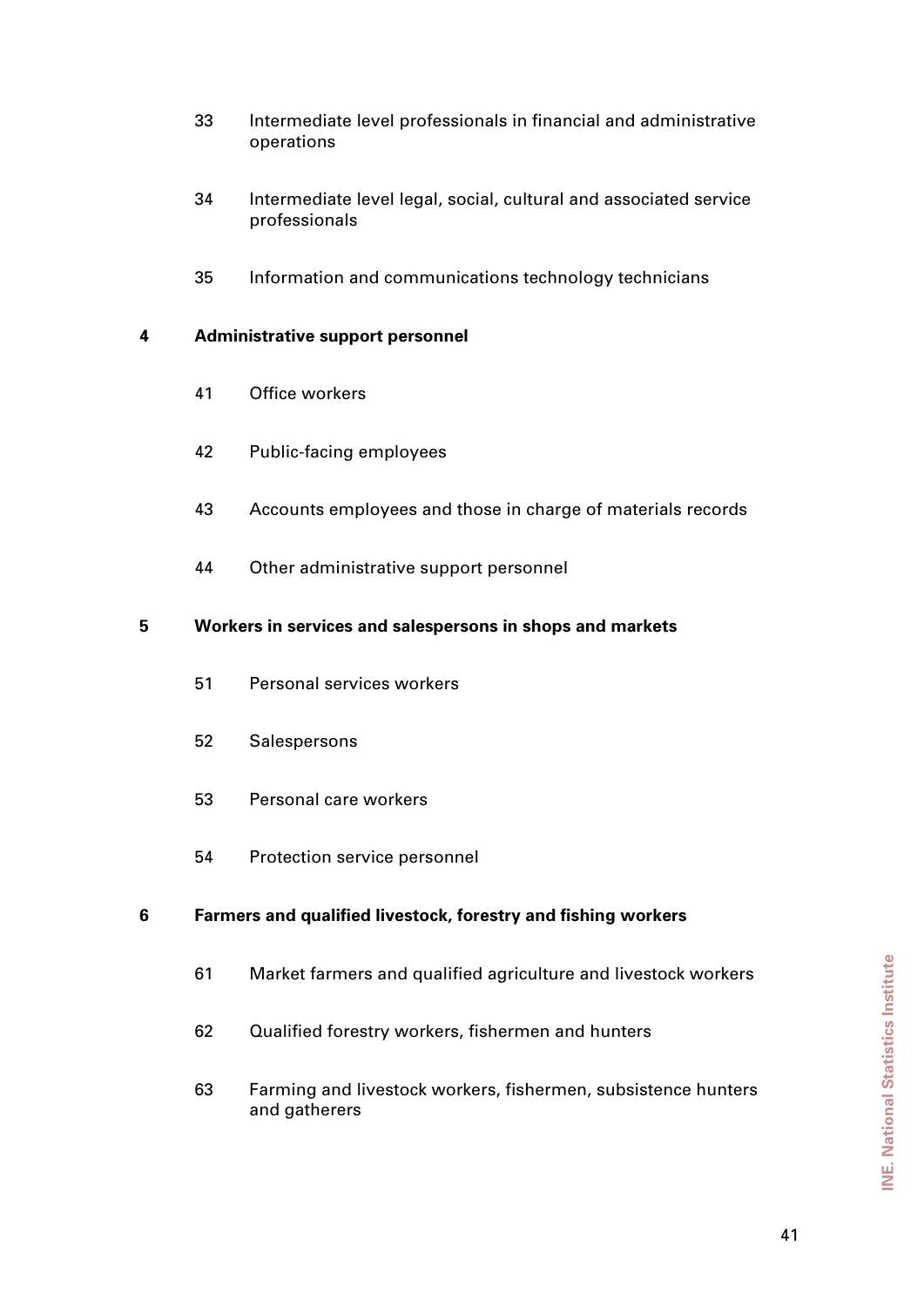### **7 Officers, skilled workers and artisans of mechanical arts and other trades**

- 71 Officers and skilled construction workers excluding electricians
- 72 Officers and skilled metallurgy workers, mechanical construction and the like
- 73 Artisans and skilled graphic arts workers
- 74 Specialised electricity and electrical technology workers
- 75 Food processing and tailoring skilled workers, carpenters, other tradespersons and the like

#### **8 Installation and machinery operators and assemblers**

- 81 Fixed installations and machine operators
- 82 Assemblers
- 83 Drivers of vehicles and mobile heavy plant operators

#### **9 Elementary occupations**

- 91 Cleaners and assistants
- 92 Farming and livestock, fishing and forestry labourers
- 93 Mining, construction, manufacturing and transport labourers
- 94 Food preparation assistants
- 95 Travelling sales persons and the like
- 96 Refuse collectors and other basic occupations

#### **0 Military occupations**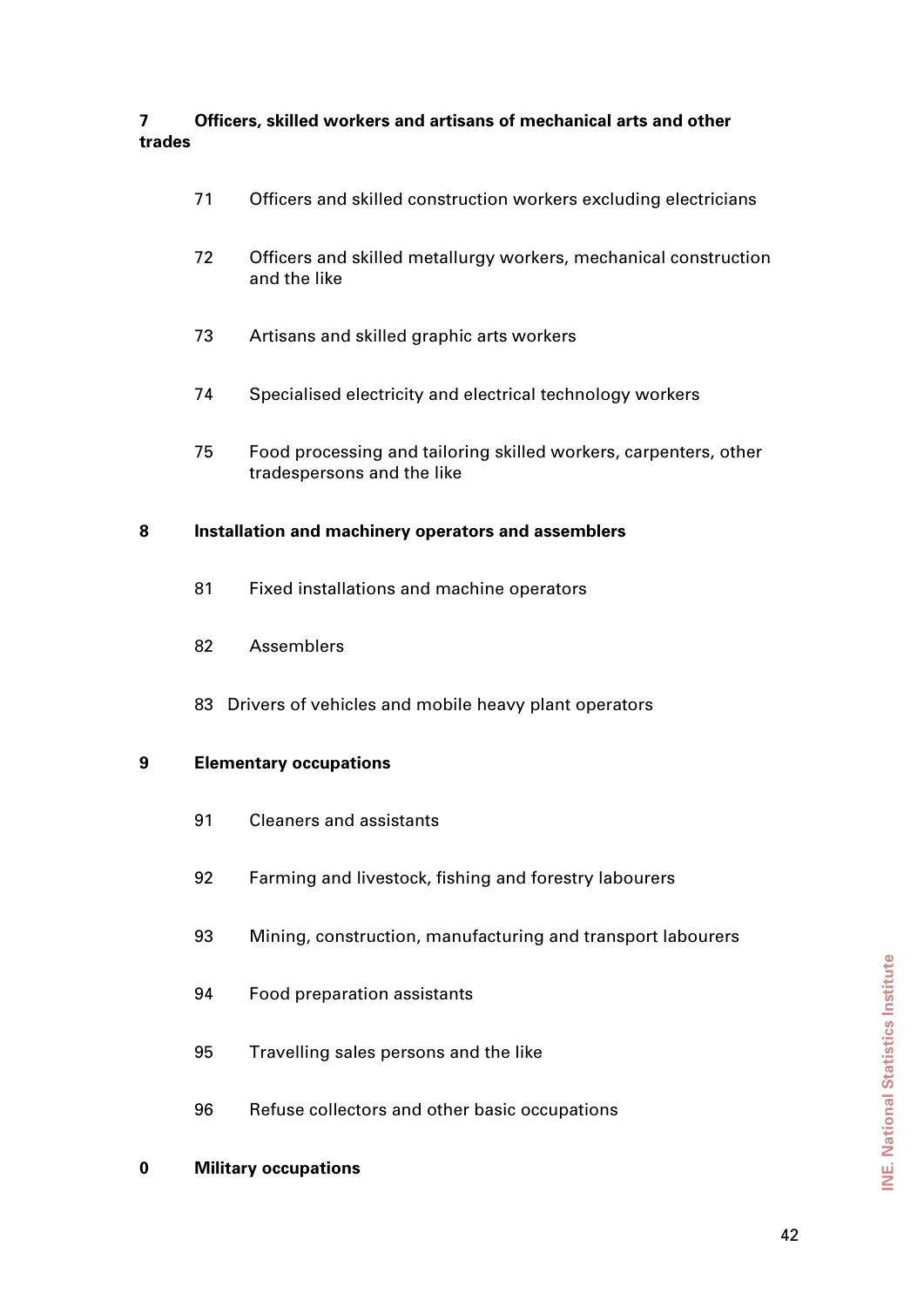- 01 Armed forces officers
- 02 Armed forces NCOs
- 03 Other members of the armed forces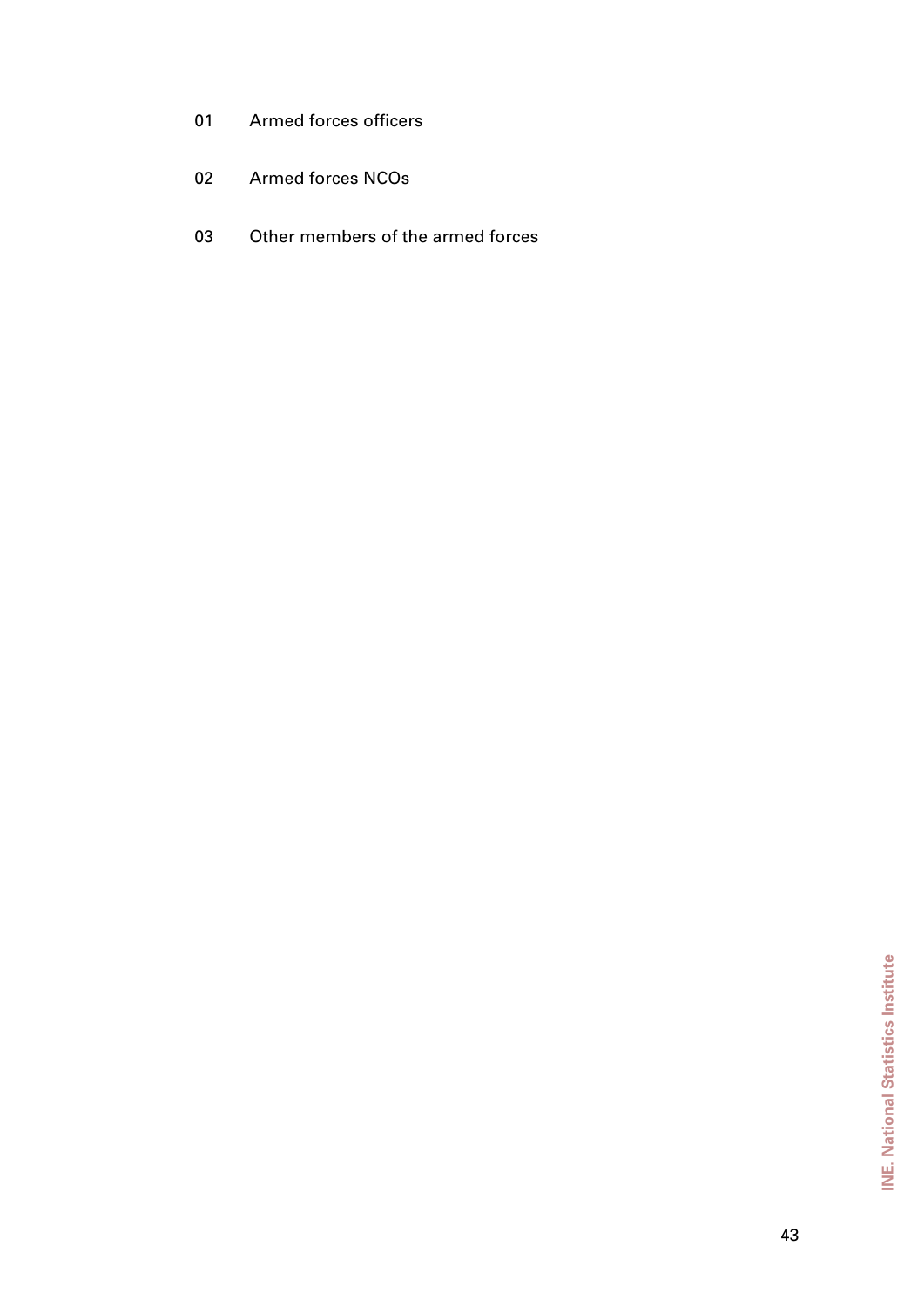# <span id="page-43-0"></span>**ANNEX 4. Educational levels**

|                                                                                                                                      | Code |
|--------------------------------------------------------------------------------------------------------------------------------------|------|
| <b>Educational situation</b><br>Cannot read or write.                                                                                |      |
| Spent less than five years at school                                                                                                 |      |
| Primary studies certificate                                                                                                          | 11   |
|                                                                                                                                      | 21   |
| Went to school for 5 years or longer, but did not reach the last<br>academic year of OSE, GBE or Elementary Post-Secondary Education |      |
| <b>Education Certificate</b>                                                                                                         | 21   |
| Reached the last academic year of OSE, GBE or Elementary Post-<br>Secondary Education but did not pass                               | 21   |
| Obligatory Secondary Education Graduate qualification (O S O) or<br>GBE or basic Post-Secondary Education Certificate)               | 21   |
| Post-Secondary Education Qualification (or Post-Secondary Graduate,                                                                  |      |
| Compulsory Secondary Education, Intermediate Education Reform etc.)                                                                  | 32   |
| Advanced Official Certificate-Languages (Official Languages School<br>Qualification)                                                 | 31   |
| Professional training qualifications or certificate of professional ability.                                                         |      |
| Certificate attained via initial professional qualification                                                                          |      |
| programmes (PIQP)                                                                                                                    | 22   |
| Social Guarantee Programmes                                                                                                          | 22   |
| <b>Trade School Certificate</b>                                                                                                      | 22   |
| Workshop school certificate                                                                                                          | 22   |
| Professional qualifications (professional training).                                                                                 | 22   |
| Technician Qualification, in other words, has passed<br>an intermediate training cycle, VT I or equivalent.                          | 32   |
| Technician Qualification, in other words, has passed<br>an intermediate training cycle, VT II or equivalent.                         | 51   |
| Professional music and dance education qualifications.                                                                               |      |
| <b>Elementary Music and Dance Qualification</b>                                                                                      | 21   |
| Professional Music and Dance Qualification<br>(Intermediate singing, Intermediate music education,                                   |      |
| Intermediate applied arts and artistic trades, elementary<br>music conservatoire)                                                    | 31   |
| Higher Qualification in Artistic education (Higher                                                                                   |      |
| qualification in Music and dance, Drama, Preservation and<br>y restoration of cultural goods)                                        | 51   |
| <b>Sports Education Qualifications.</b>                                                                                              |      |
| <b>Sports Technician Qualification having</b>                                                                                        |      |
| passed an Intermediate sports education                                                                                              | 32   |
| <b>Advanced Sports Technician Qualification</b><br>having passed an Advanced sports education.                                       | 51   |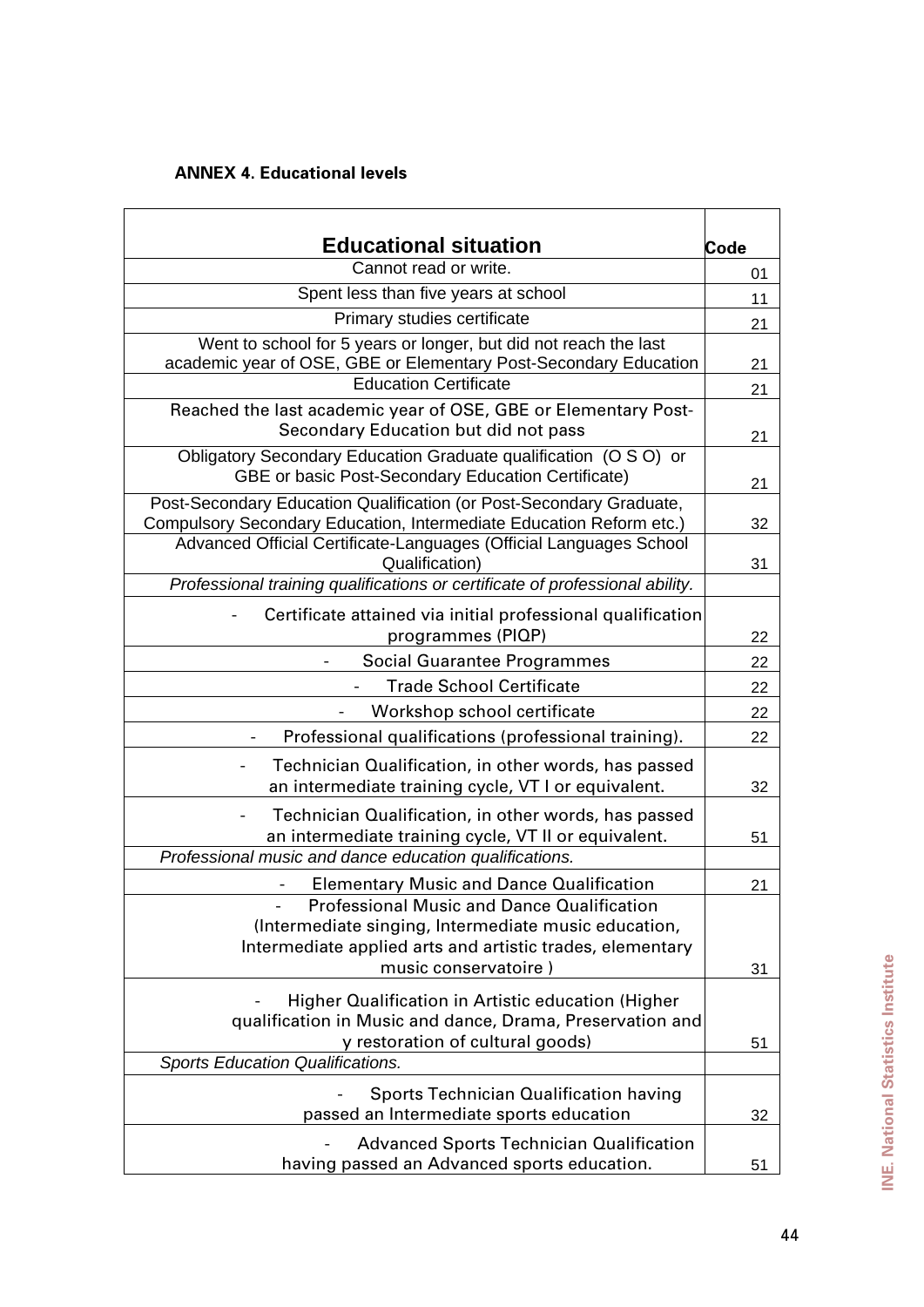| Plastic Arts and Design Qualifications.                                                                                                                                     |    |
|-----------------------------------------------------------------------------------------------------------------------------------------------------------------------------|----|
| <b>Plastic Arts and Design Technician Qualification</b>                                                                                                                     |    |
| having passed the corresponding Intermediate training                                                                                                                       |    |
| cycle                                                                                                                                                                       | 32 |
| Advanced Plastic Arts and Design Technician                                                                                                                                 |    |
| Qualification having passed the corresponding Advanced                                                                                                                      |    |
| training cycle.                                                                                                                                                             | 51 |
| Military education qualification.                                                                                                                                           |    |
| First-level Intermediate Command Qualification having<br>passed the corresponding access training cycle for the<br>scale of Specialised Second corporal and first corporal, |    |
| Civil Guards, Basic Scale of the National Police Corps.                                                                                                                     | 32 |
| Military Technician Qualification.                                                                                                                                          | 32 |
| Military education qualification (NCO scale), Civil<br>Guard (NCO Scale) or Second-level Intermediate<br><b>Command Qualification.</b>                                      | 51 |
| Military Education Qualification (Officer Scale); Civil                                                                                                                     |    |
| Guard (Officer Scale).                                                                                                                                                      | 52 |
| Diploma, Technical Architect or Technical Engineer qualification.                                                                                                           | 52 |
| Graduate, Architect or Engineer qualification.                                                                                                                              | 52 |
| University degree                                                                                                                                                           | 52 |
| <b>EHEA official master's.</b>                                                                                                                                              | 52 |
| <b>Health Specialist Qualification</b>                                                                                                                                      | 52 |
| Doctorate                                                                                                                                                                   | 60 |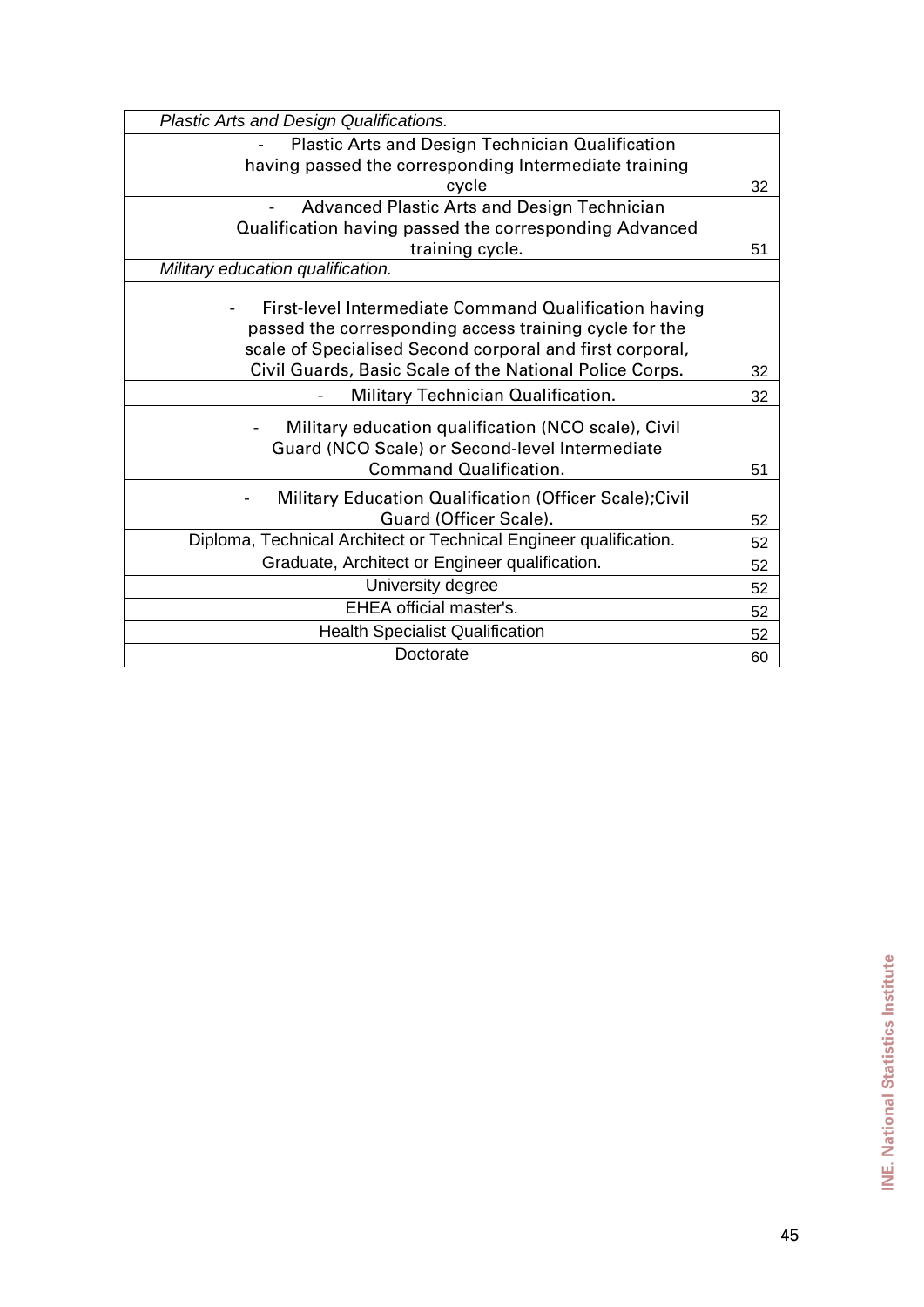# <span id="page-45-0"></span>**ANNEX 5. Languages**.

٠

| code                  | language              |
|-----------------------|-----------------------|
| <b>BUL</b>            | Bulgarian             |
| <b>SPA</b>            | Spanish               |
| <b>CZE</b>            | Czech                 |
| DAN                   | Danish                |
| <b>GER</b>            | German                |
| <b>EST</b>            | Estonian              |
| <b>GRE</b>            | Greek                 |
| <b>ENG</b>            | English               |
| FRE                   | French                |
| GLE                   | Irish                 |
| ITA                   | Italian               |
| LAV                   | Latvian               |
| LIT                   | Lithuanian            |
| <b>HUN</b>            | Hungarian             |
| <b>MLT</b>            | Maltese               |
| DUT                   | Dutch                 |
| POL                   | Polish                |
| <b>POR</b>            | Portuguese            |
| <b>RUM</b>            | Rumanian              |
| <b>SLO</b>            | Slovak                |
| <b>SLV</b>            | Slovene               |
| <b>END</b>            | Finnish               |
|                       |                       |
| <b>SWE</b>            | Swedish               |
| <b>BAQ</b>            | Basque                |
| GLG                   | Galician              |
| LTZ                   | Luxembourgish         |
| <b>CAT</b><br>VAL     | Catalan<br>Valenciano |
| WEL                   | Welsh                 |
| HRV                   | Croatian              |
| <b>ICE</b>            | Icelandic             |
| MAC                   | Macedonian            |
| TUR                   | Turkish               |
| NOR                   | Norwegian             |
| <b>ALB</b>            | Albanian              |
| <b>BEL</b>            |                       |
|                       | Byelorussian          |
| <b>BOS</b>            | Bosnian               |
| <b>RUS</b>            | Russian               |
| <b>SRP</b>            | Serbian               |
| <b>UKR</b>            | Ukrainian             |
| <b>ARA</b>            | Arabic                |
| <b>CHI</b>            | Chinese               |
| <b>HIN</b>            | Hindu                 |
| Textile,              | Indonesian            |
| Clothing,<br>Footwear |                       |
| <b>JPN</b>            | Japanese              |
| <b>KOR</b>            | Korean                |
| <b>MON</b>            | Mongolian             |
| <b>NEP</b>            | Nepali                |
|                       |                       |